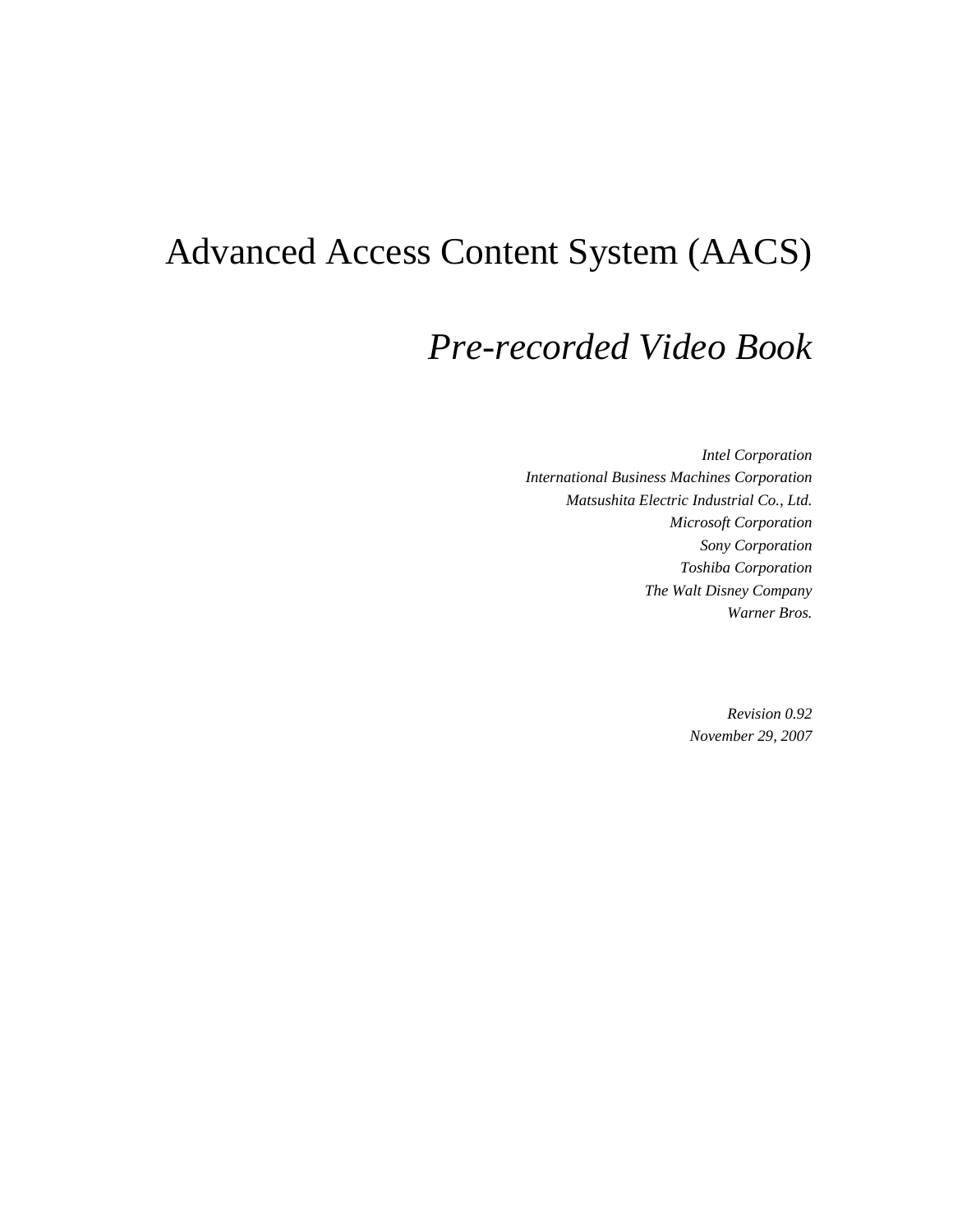This page is intentionally left blank.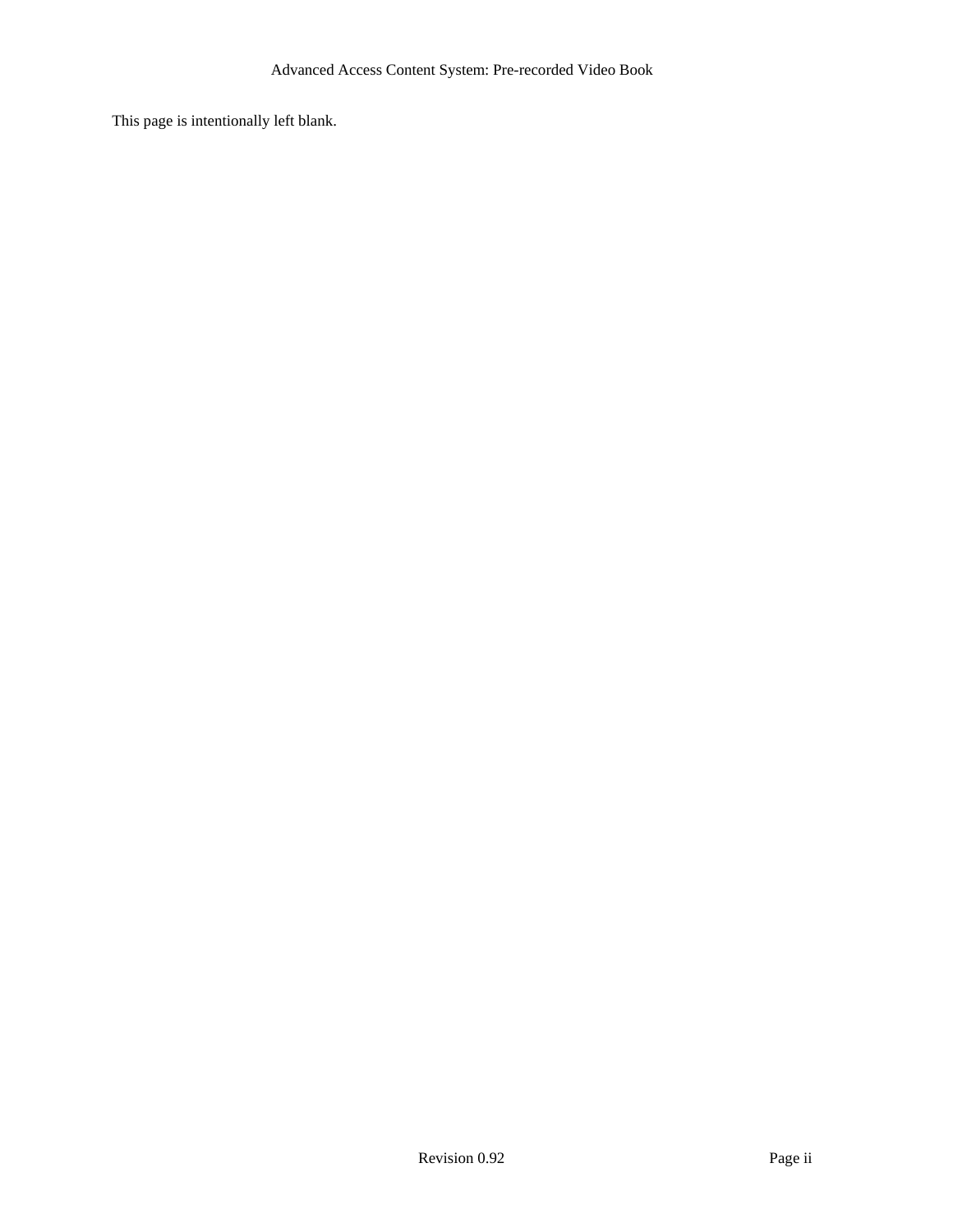# **Preface**

#### **Notice**

THIS DOCUMENT IS PROVIDED "AS IS" WITH NO WARRANTIES WHATSOEVER, INCLUDING ANY WARRANTY OF MERCHANTABILITY, NONINFRINGEMENT, FITNESS FOR ANY PARTICULAR PURPOSE, OR ANY WARRANTY OTHERWISE ARISING OUT OF ANY PROPOSAL, SPECIFICATION OR SAMPLE. IBM, Intel, Matsushita Electric Industrial Co., Ltd., Microsoft Corporation, Sony Corporation, Toshiba Corporation, The Walt Disney Company and Warner Bros. disclaim all liability, including liability for infringement of any proprietary rights, relating to use of information in this specification. No license, express or implied, by estoppel or otherwise, to any intellectual property rights are granted herein.

This document is subject to change under applicable license provisions.

Copyright © 2005-2007 by Intel Corporation, International Business Machines Corporation, Matsushita Electric Industrial Co., Ltd., Microsoft Corporation, Sony Corporation, Toshiba Corporation, The Walt Disney Company, and Warner Bros. Third-party brands and names are the property of their respective owners.

#### **Intellectual Property**

Implementation of this specification requires a license from AACS LA LLC.

### **Contact Information**

Please address inquiries, feedback, and licensing requests to AACS LA LLC:

- Licensing inquiries and requests should be addressed to  $\frac{1}{\text{icensing}@aacsla.com}$ .
- Feedback on this specification should be addressed to comment@aacsla.com.

The URL for the AACS LA LLC web site is http://www.aacsla.com.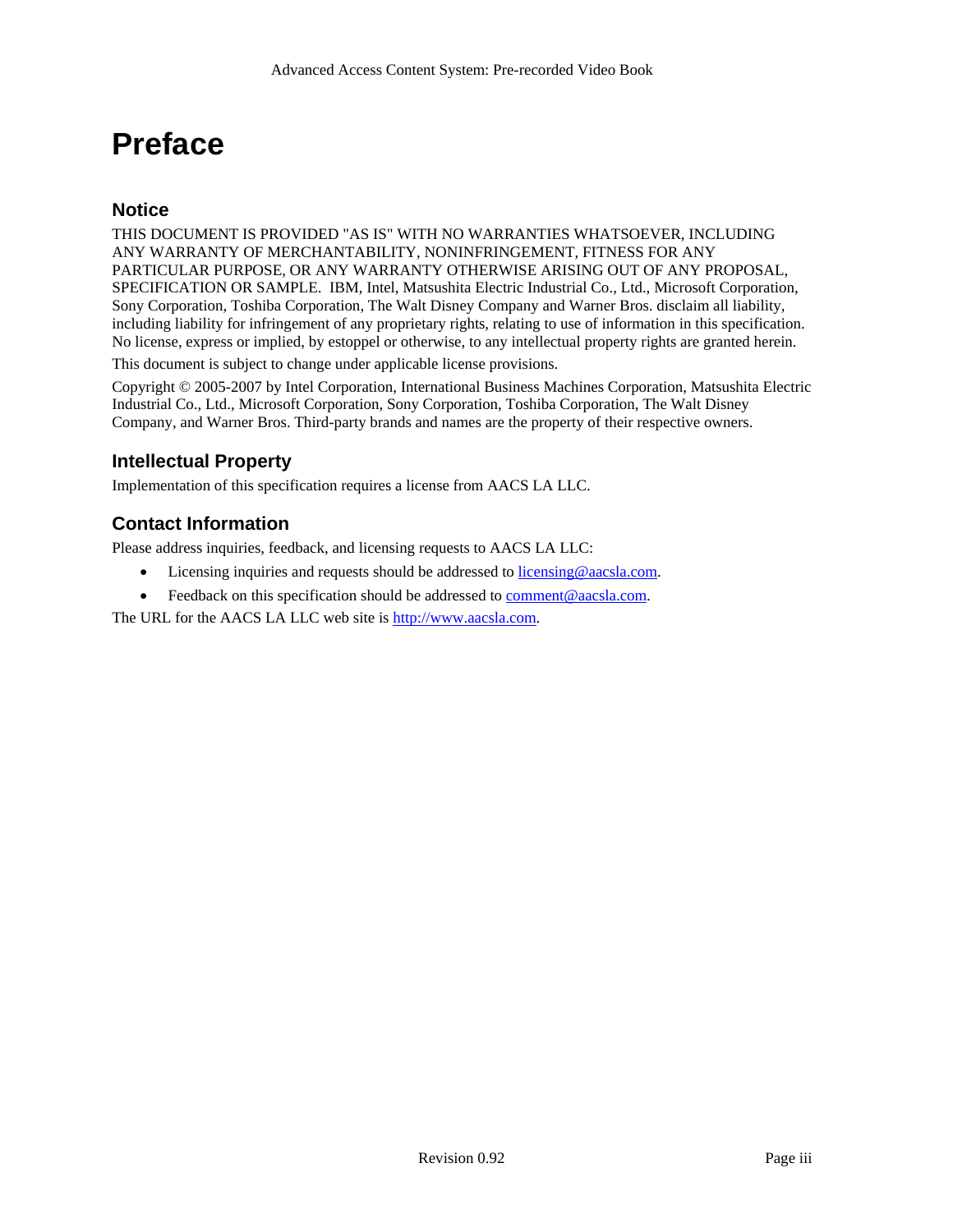This page is intentionally left blank.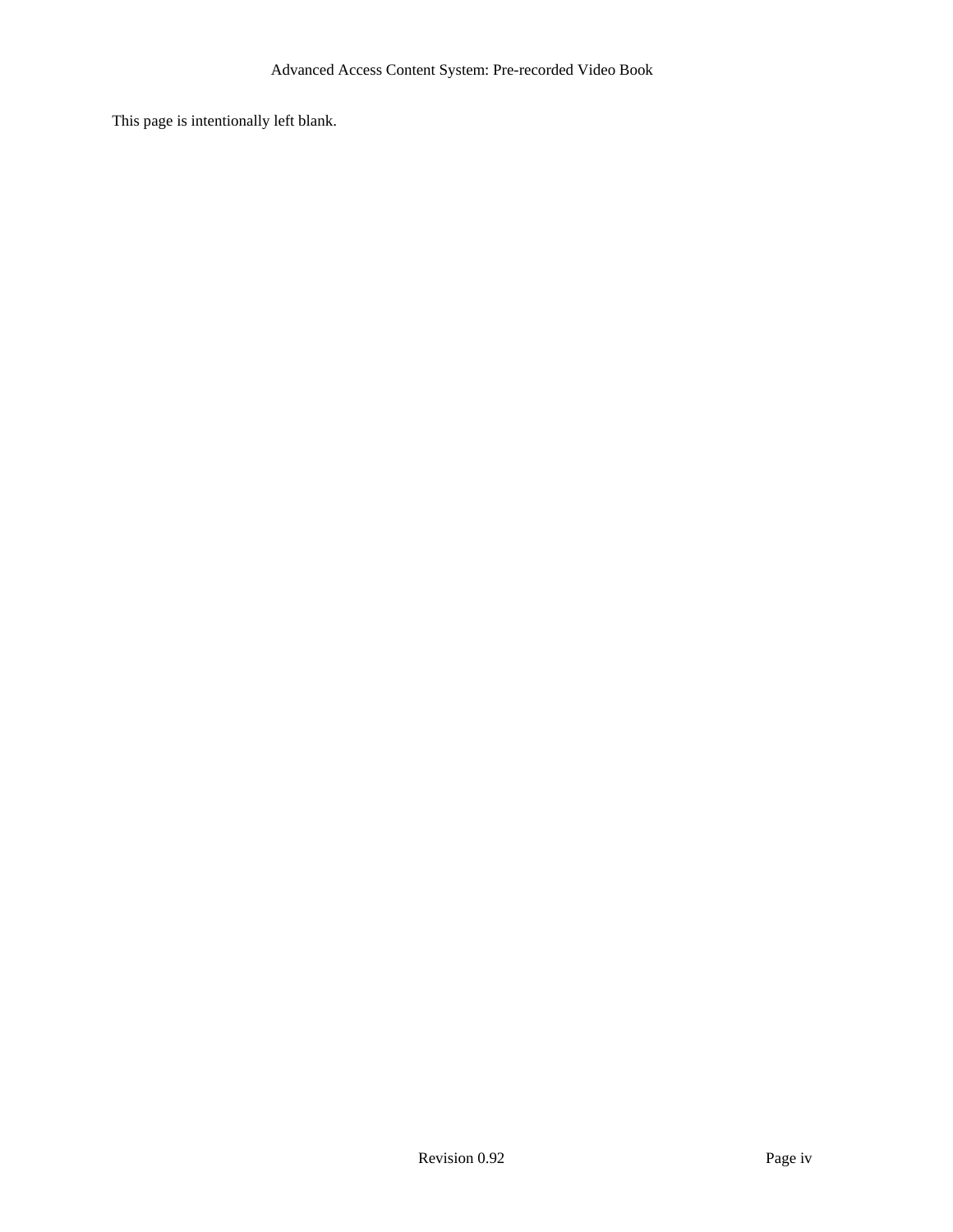# **Table of Contents**

| 1              |     |  |
|----------------|-----|--|
|                | 1.1 |  |
|                | 1.2 |  |
|                | 1.3 |  |
|                | 1.4 |  |
|                | 1.5 |  |
|                | 1.6 |  |
|                | 1.7 |  |
|                | 1.8 |  |
|                | 1.9 |  |
|                |     |  |
| $\overline{2}$ |     |  |
|                | 2.1 |  |
|                | 2.2 |  |
|                | 2.3 |  |
|                | 2.4 |  |
|                | 2.5 |  |
|                | 2.6 |  |
|                | 2.7 |  |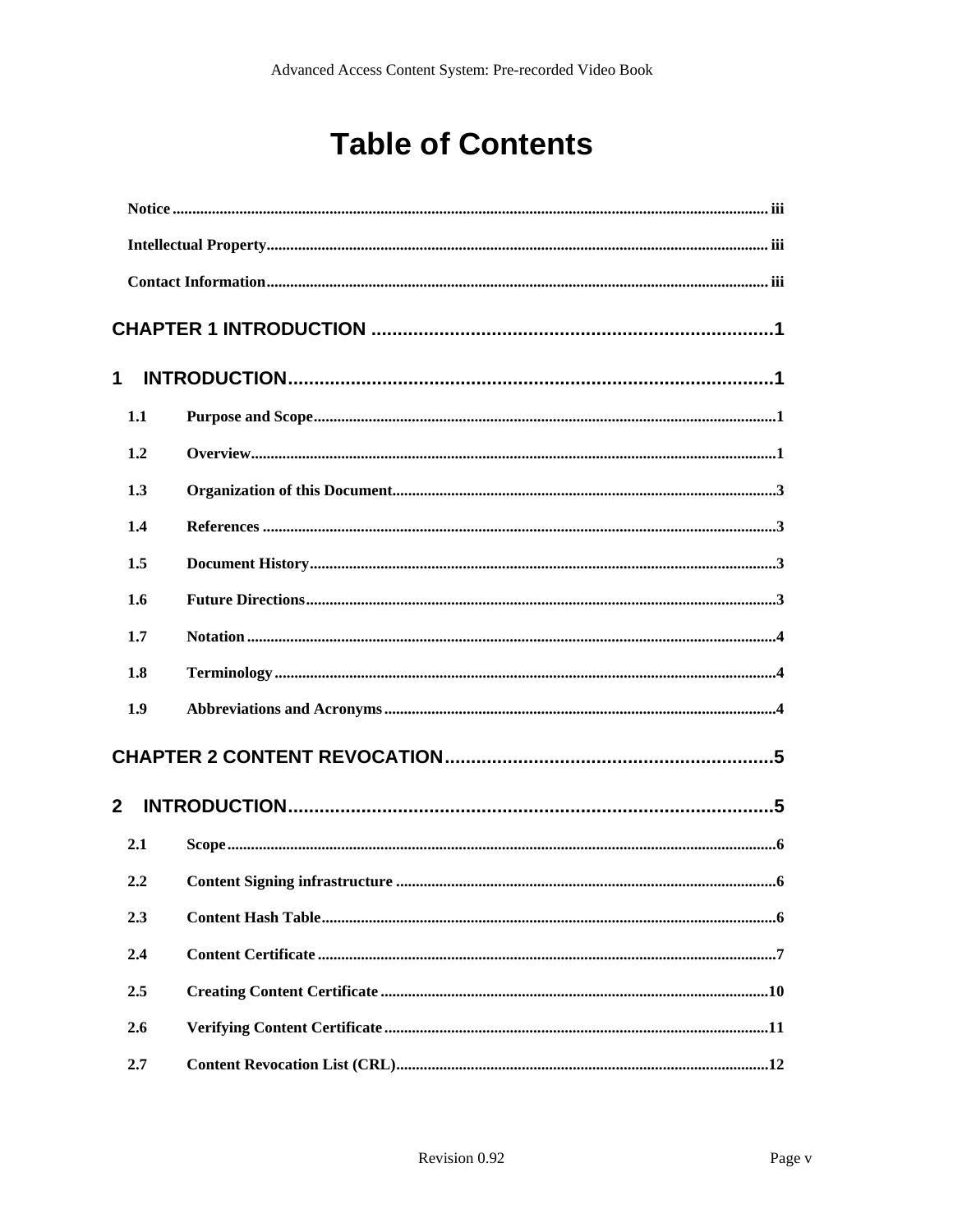| 3              |                                                                  |     |  |  |  |  |  |
|----------------|------------------------------------------------------------------|-----|--|--|--|--|--|
| 3.1            |                                                                  |     |  |  |  |  |  |
| 3.2            |                                                                  |     |  |  |  |  |  |
| 3.3            |                                                                  |     |  |  |  |  |  |
| 3.4            |                                                                  |     |  |  |  |  |  |
| 3.5            |                                                                  |     |  |  |  |  |  |
|                |                                                                  |     |  |  |  |  |  |
| 4              |                                                                  |     |  |  |  |  |  |
| 4.1            |                                                                  |     |  |  |  |  |  |
| 4.2<br>4.2.1   |                                                                  |     |  |  |  |  |  |
| 4.2.2          |                                                                  |     |  |  |  |  |  |
| 4.3            |                                                                  |     |  |  |  |  |  |
|                |                                                                  |     |  |  |  |  |  |
|                | <b>CHAPTER 5 MANAGED COPY OF PRERECORDED CONTENT 29</b>          |     |  |  |  |  |  |
| 5              |                                                                  |     |  |  |  |  |  |
| 5.1            |                                                                  |     |  |  |  |  |  |
| 5.2            |                                                                  |     |  |  |  |  |  |
| 5.3            |                                                                  | .32 |  |  |  |  |  |
| 5.3.1          |                                                                  |     |  |  |  |  |  |
| 5.3.2<br>5.3.3 |                                                                  |     |  |  |  |  |  |
| 5.4            |                                                                  |     |  |  |  |  |  |
| 5.5            |                                                                  |     |  |  |  |  |  |
| 5.5.1          |                                                                  |     |  |  |  |  |  |
| 5.5.2          |                                                                  |     |  |  |  |  |  |
| 5.5.3<br>5.5.4 |                                                                  |     |  |  |  |  |  |
| 5.6            |                                                                  |     |  |  |  |  |  |
| 5.7<br>5.7.1   | Informative Section: Components of a Managed Copy Architecture39 |     |  |  |  |  |  |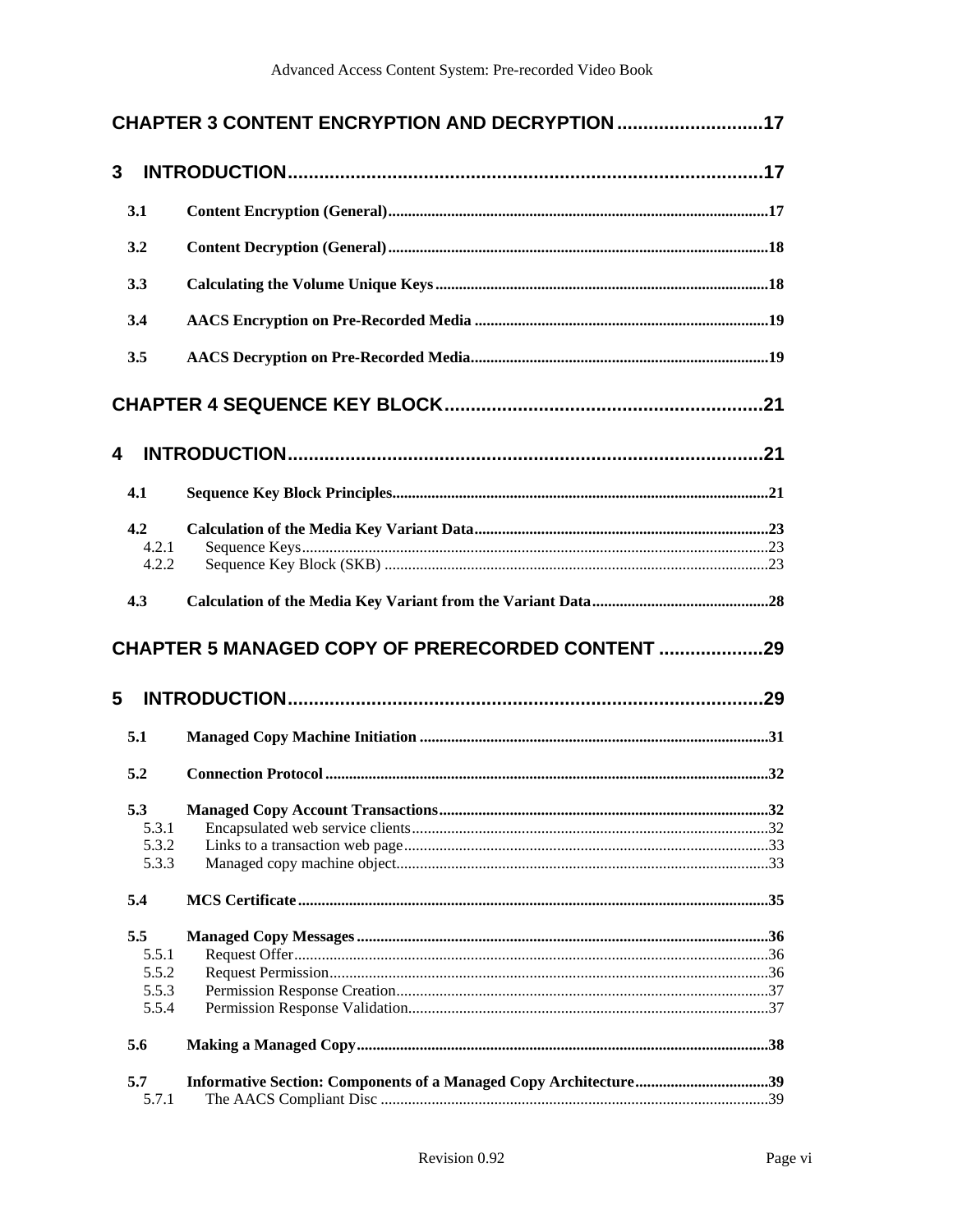#### Advanced Access Content System: Pre-recorded Video Book

| 5.7.3 |  |
|-------|--|
| 5.7.4 |  |
| 5.7.5 |  |
| 5.7.6 |  |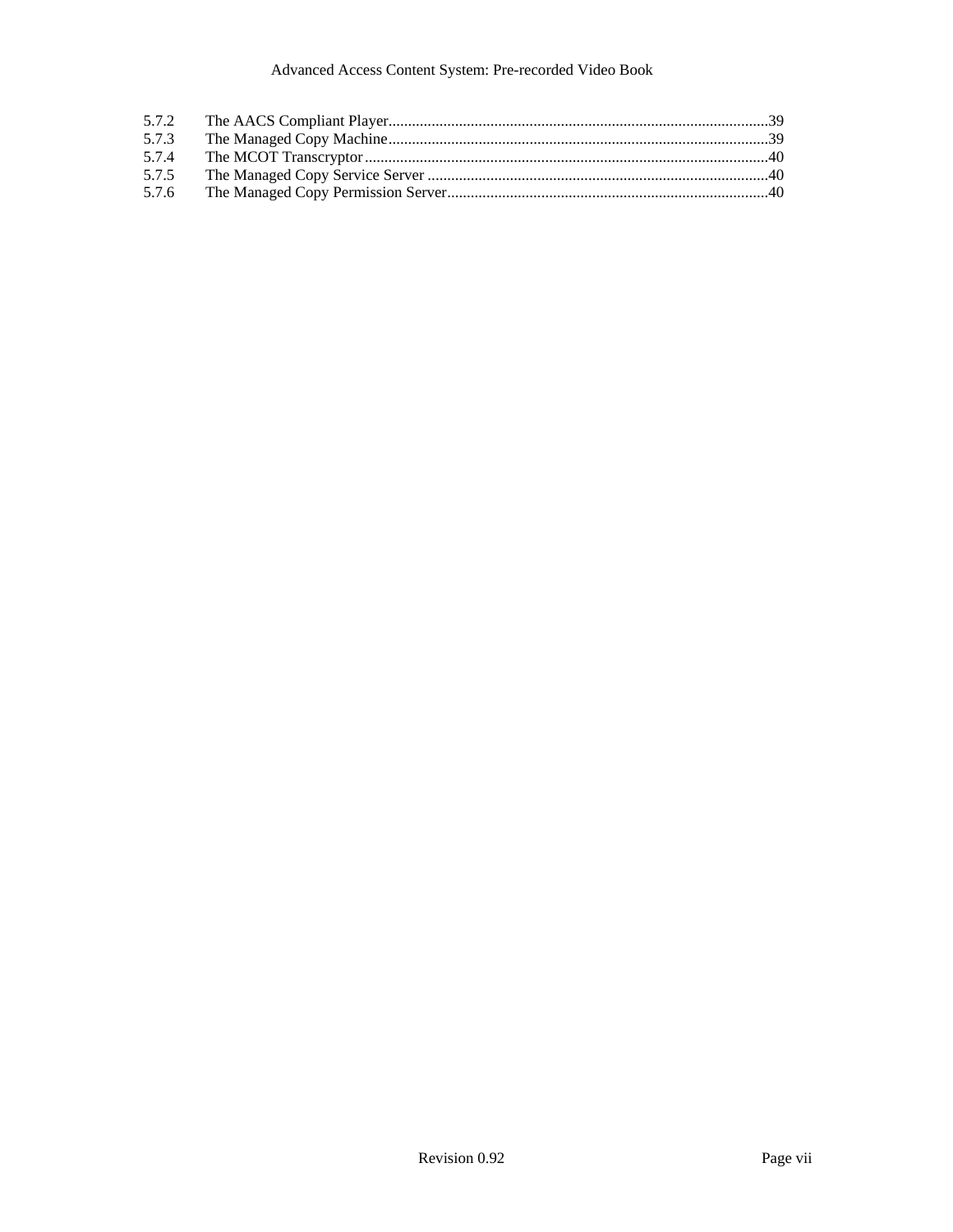This page is intentionally left blank.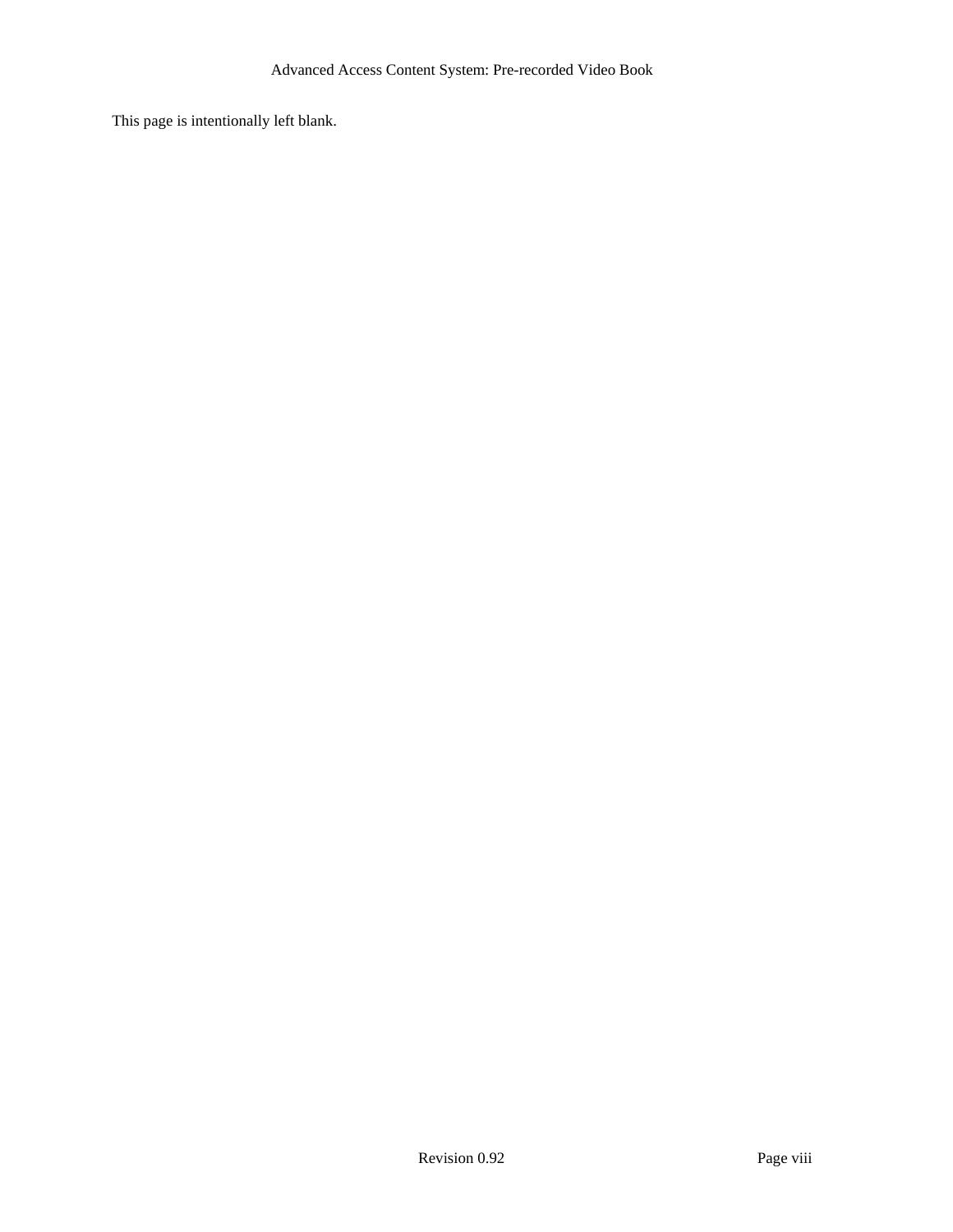# **List of Figures**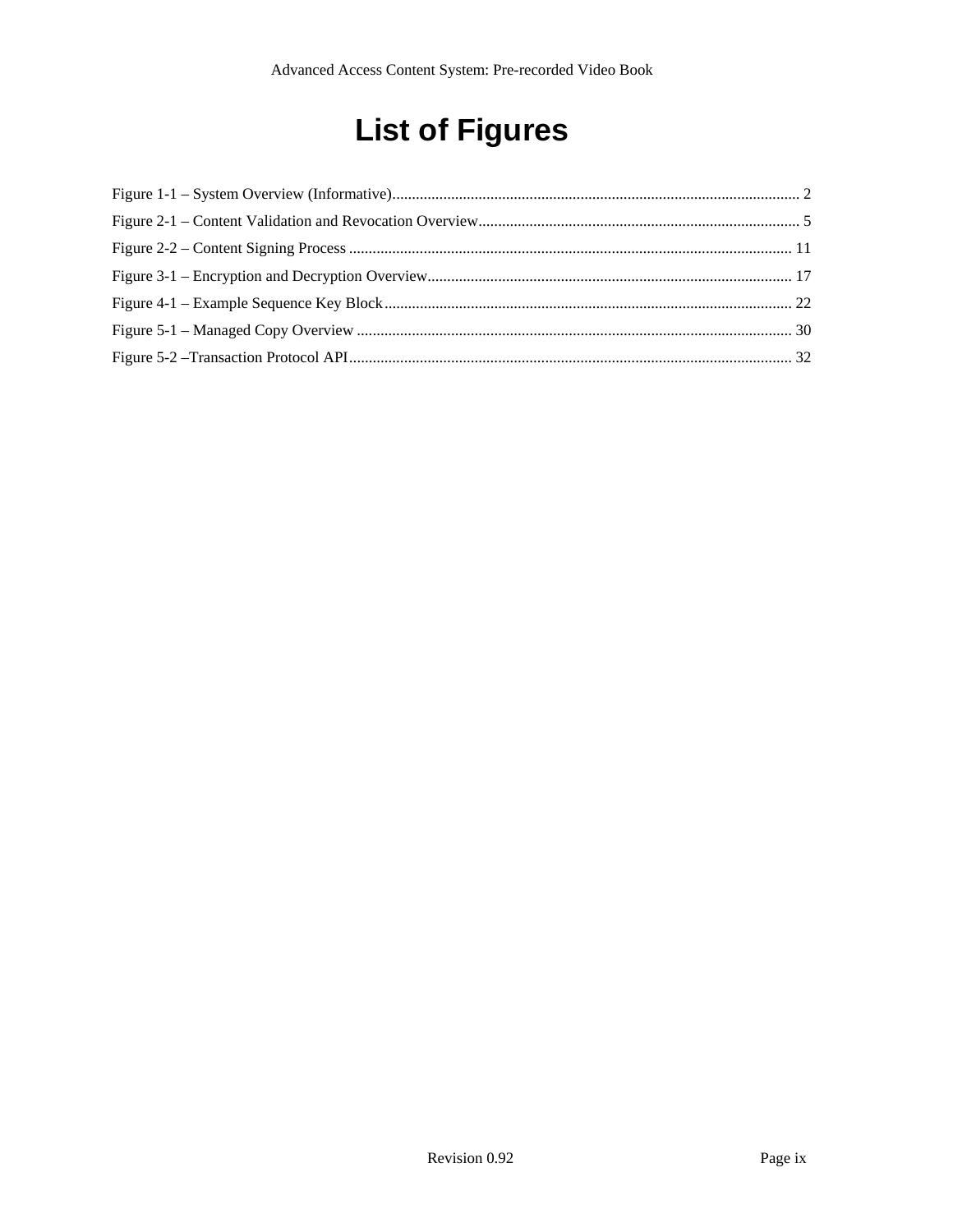This page is intentionally left blank.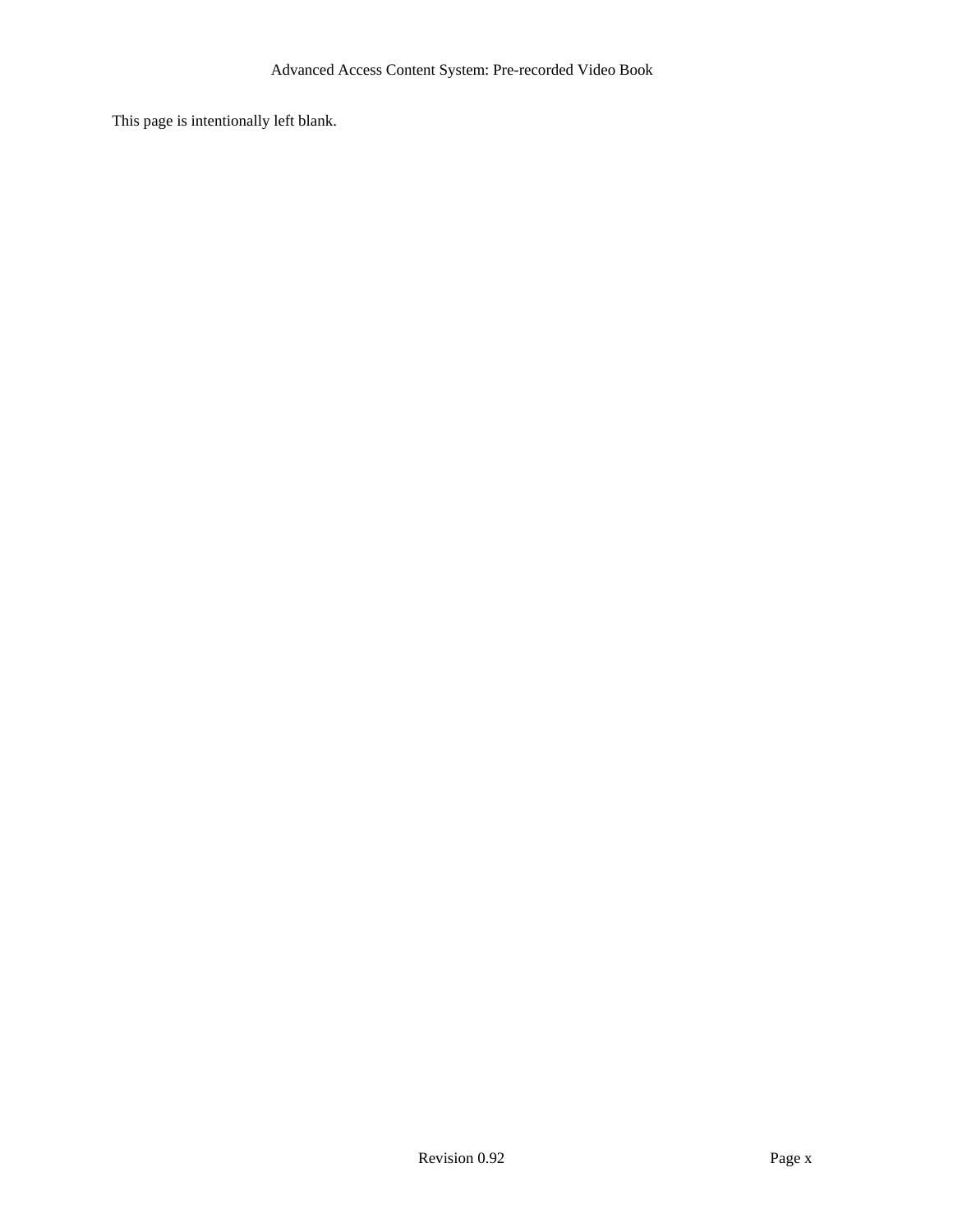# **List of Tables**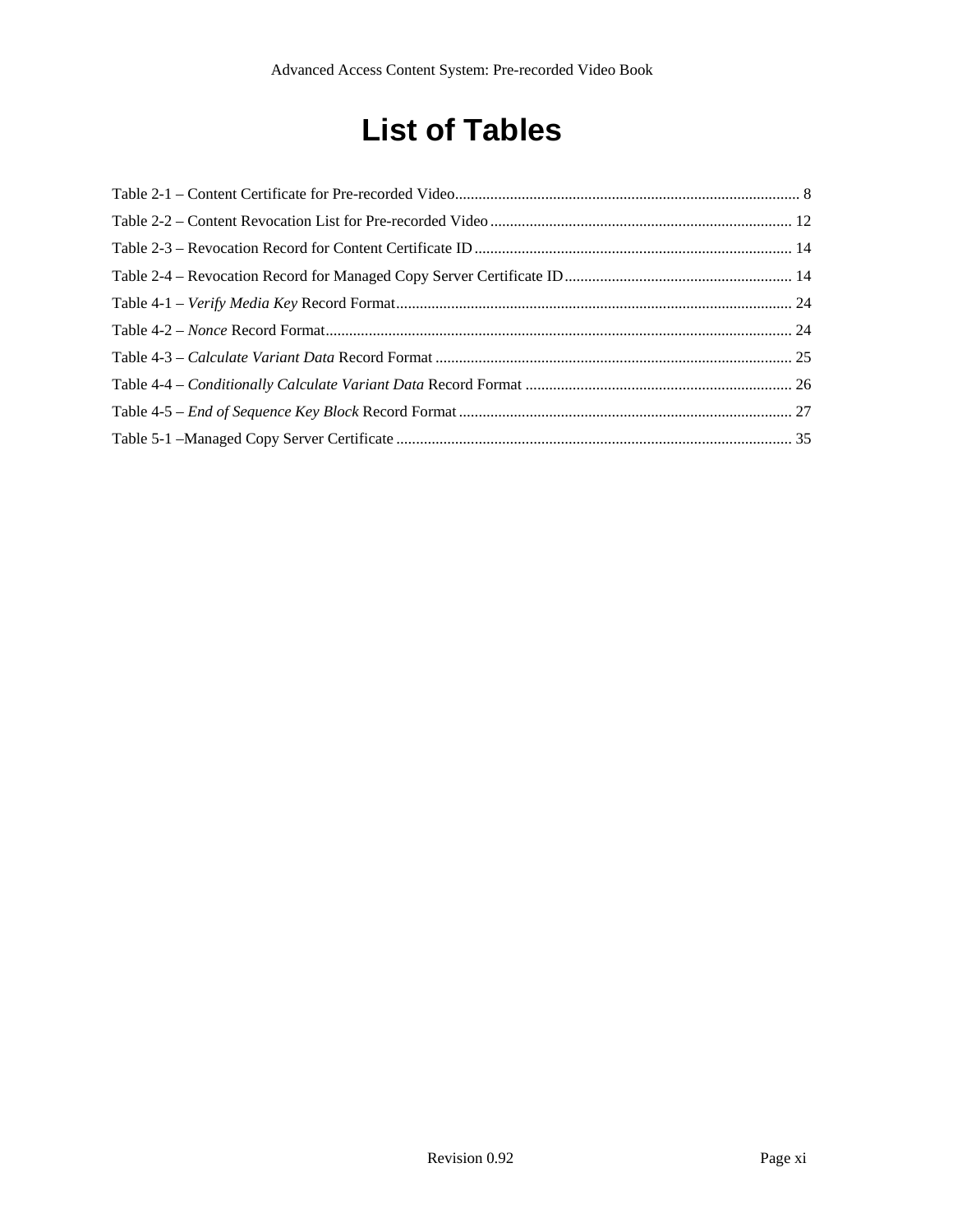This page is intentionally left blank.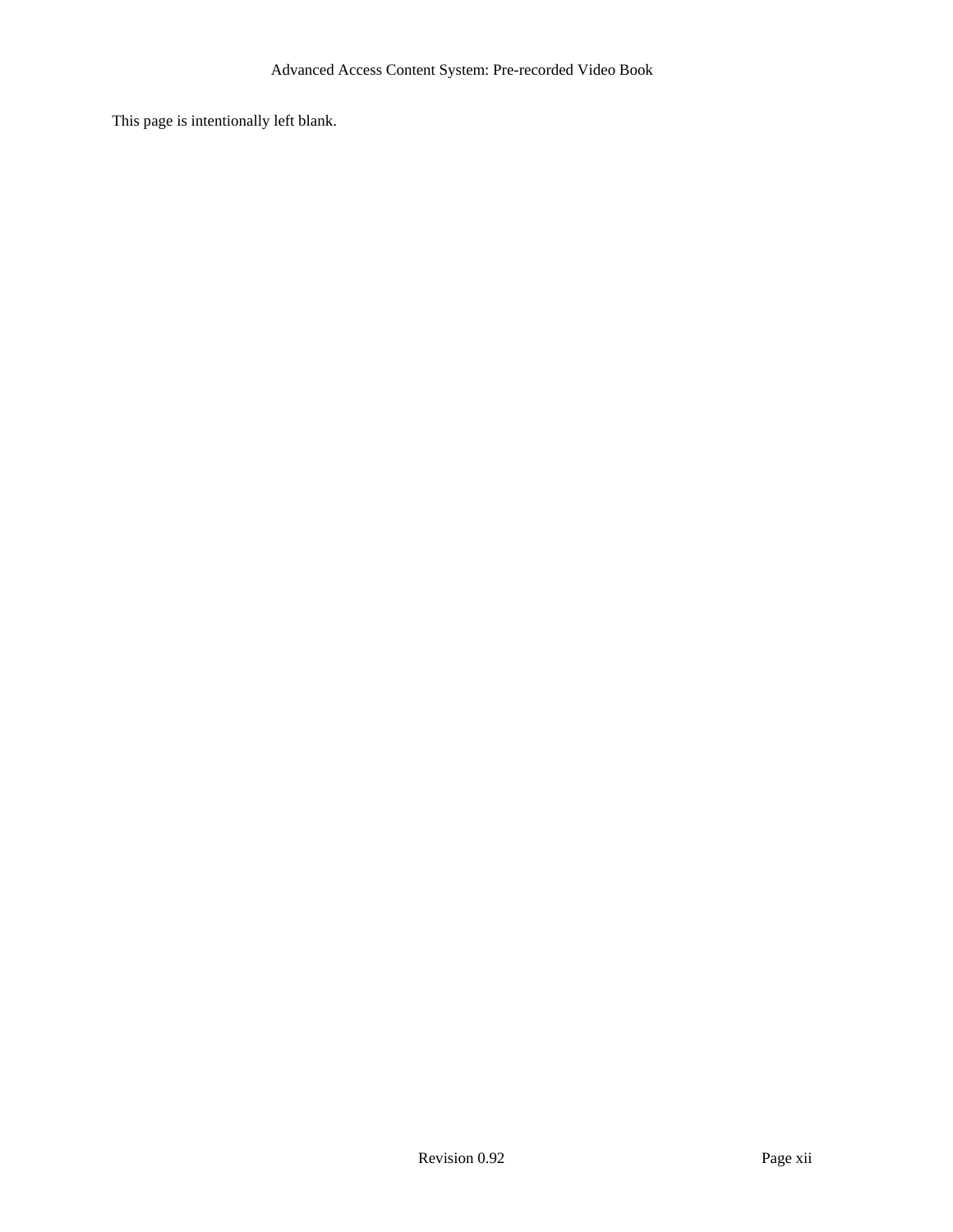# **Chapter 1 Introduction**

## **1 Introduction**

## **1.1 Purpose and Scope**

The Advanced Access Content System (AACS) specification defines an advanced, robust and renewable method for protecting entertainment content, including high-definition audiovisual content. The specification is organized into several "books". The *Introduction and Common Cryptographic Elements* book defines cryptographic procedures that are common among the various defined uses of the protection system. This document (the *Pre-recorded Video Book*) specifies additional details for using the system to protect audiovisual content distributed on pre-recorded (read-only) storage media. Specifications covering other storage types, transmission media and formats are expected to be available in the future (see Section 1.6 below).

The use of this specification and access to the intellectual property and cryptographic materials required to implement it will be the subject of a license. A license authority referred to as AACS LA LLC (hereafter referred to as AACS LA) is responsible for establishing and administering the content protection system based, in part, on this specification.

## **1.2 Overview**

In addition to the general objectives described in the *Introduction and Common Cryptographic Elements* book of this specification, the use of AACS for protecting pre-recorded video content was designed to meet the following specific criteria:

- Provide robust protection for both off-line playback and optional enhanced uses enabled via on-line connection.
- Provide for extended and extensible usage (e.g. jukebox storage, pay for copy).
- Independent of physical storage format to the degree possible.
- Compliant players can authenticate that content came from an authorized, licensed replicator.

Figure 1-1 presents an informative overview of the system, as used for protecting pre-recorded high-definition video content. Actual details and requirements of system operation are described in subsequent chapters.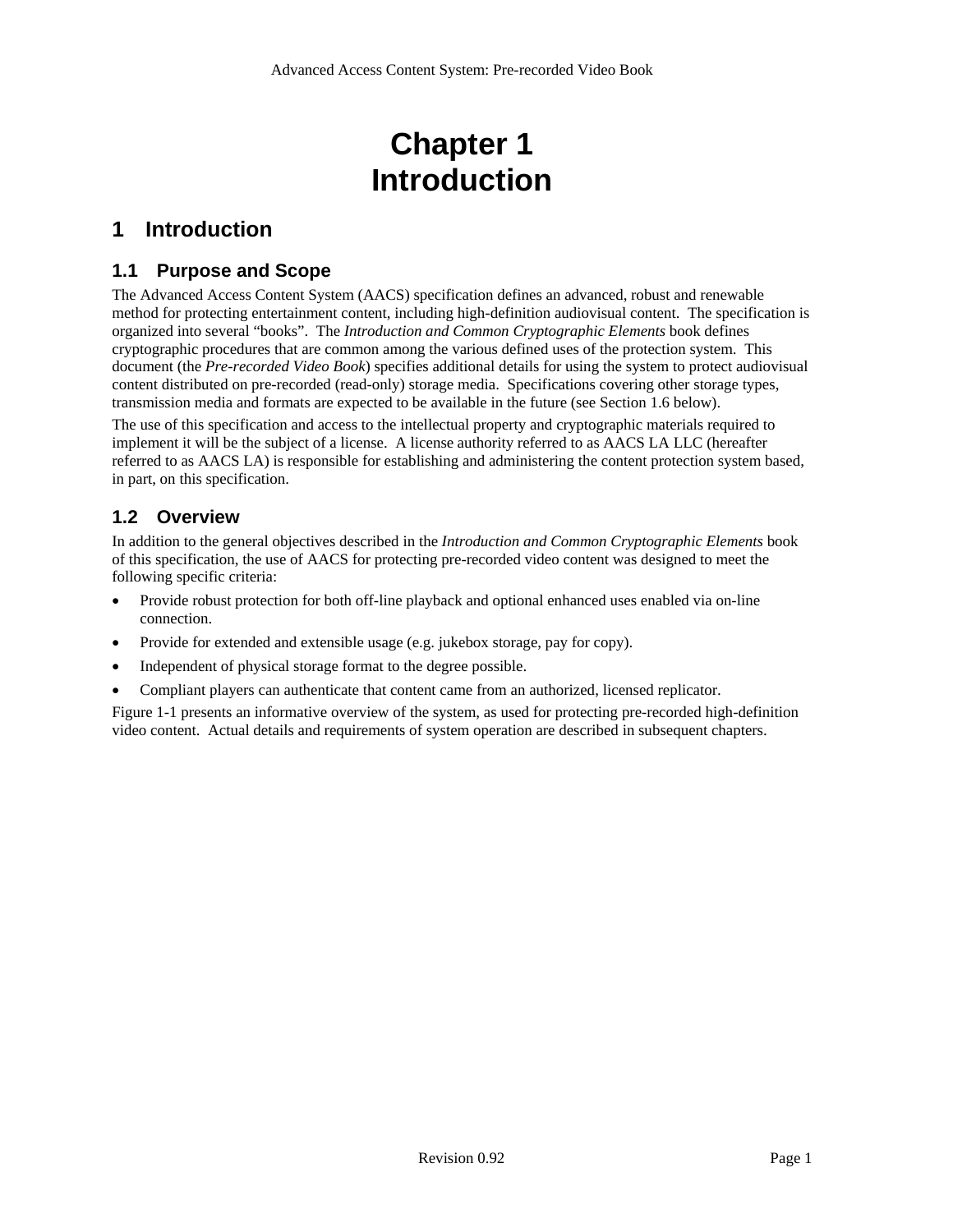

**Figure 1-1 – System Overview (Informative)** 

The owner of audiovisual content that is to be protected provides that content and an associated set of usage rules to a licensed replicator.

The licensing entity provides to the licensed replicator device revocation data in the form of a Media Key Block (MKB). As described in the *Introduction and Common Cryptographic Elements* book of this specification, the MKB will enable players, each using its set of device keys, to calculate the Media Key. If a set of device keys is compromised in a way that threatens the integrity of the system, an updated MKB can be provided by the licensing entity that will cause a device with the compromised set of device keys to calculate a different key than is computed by devices containing unrevoked device keys. In this way, the compromised device keys are "revoked" by the new MKB.

The licensing entity also provides to the licensed replicator content revocation data in the form of a Content Revocation List (CRL), and a Content Certificate, both cryptographically signed by the AACS LA. The Certificate identifies the content and includes a cryptographic hash thereof (based on a series of hashes), which the licensing entity receives from the replicator prior to signing the Certificate. The CRL identifies content that has been signed and contains a valid certificate but has since been revoked and therefore should not be accessed by a compliant player.

The licensing entity also provides to the licensed replicator device variation data in the form of a Sequence Key Block (SKB), and secret keys, called Media Key Variants, based on both the device variation data and Media Key.

The licensed replicator encrypts the content to be protected, using one or more secret keys of its own choosing, called Title Keys. The replicator encrypts the Title Keys in one or more keys derived from the Media Key. For usage rules that can be modified by a compliant recorder, the replicator denotes one of the Title Keys as the primary Title Key and cryptographically binds that Title Key to those usage rules to prevent any malicious alteration of those usage rules. The encrypted content, usage rules, MKB, SKB, CRL and Content Certificate are all pre-recorded onto the storage medium.

The AACS LA provides secret device keys and sequence keys to licensed manufacturers for inclusion in compliant playback devices/applications (device key sets and sequence key sets are typically unique per device/application). When a storage medium with protected content is placed in a compliant player, the player uses its Device Keys to process the MKB and calculate the corresponding Media Key. Using the Media Key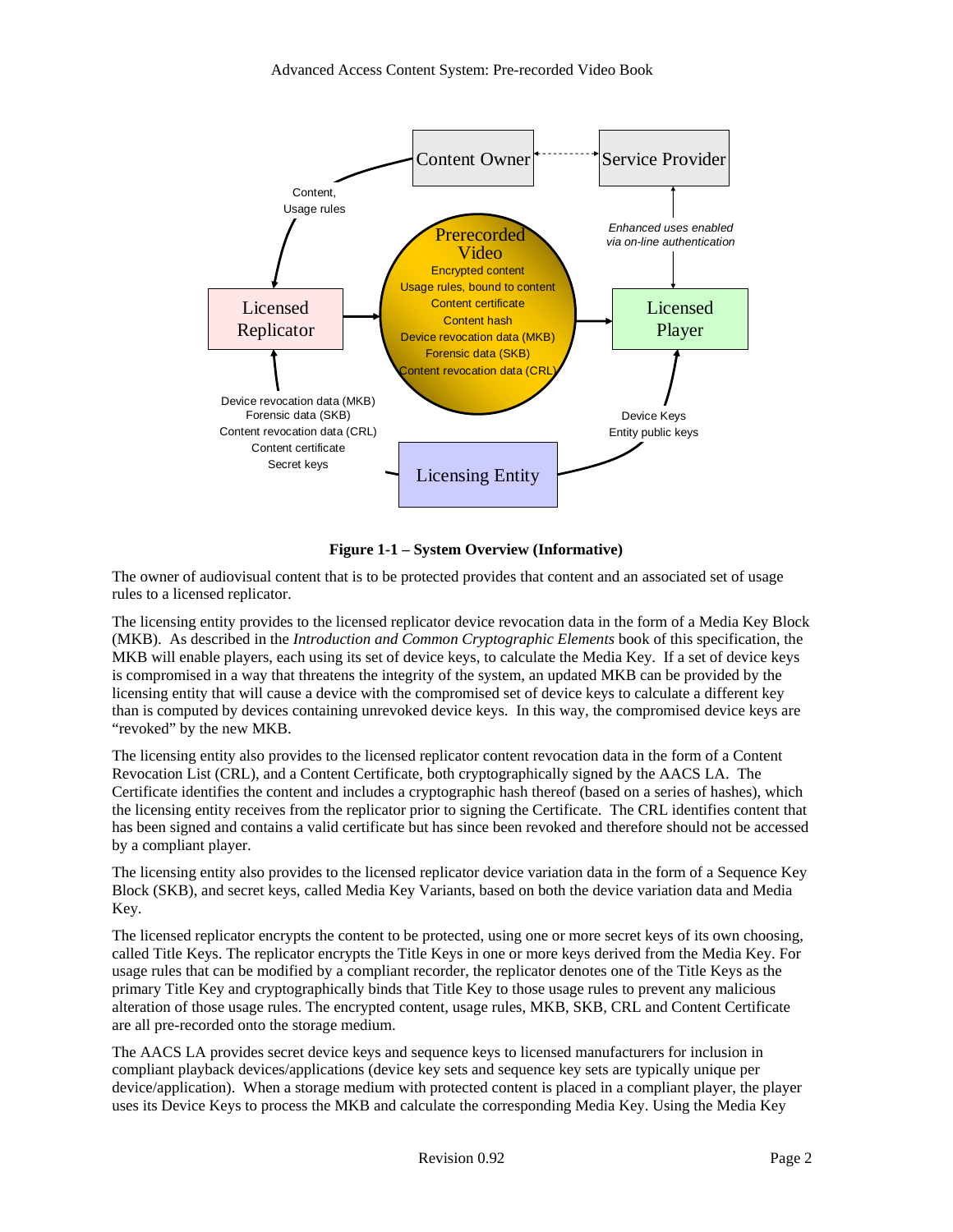and its Sequence Keys to process the SKB, the device will calculate a particular Media Key Variant. Assuming the given set of Device Keys has not been revoked, the calculated key will be one of the keys used by the licensed replicator. The player uses an inverse procedure to that used by the licensed replicator to derive a Title Key. The player also uses the Title Key to provide access to the protected content in a compliant manner.

The AACS LA also provides its entity public keys to licensed manufacturers for inclusion in compliant devices/applications. Prior to accessing content that has been signed as described in this book, a compliant player reads the Content Certificate and CRL from the pre-recorded medium, and uses the entity public keys to verify their integrity. If either verification fails, access is aborted.

The compliant player keeps the CRL in non-volatile storage, unless it already has a more up-to-date list. Using the most up-to-date CRL, the player checks to see if the content is revoked, and if it is, access is aborted. During playback, the compliant player calculates a series of content hashes using the same method used by the replicator. If the player's calculated hash values differ at any point from the replicator-stored values, access is aborted.

The system enables certain enhanced uses of pre-recorded video content, at the election of the content owner, through the use of a robust on-line connection. For example, a home video server might connect with a service provider to obtain authorization to make a protected local copy of a given pre-recorded Title for "jukebox" purposes. Such authorization might be provided free-of-charge to the owner of the optical media, with any additional authorized copies incurring a charge. Thus, this and other enhanced uses may entail business interaction between content owners and service providers, as indicated by the dashed line in the figure above.

## **1.3 Organization of this Document**

This document is organized as follows:

- Chapter 1 provides an introduction and overview.
- Chapter 2 describes procedures related to the authentication and revocation of pre-recorded content.
- Chapter 3 describes procedures for the production (encryption) and off-line playback (decryption) of protected pre-recorded content.
- Chapter 4 describes the Sequence Key Block.
- Chapter 5 describes how devices can perform a Managed Copy of content protected by AACS.

## **1.4 References**

This specification shall be used in conjunction with the following publications. When the publications are superseded by an approved revision, the revision shall apply.

- AACS LA, *License agreement*
- *Introduction and Common Cryptographic Elements* book.
- *Specification of Exclusive XML Canonicalization*, http://www.w3.org/TR/xml-exc-c14n/#sec-Specification.

### **1.5 Document History**

This document version 0.92 supersedes version 0.91 dated February 17, 2006. It contains a clarification to the Content Sequence Number in the Content Certificate.

### **1.6 Future Directions**

With its advanced, robust cryptography, key management and renewal mechanisms, it is expected that this technology will develop and expand, through additions to this specification, to address content protection for additional storage types, application formats and usage models, as authorized by AACS LA.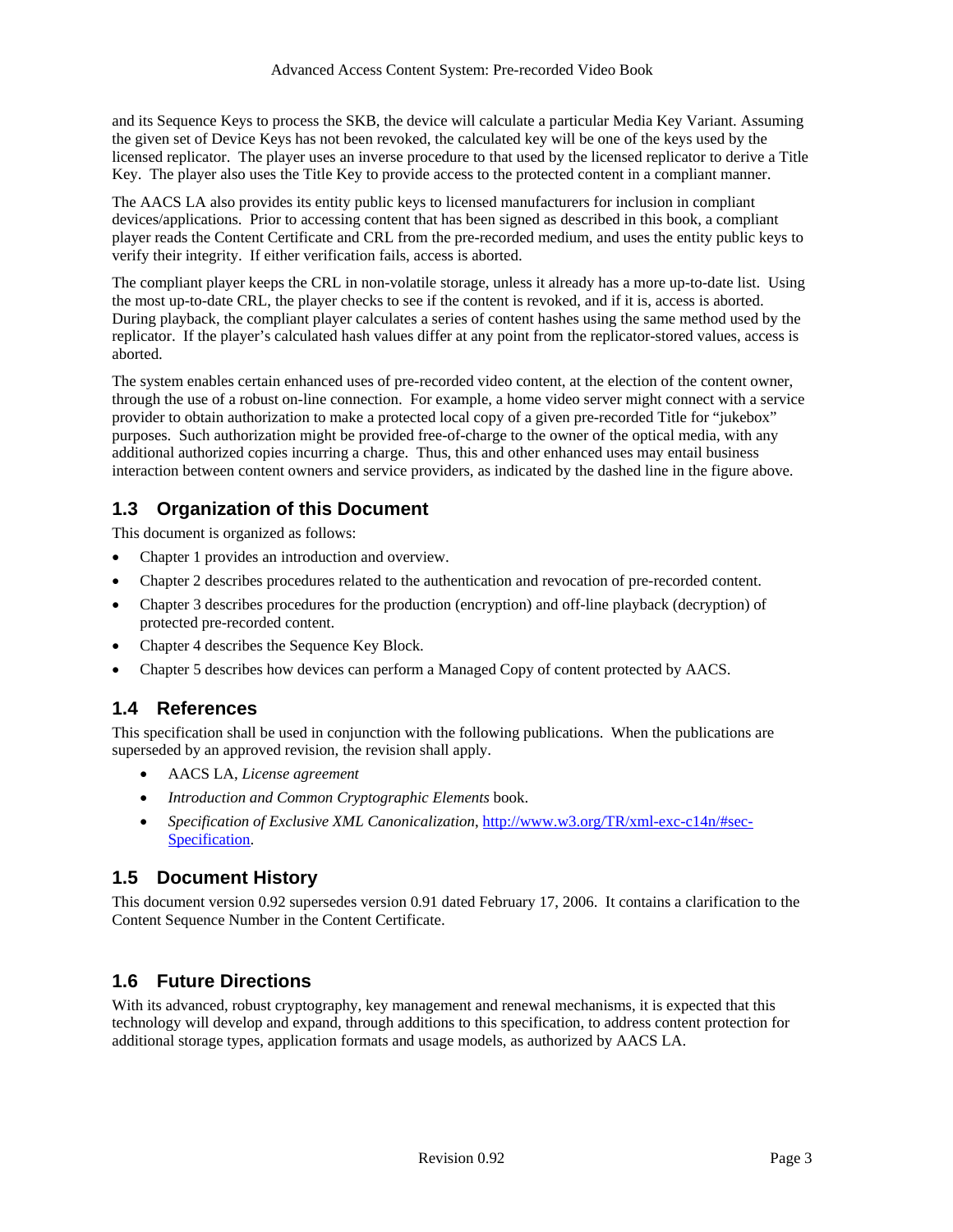#### **1.7 Notation**

Except where specifically noted otherwise, this document uses the same notations and conventions for numerical values, operations, and bit/byte ordering as described in the *Introduction and Common Cryptographic Elements* book of this specification.

## **1.8 Terminology**

Except where specifically noted otherwise, this document uses the same terminology as described in the *Introduction and Common Cryptographic Elements* book of this specification.

#### **1.9 Abbreviations and Acronyms**

Except where specifically noted otherwise, this document uses the same abbreviations and Acronyms as described in the *Introduction and Common Cryptographic Elements* book of this specification.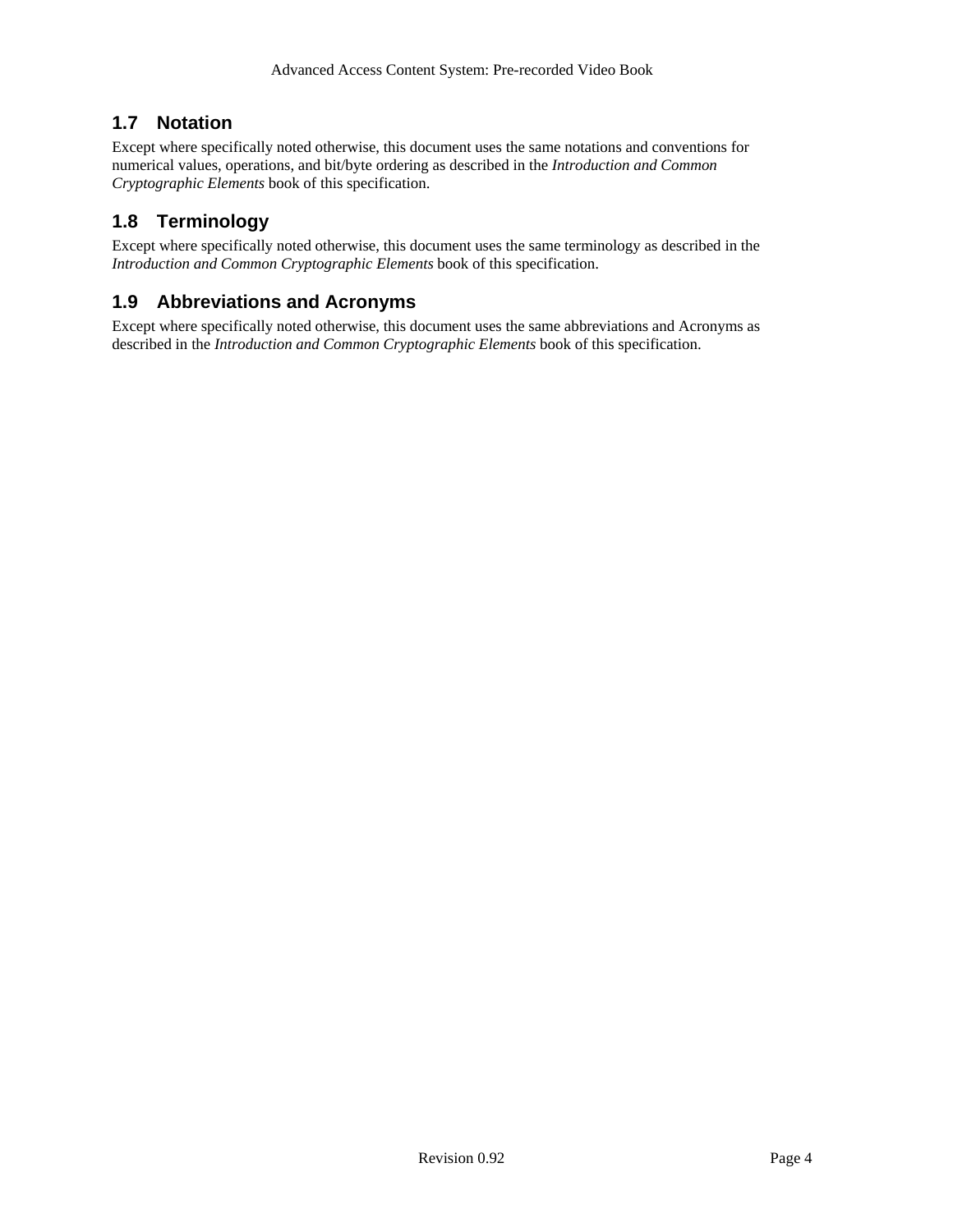# **Chapter 2 Content Revocation**

## **2 Introduction**

This chapter describes a robust mechanism whereby content on individual media can be revoked to prevent playback of unauthorized content. This is accomplished by applying cryptographic signatures to authorized content and storing those signatures on the media with the content. The signature is validated before allowing playback. A Content Revocation List (CRL) is also embedded onto media and then stored in non-volatile memory by players and contains a list of content that contains a valid signature but has since been revoked. The license agreement describes the conditions under which such revocation can occur. Figure 2-1 presents an overview of the approach, and details are provided in subsequent sections.



**Figure 2-1 – Content Validation and Revocation Overview**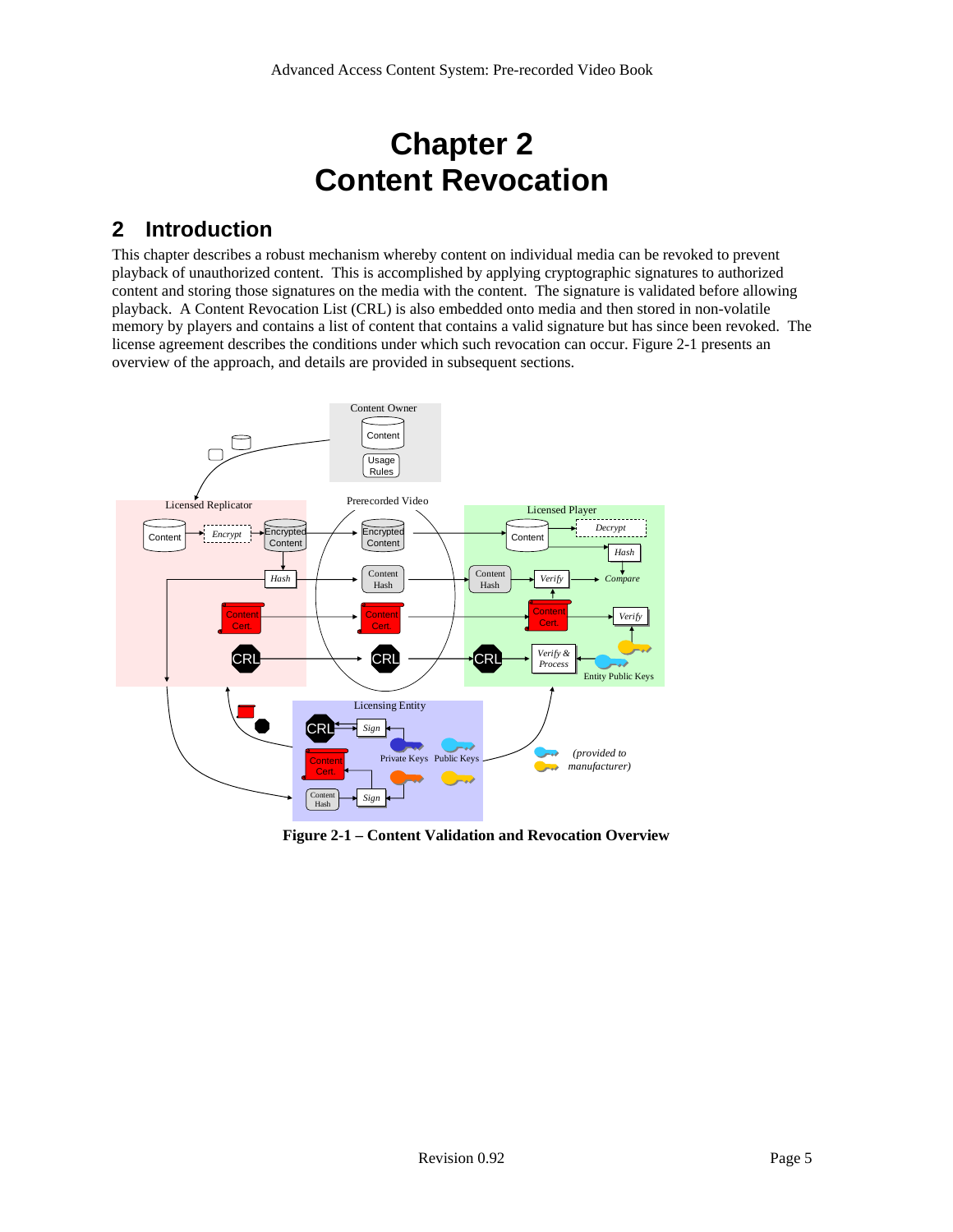## **2.1 Scope**

The content verification and revocation scheme described in this chapter can be applied to both AACS Encrypted and Unencrypted data. In this chapter, AACS Encrypted shall mean encrypted as described in this specification and as applied to content formatted as defined in the format specific books of this specification. Unencrypted shall mean content which could have been AACS Encrypted but was not, and is completely unprotected, i.e., in the clear. Any content to which the AACS content verification rules can apply, whether AACS Encrypted or Unencrypted, is referred to in this chapter as Certifiable Content. Content that conforms to this scheme is referred to as Certified. The format specific books of this specification shall define requirements, if any, for verifying the content signature that are not provided in this specification book.

- Certifiable Content that is AACS Encrypted must conform to this scheme.
- Certifiable Content that is Unencrypted but on the same media as AACS Encrypted content must also conform to this scheme.
- Certifiable Content that is completely Unencrypted is not required under this license to conform to this scheme.

AACS licensed players must verify that the signature is correct as defined in Section 2.6 before providing access to all content (AACS Encrypted or Unencrypted) which has been signed as described in this chapter, including signed content that is completely Unencrypted. It is anticipated that format specific books will be added to this specification which will define how to apply this scheme to other pre-recorded video formats which do not utilize AACS encryption as it is defined in this specification.

## **2.2 Content Signing infrastructure**

Licensed Players will contain the Entity Public Keys that will be used as the root of trust for validating content signatures. Media containing content signed in accordance with this scheme will contain the following items:

- Content Certificate
- Content Hash Table
- Content Revocation List

The Content Certificate and Content Hash Table are together used to validate the authenticity of the content and prevent playback of that content if the signature is not valid. The Content Revocation List is a mechanism to prevent playback of content that contains a valid signature but is not valid content.

The Content Certificate, Content Hash Table, and Content Revocation List must be stored on the pre-recorded media with the signed content. The details and file formats for storing this information is contained in the format specific books of this specification.

### **2.3 Content Hash Table**

Replicators shall include with each *Certified Content* that they produce a Content Hash Table (CHT). The CHT consists of a series of cryptographic hash values calculated by the replicator, which cover the complete content, including any unencrypted content included on the same media with encrypted content. For storage media that contain more than one physical layer, the storage medium may contain a separate Content Hash Table for each layer. Details of CHT format, calculation and storage are specific to each supported format, and are provided in the Format-specific books of this specification.

The inclusion of a Content Hash Table, together with the use of its digest in signing the Content Certificate, enables licensed products to verify a correspondence between the Content Certificate and the pre-recorded content with which it is used. If this verification fails, access to such content shall be aborted. When providing access to Certified Content, the licensed product shall calculate the series of content hash values using the same algorithm used by the replicator, and shall abort such access if at any time a calculated hash value does not match the corresponding hash value provided by the replicator in the CHT. Unless the licensed product has a robust means of detecting a change of the pre-recorded storage medium, it must re-verify that the hash of the CHT is the same as the Content Hash Table Digest contained in the Content Certificate whenever a CHT is reread from the medium.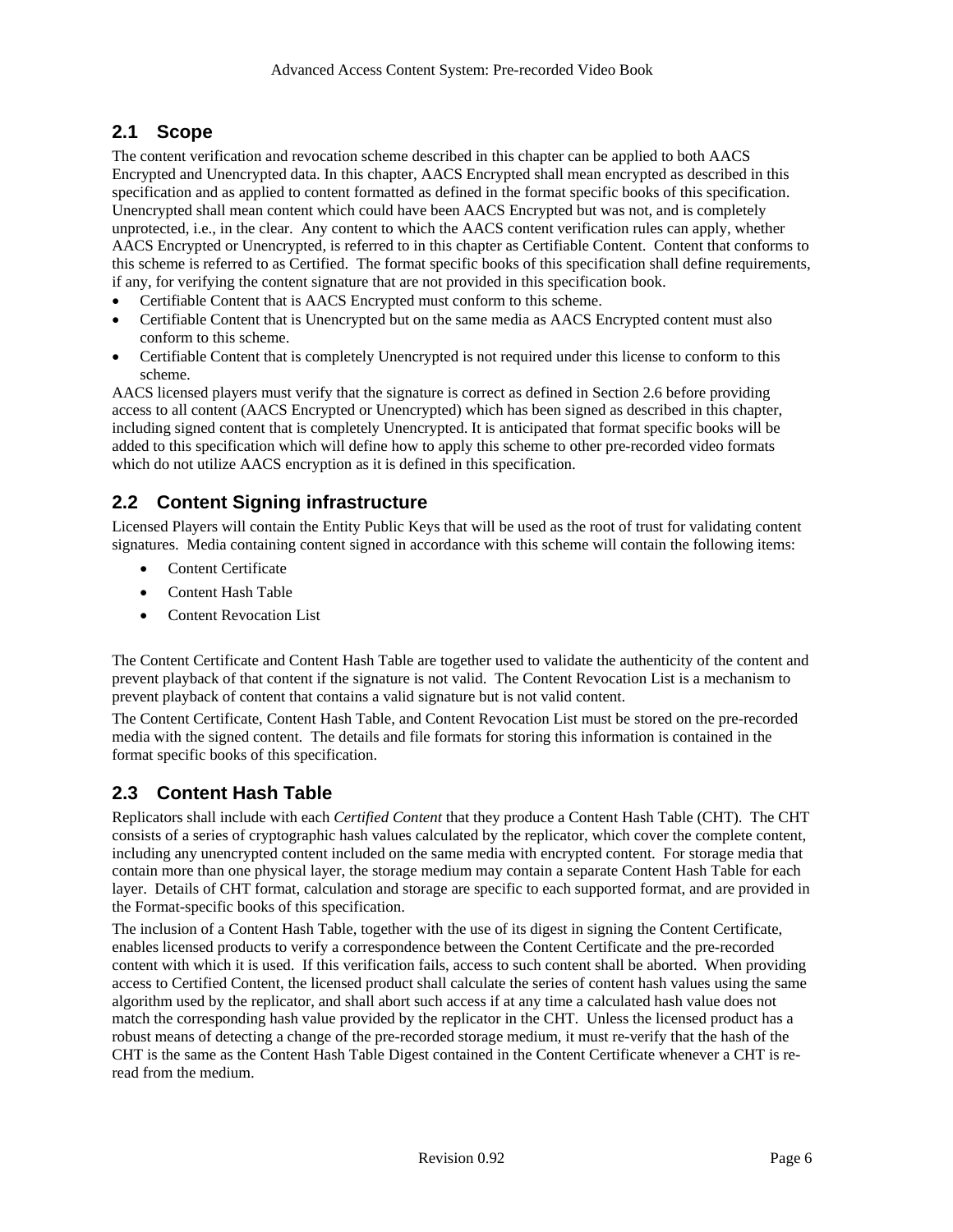#### **2.4 Content Certificate**

Licensed replicators shall include with any Certified Content that they produce, a signed Content Certificate covering that content. The Content Certificate is stored as unencrypted data on the same storage medium as the Certified Content, as described for each supported content format elsewhere in this specification. For storage media that contain more than one physical layer, the storage medium may contain a separate Content Certificate for each layer. Where a storage medium contains Certified Content in more than one content format, a Content Certificate shall be included for each format. Table 2-1 shows the format of the Content Certificate.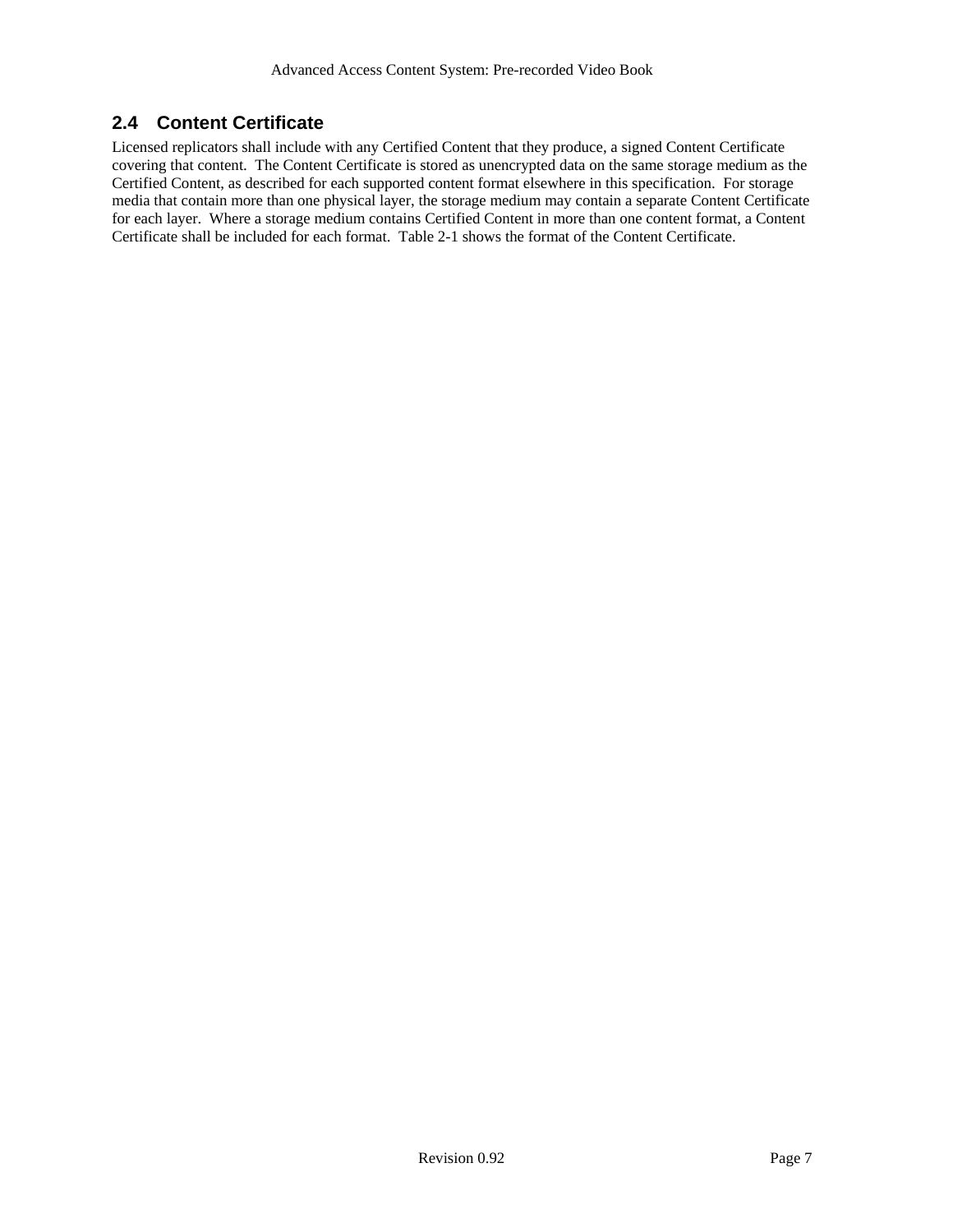| <b>Bit</b><br><b>Byte</b> | $7\phantom{.0}$            | 6                            | 5                | $\overline{\mathbf{4}}$                                                                       | 3                 | $\boldsymbol{2}$ | $\mathbf{1}$      | $\boldsymbol{0}$ |  |  |
|---------------------------|----------------------------|------------------------------|------------------|-----------------------------------------------------------------------------------------------|-------------------|------------------|-------------------|------------------|--|--|
| $\boldsymbol{0}$          |                            |                              |                  | Certificate Type: 00 <sub>16</sub>                                                            |                   |                  |                   |                  |  |  |
| 1                         |                            |                              |                  | (reserved)                                                                                    |                   |                  |                   |                  |  |  |
| $\overline{2}$            |                            |                              |                  |                                                                                               |                   |                  |                   |                  |  |  |
| .<br>5                    |                            | Total_Number_of_HashUnits    |                  |                                                                                               |                   |                  |                   |                  |  |  |
| 6                         |                            |                              |                  | Total_Number_of_Layers                                                                        |                   |                  |                   |                  |  |  |
| $\tau$                    |                            |                              |                  | Layer_Number                                                                                  |                   |                  |                   |                  |  |  |
| $\,8\,$                   |                            |                              |                  |                                                                                               |                   |                  |                   |                  |  |  |
| .                         |                            |                              |                  | Number_of_HashUnits                                                                           |                   |                  |                   |                  |  |  |
| 11                        |                            |                              |                  |                                                                                               |                   |                  |                   |                  |  |  |
| 12                        |                            |                              |                  | Number_of_Digests                                                                             |                   |                  |                   |                  |  |  |
| 13                        |                            |                              |                  |                                                                                               |                   |                  |                   |                  |  |  |
| 14<br>15                  |                            |                              |                  | Applicant ID                                                                                  |                   |                  |                   |                  |  |  |
|                           |                            |                              |                  |                                                                                               |                   |                  |                   |                  |  |  |
| 16<br>17                  | (msb)<br>Sequence Number 1 |                              | CCSS ID<br>(msb) |                                                                                               |                   | (lsb)            | Sequence Number 1 |                  |  |  |
| 18                        |                            |                              |                  | Timestamp                                                                                     |                   |                  |                   |                  |  |  |
| 19                        | (lsb)                      |                              |                  |                                                                                               | Sequence Number 2 |                  |                   |                  |  |  |
| 20                        |                            |                              |                  |                                                                                               |                   |                  |                   |                  |  |  |
| 21                        |                            |                              |                  | Minimum CRL Version                                                                           |                   |                  |                   |                  |  |  |
| 22                        |                            |                              |                  | Reserved                                                                                      |                   |                  |                   |                  |  |  |
| 23                        |                            |                              |                  |                                                                                               |                   |                  |                   |                  |  |  |
| 24<br>25                  |                            |                              |                  | Length_Format_Specific_Section                                                                |                   |                  |                   |                  |  |  |
| 26                        |                            |                              |                  |                                                                                               |                   |                  |                   |                  |  |  |
| $\cdots$                  |                            |                              |                  | Format_Specific_Section<br>Reserved for definition and possible extension in Adaptation books |                   |                  |                   |                  |  |  |
| $26 + L - 1$              |                            |                              |                  |                                                                                               |                   |                  |                   |                  |  |  |
| $26+L$                    |                            |                              |                  |                                                                                               |                   |                  |                   |                  |  |  |
| $33+L$                    |                            |                              |                  | Content Hash Table Digest #1                                                                  |                   |                  |                   |                  |  |  |
|                           |                            |                              |                  |                                                                                               |                   |                  |                   |                  |  |  |
|                           |                            | .                            |                  |                                                                                               |                   |                  |                   |                  |  |  |
|                           |                            |                              |                  |                                                                                               |                   |                  |                   |                  |  |  |
| $26+L+(N-1)*8$            |                            |                              |                  |                                                                                               |                   |                  |                   |                  |  |  |
|                           |                            | Content Hash Table Digest #N |                  |                                                                                               |                   |                  |                   |                  |  |  |
| $33+L+(N-1)*8$            |                            |                              |                  |                                                                                               |                   |                  |                   |                  |  |  |
| $34+L+(N-1)*8$            |                            |                              |                  |                                                                                               |                   |                  |                   |                  |  |  |
| $73+L+(N-1)*8$            |                            |                              |                  | Signature Data                                                                                |                   |                  |                   |                  |  |  |

**Table 2-1 – Content Certificate for Pre-recorded Video** 

*Note: L is the length determined by Lengh\_Format\_Specific\_Section. See the description below.*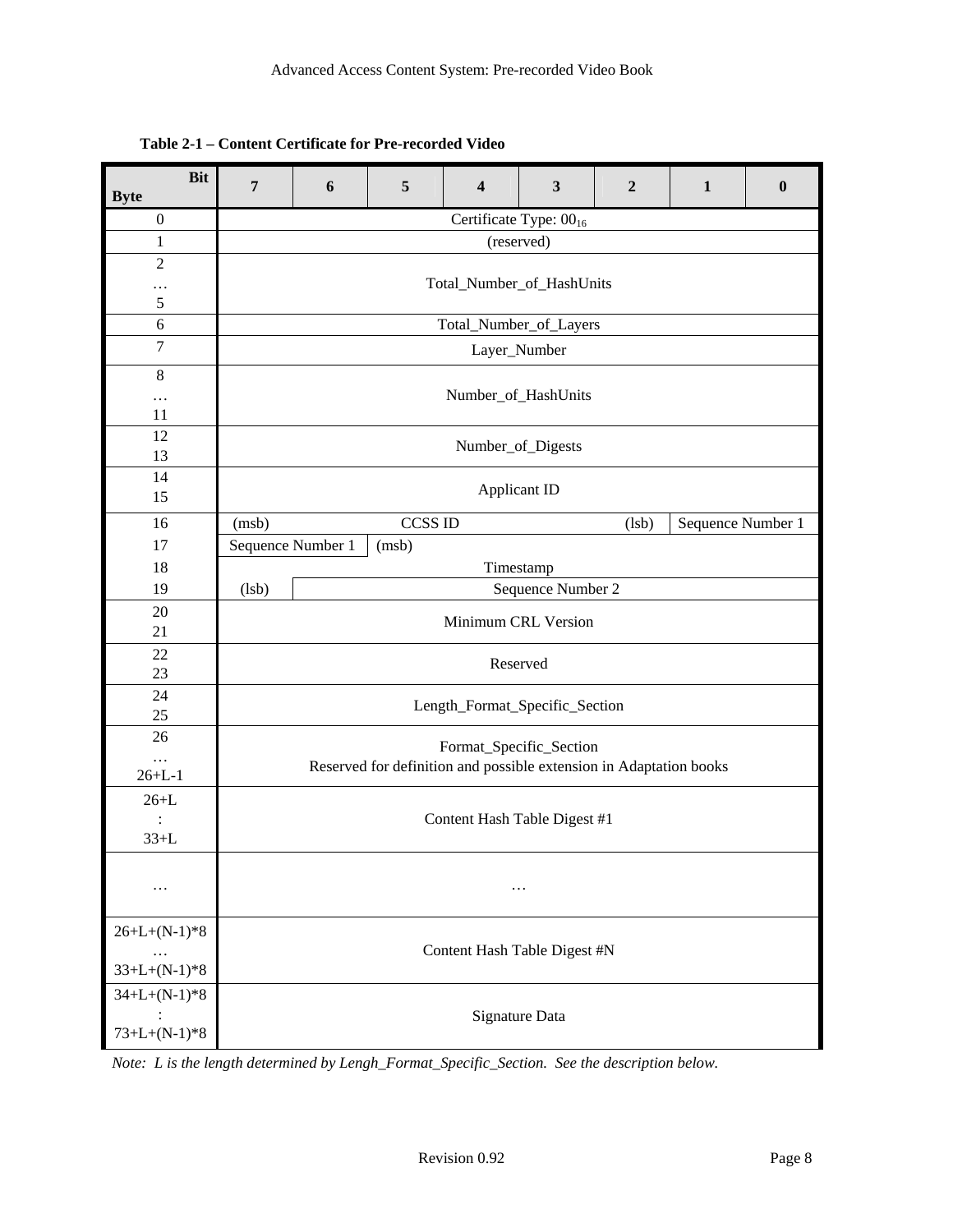Each Content Certificate includes:

- A 1-byte Certificate Type value, where  $00<sub>16</sub>$  shall be used to indicate a first-generation AACS Content Certificate
- A 4-byte Total\_Number\_of\_HashUnits field indicates the total number of Hash Unites on the optical media.
- A 1-byte Total\_Number\_of\_Layers field indicates the total number of layers on the optical media.
- A 1-byte Layer\_Number field indicates the layer of the optical media for which this Content Certificate is created. NOTE: This field may not be used by every Format. Additional details on the meaning and use of this field may be provided in the Format specific books of this specification.
- A 4-byte Number of HashUnits field indicates the number of Hash Units on the layer for which this Content Certificate is created. NOTE: This field may not be used by every Format. Additional details on the meaning and use of this field may be provided in the Format specific books of this specification.
- A 2-byte Number of Digests field indicates the number of Content Hash Table Digests contained within the Content Certificate. NOTE: Additional details on the meaning and use of this field may be provided in the Format specific books of this specification.
- A 2-byte Applicant ID, assigned by the AACS LA. Each adopter that will be submitting requests to AACS LA to create Content Certificates will be assigned a unique Applicant ID.
- A 4-byte Content Sequence Number consists of 6-bit Content Certificate Signing Server ID (CCSS ID), 15-bit Timestamp, and 11-bit Sequence Number that is a concatenation of 4-bit Sequence Number 1 and 7-bit Sequence Number 2, and is assigned by the AACS LA to uniquely identify the Certified Content amongst that applicant's content. The combination of the Applicant ID and the Content Sequence Number is referred to as the *Content Certificate ID.* In other words, the Content Certificate ID is a 6-byte number. Timestamp indicates the date when a Content Certificate is signed, and contains a value for the elapsed days from 1st January 2008 with the value 0 representing 1st January 2008. Timestamp values predating 2 February 2008 are reserved, and shall not be used as a timestamp.
- A 2-byte Minimum CRL Version value, assigned by the AACS LA to indicate the minimum Content Revocation List Version number that must accompany the Certified Content.
- A 2-byte Length\_Format\_Specific\_Section that specifies the length of the subsequent Format Specific Section section. If this value is zero, then the length of Format Specific Section is 2 to maintain byte alignment and the 2 bytes shall be treated as Reserved.
- A Format Specific Section. The length of this section and the fields contained within it are defined separately in the adaptation books for each Format utilizing AACS. The combination of the Length Format Specific Section field and the Format Specific Section field shall always be a multiple of 4 bytes.
- A series of 8-byte Content Hash Table Digests, containing the digests of the Content Hash Tables. The digest consists of the least significant 64 bits of the resulting digest from SHA-1 as described in the *Introduction and Common Cryptographic Elements* book of this specification.
- A 40 byte Signature Data, calculated using the Entity Private Key, over the entire data up to and including Content\_Hash\_Table\_Digest#N .

The licensed replicator shall obtain a signed Content Certificate from AACS LA for the content to be stored on the medium, and where appropriate with a separate Content Certificate for each layer. The resulting Content Certificate(s) and Content Hash Table(s) will be included with the content on the pre-recorded medium. Section 2.5 contains additional details on what content must be included in the creation of the Content Certificate. The AACS LA will provide to the licensed replicator a current version of the Content Revocation List which will also be included on the pre-recorded medium. The creation of the Content Certificate is performed by the licensed replicator. The signing of the certificate is performed by a secure facility operated by AACS LA. The licensed replicator will submit the certificate to the secure facility and receive the signed certificate back from that facility.

The AACS LA provides its Entity Public Keys (which corresponds to the Entity Private Keys) to each licensed manufacturer for inclusion in each licensed device or application produced. Licensed products shall treat the Entity Public Keys as Integrity Required, as defined in the license agreement. Prior to providing access to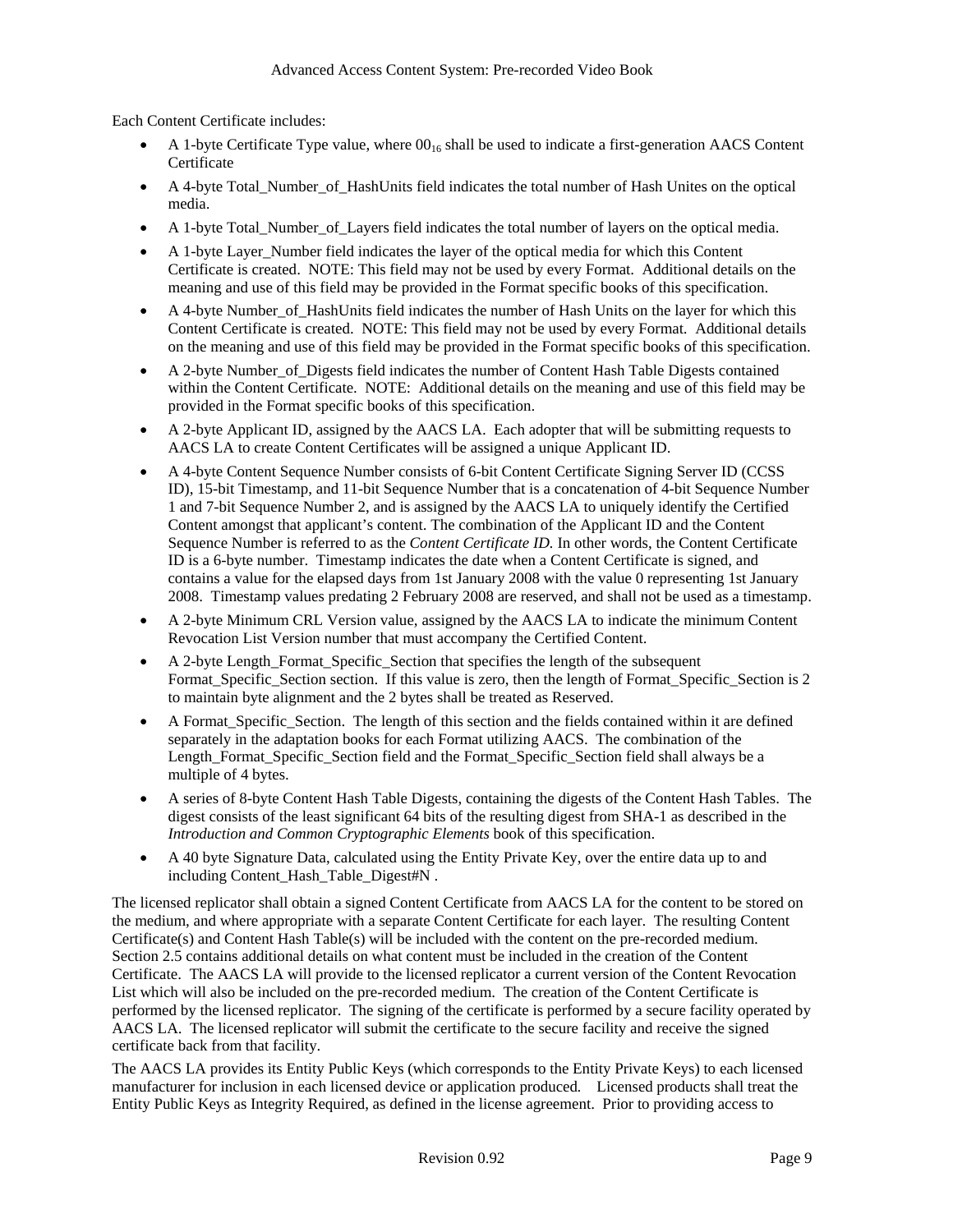Certified Content, licensed products shall verify the signature of the Content Certificate. If at any point in the process the verification fails, such access shall be aborted. Unless the licensed product has a robust means of detecting change of the pre-recorded storage medium, it must, whenever a Content Certificate is re-read from the medium, either re-verify the signature of the Certificate or robustly verify that the Certificate is the same as one whose signature it already verified, before using the Content Hash Table Digest contained therein for comparisons with the CHT.

Prior to providing access to Certified Content, licensed products shall also read and process a Content Revocation List having a List Version value equal to or greater than the Minimum CRL Version value, as described below.

## **2.5 Creating Content Certificate**

A licensed replicator shall create the content certificate by the following procedure.

1. The digests of the individual units of content are computed as follows:

 $C_d = [SHA-1(Hash_Uinit)]_{lsb-64}$ 

Where Hash Unit is defined in the format specific Pre-recorded books of this specification and SHA-1 is the SHA hashing function as defined in *Introduction and Common Cryptographic Elements* book.

All Hash\_Units on the media must be included in this computation. In the case where some of the Hash\_Units on the media are encrypted and others are not encrypted, the digest of the unencrypted Hash\_Units must also be included in the CHT. For Hash\_Units that are encrypted,  $C<sub>d</sub>$  shall be calculated after encryption of those Hash\_Units.

- 2. Each instance of  $C_d$  is stored in one or more Content Hash Tables (CHT) as defined in the format specific Pre-recorded books of this specification.
- 3. The digest of each Content Hash Table is computed as follows:

 $CHT_d = [SHA-1(CHT)]_{lsb-64}$ 

4. Each instance of  $CHT<sub>d</sub>$  is stored in a Content Certificate (CC) and the Content Certificate is cryptographically signed as follows:

 $CC_{sig} = AACS\_Sign(AACS\_CC_{priv}, CC)$ 

With AACS\_Sign as defined in *Introduction and Common Cryptographic Elements* book and the format and layout of the Content Certificate as defined in Section 2.4. The private key, denoted  $AACS\_CC_{\text{priv}}$ , is an additional private key of the AACS LA that is used only for the purpose of signing the Content Certificate. This step will be performed at a secure facility operated by the AACS LA where  $AACS$ <sub>CC<sub>priv</sub> is securely</sub> stored. The previous steps are all performed by the licensed replicator. This process is demonstrated in Figure 2-2.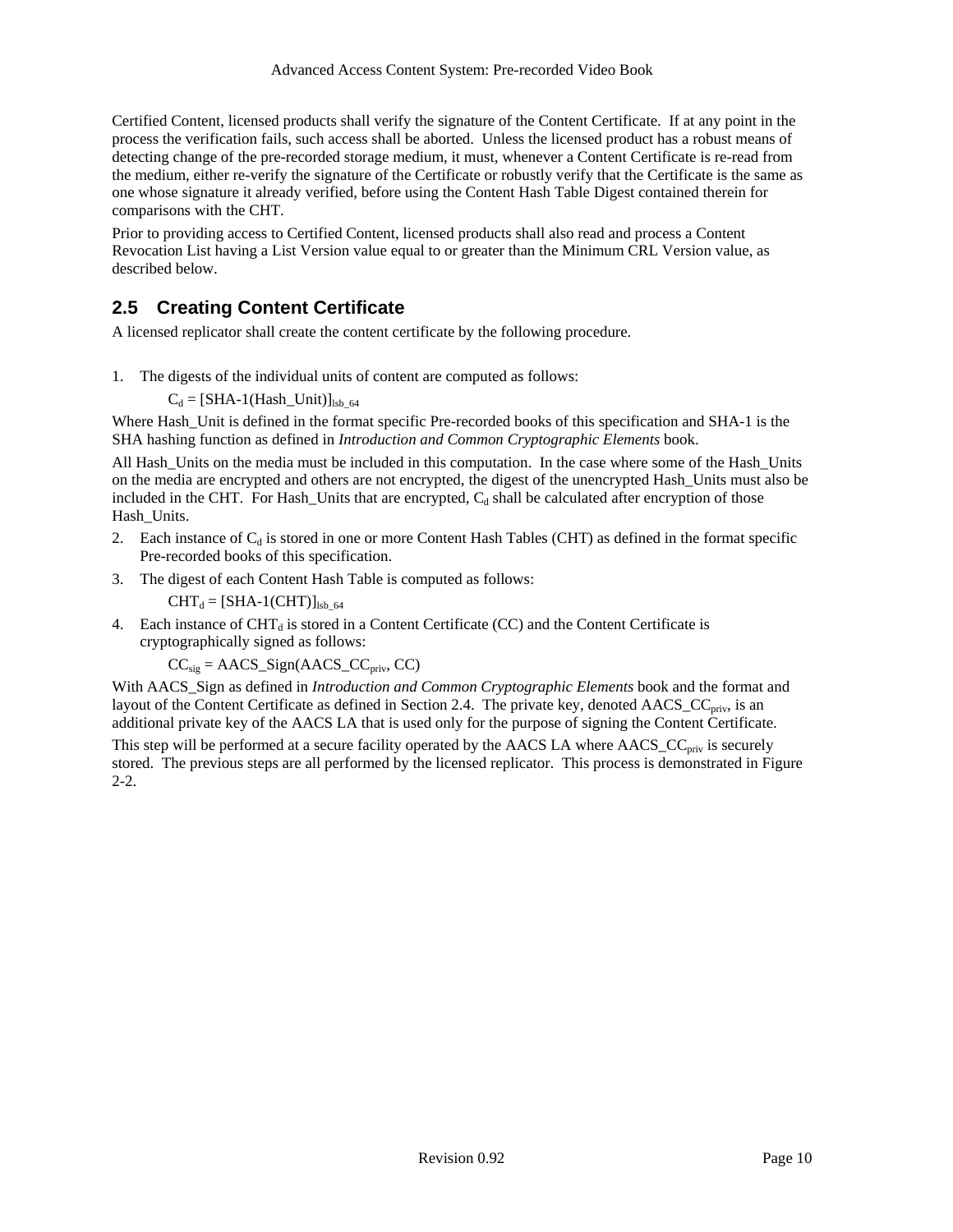

**Figure 2-2 – Content Signing Process** 

## **2.6 Verifying Content Certificate**

As a condition of playing, copying or other use of content stored on a pre-recorded media as defined in the relevant format specific books of this specification, a licensed product shall verify the integrity of that content by the following procedure, once for each starting use of that content.

- 1. Selects a subset of hash units randomly from all content hash units, from which the content hash value is calculated. The licensed product can select the subset of hash units using either of the following two procedures:
	- a) Selects 7 hash units randomly from all content hash units
	- b) Selects the first hash unit and additionally selects at least 1% of the remaining content hash units from the position where playback begins until the end of the Title, where the hash units are randomly selected and evenly distributed throughout all content hash units. As an example, the licensed product could use a pseudo randomly generated value modulo 100 to determine which one of the next 100 hash units to verify.

All digests in the CHT must be included in this selection process.

2. Calculates hash value for each of the selected content hash units.

 $C_d = [SHA-1(Hash_UInit)]_{lsb-64}$ 

Where Hash\_Unit is defined in the Format-specific Pre-Recorded books of this specification and SHA-1 is the SHA hashing function as defined in *Introduction and Common Cryptographic Elements* book.

3. Reads Content Hash Table (or tables), which includes the content hash values corresponding to the selected content hash units and calculates the Content Hash Table digest.

 $CHT_d = [SHA-1(CHT)]<sub>lsb-64</sub>$ 

4. Reads Content Certificate, which includes the Content Hash Table digest (or digests) that should match the digests calculated in step 3.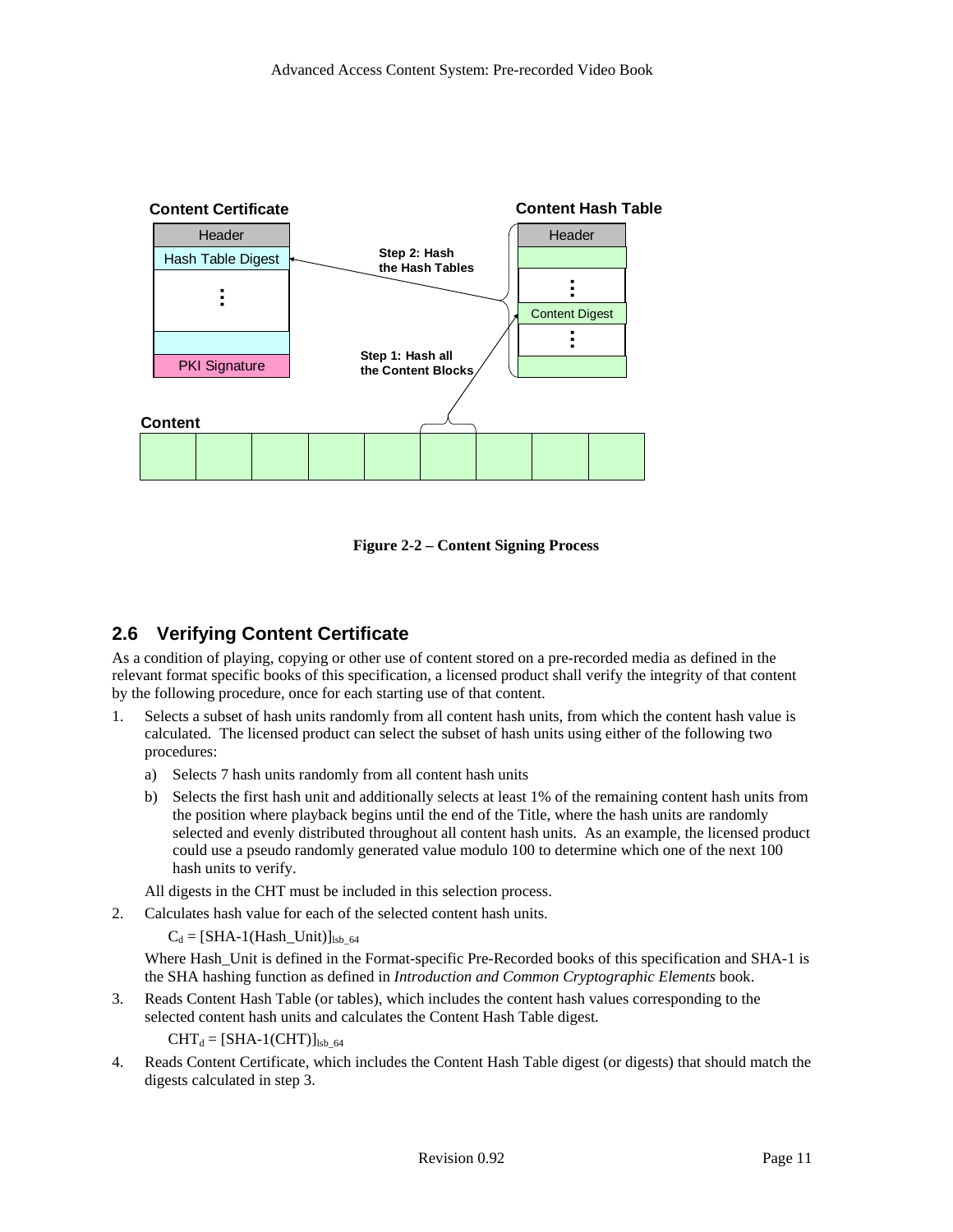5. Verifies the Signature of the Content Certificate, where the Content Hash Table digest (or digests) has been replaced with the digests calculated in step 3.

AACS\_Verify(AACS\_CC<sub>pub</sub>, CC<sub>sig</sub>, CC)

With AACS\_Verify as defined in *Introduction and Common Cryptographic Elements* book. The public key, denoted AACS\_CC<sub>pub</sub>, is an additional public key of the AACS LA that is used only for the purpose of verifying the Content Certificate. All licensed players are required to store this AACS LA's additional public key in a way that resists malicious modification.

- 6. The licensed product will not proceed with content playback if the signature fails to correctly verify.
- 7. For each selected hash unit, verifies that the calculated  $C_d$  from step 2 is equal to the corresponding  $C_d$  that was contained in the selected Content Hash Tables. The licensed product will not proceed with content playback if the digest of any of the selected hash units fails to match the expected digest value.

In addition, the player computes the cryptographic hash of the usage rules stored on the media, C<sub>ur</sub>. The licensed product will not proceed with content playback if C<sub>ur</sub> is not equal to the associated usage rules hash value present in the content certificate.

 $C_{\text{ur}} = SHA-1$ (Usage\_Rules)

This procedure may be performed either before or after playback begins. If it is performed after playback begins and the selection process described in step 1.a is utilized, steps 1 through 7 shall be completed within the first 300 seconds of playback. If it is performed after playback begins and the selection process described in step 1.b is utilized, steps 3 through 6 shall be completed within the first 30 seconds of playback.

## **2.7 Content Revocation List (CRL)**

Under certain circumstances described in the license agreement, Certified Content may be revoked. When this occurs, corresponding revocation information is added to a Content Revocation List, which the AACS LA signs using its Entity Private Key and provides to all licensed replicators. Licensed replicators shall include the most recent CRL on each pre-recorded medium that they produce containing Certified Content, in a manner consistent with normal production cycles as described in the license agreement, and as described for each supported content format elsewhere in this specification. Table 2-2 shows the format of the CRL.

| <b>Bit</b><br><b>Byte</b> | 7                   | 6                                 | $\overline{5}$ | $\overline{\mathbf{4}}$ | 3                       | $\boldsymbol{2}$ | 1 | $\boldsymbol{0}$ |                   |  |
|---------------------------|---------------------|-----------------------------------|----------------|-------------------------|-------------------------|------------------|---|------------------|-------------------|--|
| $\overline{0}$            |                     | List Type: $0_{16}$<br>(reserved) |                |                         |                         |                  |   |                  |                   |  |
| 1                         |                     |                                   |                |                         | <b>List Version</b>     |                  |   |                  | <b>CRL Header</b> |  |
| $\overline{2}$            |                     |                                   |                |                         |                         |                  |   |                  |                   |  |
| $\mathfrak{Z}$            |                     | Number of Segments (N)            |                |                         |                         |                  |   |                  |                   |  |
| $\overline{4}$            |                     |                                   |                |                         |                         |                  |   |                  |                   |  |
| $\bullet$<br>7            |                     |                                   |                |                         | Segment Size #1 $(S_1)$ |                  |   |                  |                   |  |
| $\,8\,$                   |                     |                                   |                |                         |                         |                  |   |                  | CRL Segment #1    |  |
|                           |                     | Revocation Record Set #1          |                |                         |                         |                  |   |                  |                   |  |
| $4 + S_1 - 41$            |                     |                                   |                |                         |                         |                  |   |                  |                   |  |
| $4 + S_1 - 40$            |                     |                                   |                |                         |                         |                  |   |                  |                   |  |
| $4 + S_1 - 1$             | Entity Signature #1 |                                   |                |                         |                         |                  |   |                  |                   |  |
|                           |                     |                                   |                |                         |                         |                  |   |                  |                   |  |
|                           |                     |                                   |                |                         |                         |                  |   |                  |                   |  |
| $\cdots$                  |                     |                                   |                |                         | $\cdots$                |                  |   |                  |                   |  |

**Table 2-2 – Content Revocation List for Pre-recorded Video**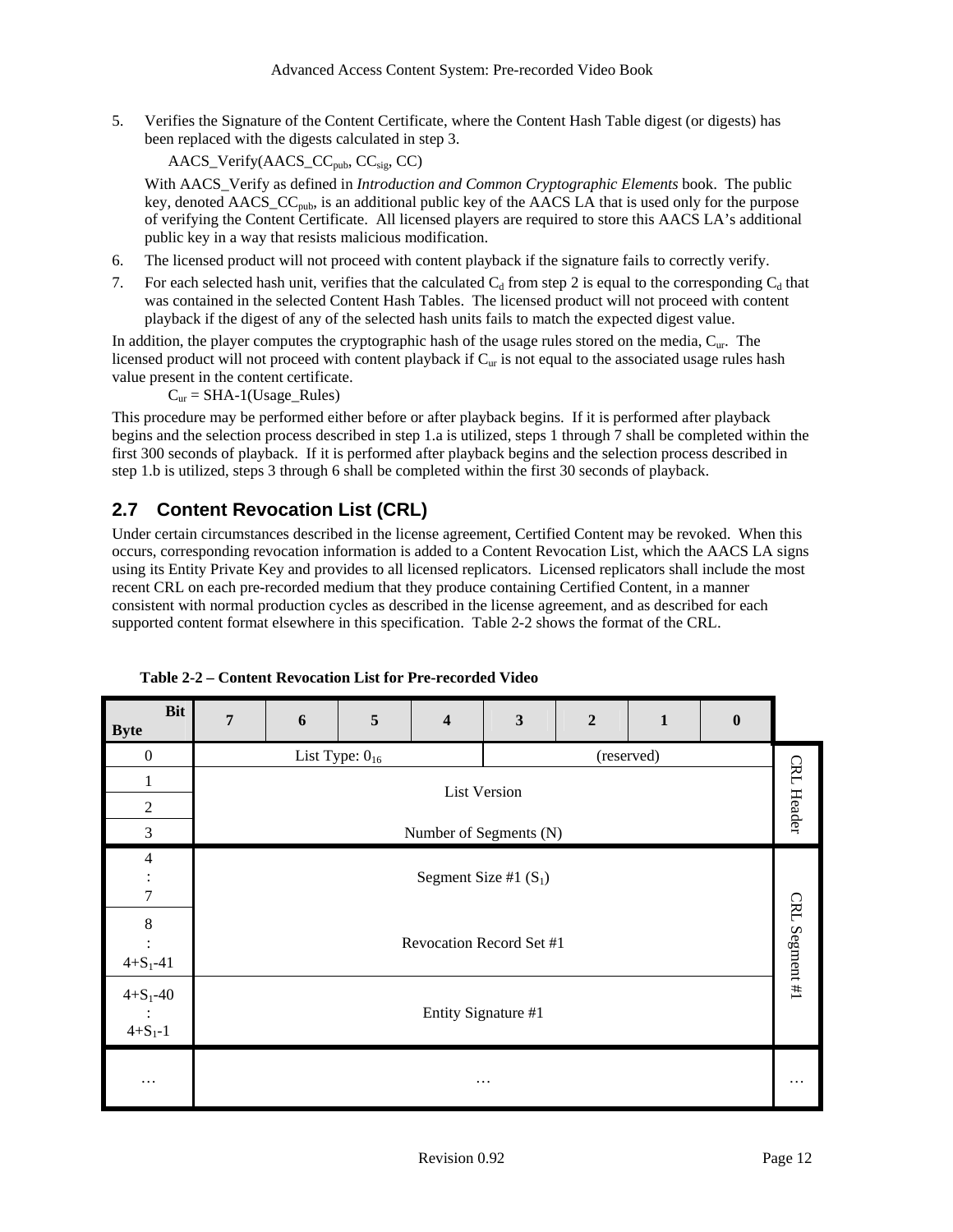| X<br>$\bullet$<br>$\bullet$<br>$X+3$ | Segment Size #N $(S_N)$         |                |
|--------------------------------------|---------------------------------|----------------|
| $X+4$<br>$X + S_N - 41$              | <b>Revocation Record Set #N</b> | CRL Segment #N |
| $X + S_N - 40$<br>$X + S_N - 1$      | Entity Signature #N             |                |

A CRL shall consist of:

- A 4-bit List Type value, where  $0_{16}$  shall be used to indicate a first-generation AACS Content Revocation List
- A 2-byte List Version value, which is assigned by the AACS LA to identify the version number of the CRL, and shall start at  $0000_{16}$  and increase by an increment of one with each new version
- A 1-byte Number of Segments field, which indicates the number of CRL Segments that follow, and shall be at least 1.
- One or more variable-size CRL Segments, each consisting of the following:
	- o A 4-byte Segment Size field, which indicates the size of the CRL Segment in bytes, starting with the Segment Size field itself, and ending with the Entity Signature field of that CRL Segment. The Segment Size value for the first segment (CRL Segment #1) shall be no more than 128K bytes less the CRL Header.
	- o A variable-size Revocation Record Set field, which consists of zero or more Revocation Records, as described below.
	- o A 40-byte Signature field, which contains the result of the AACS LA signing all fields above the Signature field, including the CRL Header and previous CRL Segments, using the Entity Private Key

Prior to providing access to Certified Content, licensed products shall read at least the CRL Header and CRL Segment #1 of the CRL provided on the pre-recorded medium with that content, and use the Entity Public Key to verify the Entity Signature found in that first segment. Licensed products that allocate more than the minimum non-volatile storage for the CRL shall also read subsequent CRL Segments, up to the amount of storage provided, if present, and verify their corresponding Entity Signature. NOTE: when reading more than one CRL Segment, only the signature of the last Segment must be checked since that signature includes all previous fields including previous Segments and the CRL Header. Licensed products shall verify that the CRL's List Version value is equal to or greater than the Minimum CRL Version value of the Content Certificate. If any of the above-mentioned verifications fails, such access shall be aborted.

The signature of a CRL segment is verified as follows:

AACS\_Verify(AACS\_LApub, CRL\_Segsig, CRL\_Seg) With AACS\_Verify and AACS\_LApub as defined in *Introduction and Common Cryptographic Elements* book.

A licensed product must retain in non-volatile storage, at least the List Version and the Revocation Record Set #1 of the CRL data with the highest valued List version which it encounters and has verified. Therefore, when a CRL (or a portion thereof) is successfully verified as described above, the licensed product shall compare its List Version value to the List Version value of its persistently stored CRL data, if any. If

• no CRL data was previously stored, or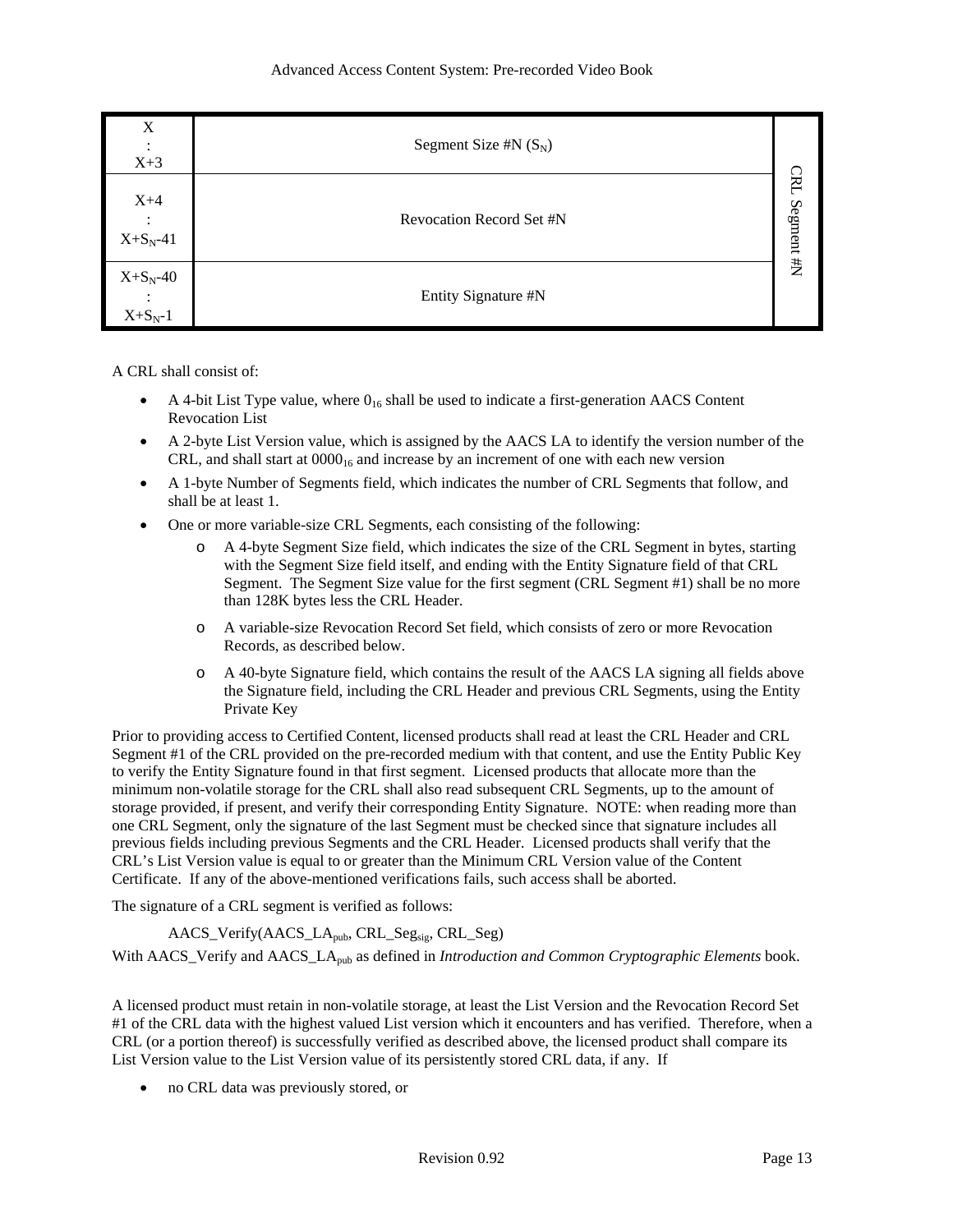- if the List Version value of the previously stored CRL data is lower than that of the newly read CRL, or
- if the List Version values are the same but the newly read CRL data is larger (more complete) than the previously stored CRL data and the product is able to store more CRL data than it previously stored,

then the licensed product shall replace the previously stored CRL data, if any, with the newly read CRL data. Then, using its persistently stored CRL data, the licensed product shall examine the list to see if the Content Certificate ID to be accessed is revoked and if so, such access shall be aborted.

When persistently storing CRL data, licensed products shall have at least 128K bytes of non-volatile storage for that purpose. That size is sufficient to store the List Version field of the CRL and the Revocation Record Set field of CRL Segment #1. Licensed products that allocate more than 128K bytes of non-volatile storage shall store other fields of the CRL which fit in the additional storage, including the Revocation Record Set fields of other CRL Segments, if present. Where a licensed product persistently stores some but not all Revocation Record Set fields of a CRL, it shall give priority to storing the Revocation Record Set fields of the lowestnumbered CRL Segments. In all cases, licensed products shall treat CRL List Version and Revocation Record Set fields as Integrity Required, as defined in the license agreement. Table 2-3 shows the format of a Revocation Record for Content Certificate ID.

| <b>Bit</b><br><b>Byte</b> | Η                             | $\mathbf b$            |  |  | 3 |  |                   |  |
|---------------------------|-------------------------------|------------------------|--|--|---|--|-------------------|--|
|                           |                               | Record_Type: $00_{16}$ |  |  |   |  | Range (bits 11-8) |  |
|                           |                               | Range (bits 7-0)       |  |  |   |  |                   |  |
| 2                         |                               |                        |  |  |   |  |                   |  |
| ٠                         | <b>Content Certificate ID</b> |                        |  |  |   |  |                   |  |
| ⇁                         |                               |                        |  |  |   |  |                   |  |

**Table 2-3 – Revocation Record for Content Certificate ID** 

A Revocation Record for Content Certificate ID shall consist of:

- A 4-bit Record Type value, where  $00_{16}$  shall be used to indicate a Revocation Record for Content Certificate ID.
- A 12-bit Range value indicates the range of revoked Content Certificate ID's starting from the ID contained in the record. A value of zero in the Range field indicates that only one ID is being revoked.
- A 6-byte Content Certificate ID value (the concatenation of the 2-byte Applicant ID and the 4-byte Content Sequence Number) indicating the lowest numbered Content Certificate ID to be revoked.

The CRL is also used to contain revocation information for Managed Copy Servers. Licensed Players that support the Managed Copy features described in Chapter 5 shall check the persistently stored CRL for revocation entries that correspond to the Managed Copy Server Certificate that they received during communication with the Managed Copy Server as defined in Chapter 5 when requesting authorization to make a Managed Copy. Table 2-4 shows the format of a Revocation Record for Managed Copy Server Certificate ID.

| Table 2-4 – Revocation Record for Managed Copy Server Certificate ID |  |  |
|----------------------------------------------------------------------|--|--|
|                                                                      |  |  |

| <b>Bit</b><br><b>Byte</b> |                  |                        |  |  |  |                   |  |
|---------------------------|------------------|------------------------|--|--|--|-------------------|--|
|                           |                  | Record_Type: $01_{16}$ |  |  |  | Range (bits 11-8) |  |
|                           | Range (bits 7-0) |                        |  |  |  |                   |  |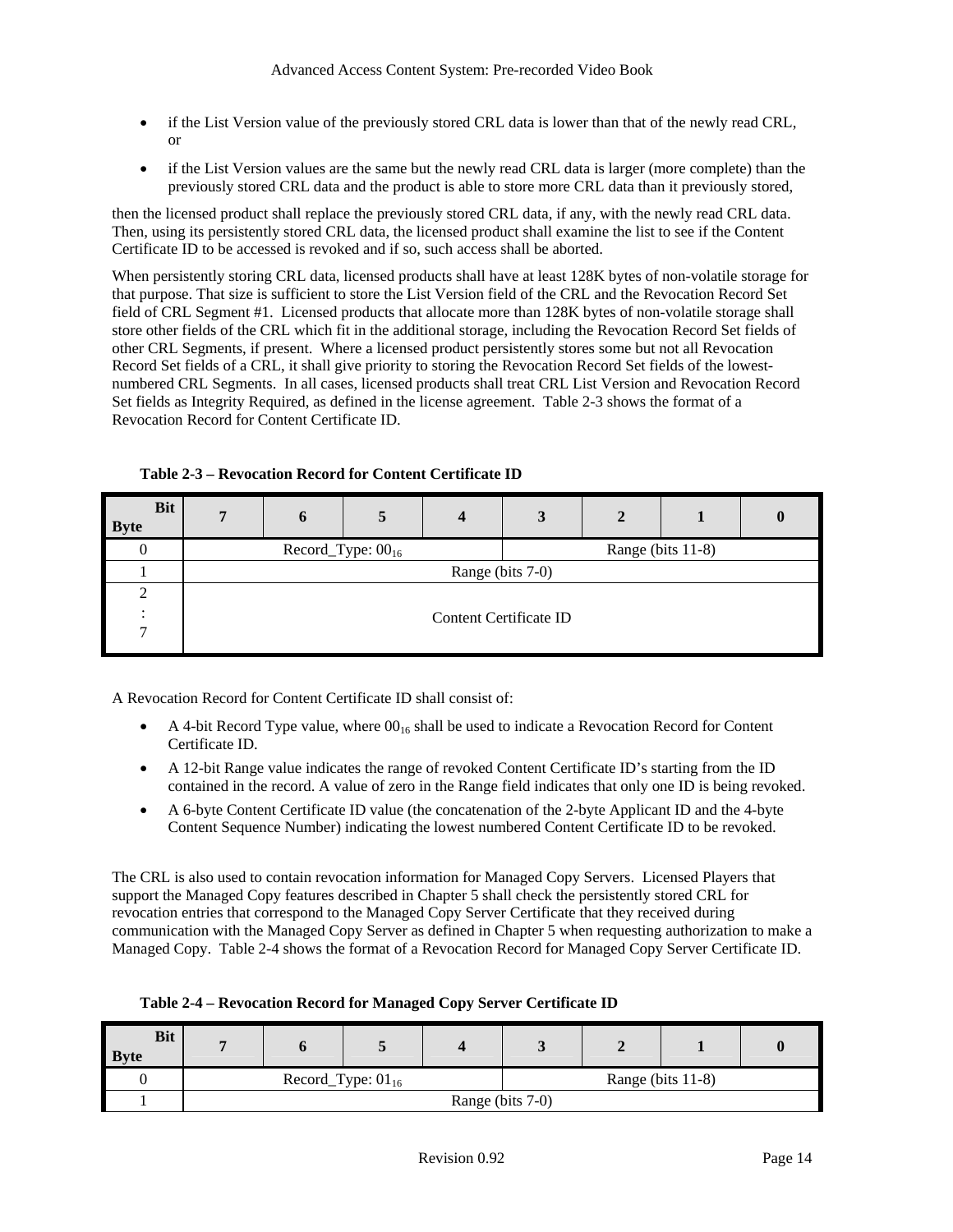| Managed Copy Server Certificate ID |
|------------------------------------|
|                                    |

A Revocation Record for Managed Copy Server Certificate ID shall consist of:

- A 4-bit Record Type value, where  $01_{16}$  shall be used to indicate a Revocation Record for Managed Copy Server Certificate ID.
- A 12-bit Range value indicates the range of revoked Managed Copy Server Certificate ID's starting from the ID contained in the record. A value of zero in the Range field indicates that only one ID is being revoked.
- A 6-byte Managed Copy Server Certificate ID value indicating the lowest numbered ID to be revoked.

If a licensed product encounters a Revocation Record with a Record\_Type value it does not recognize, the record shall be ignored. Other valid records in the CRL shall still be processed, however. Revocation Records within a CRL will not necessarily occur in order of their Content Certificate ID field values.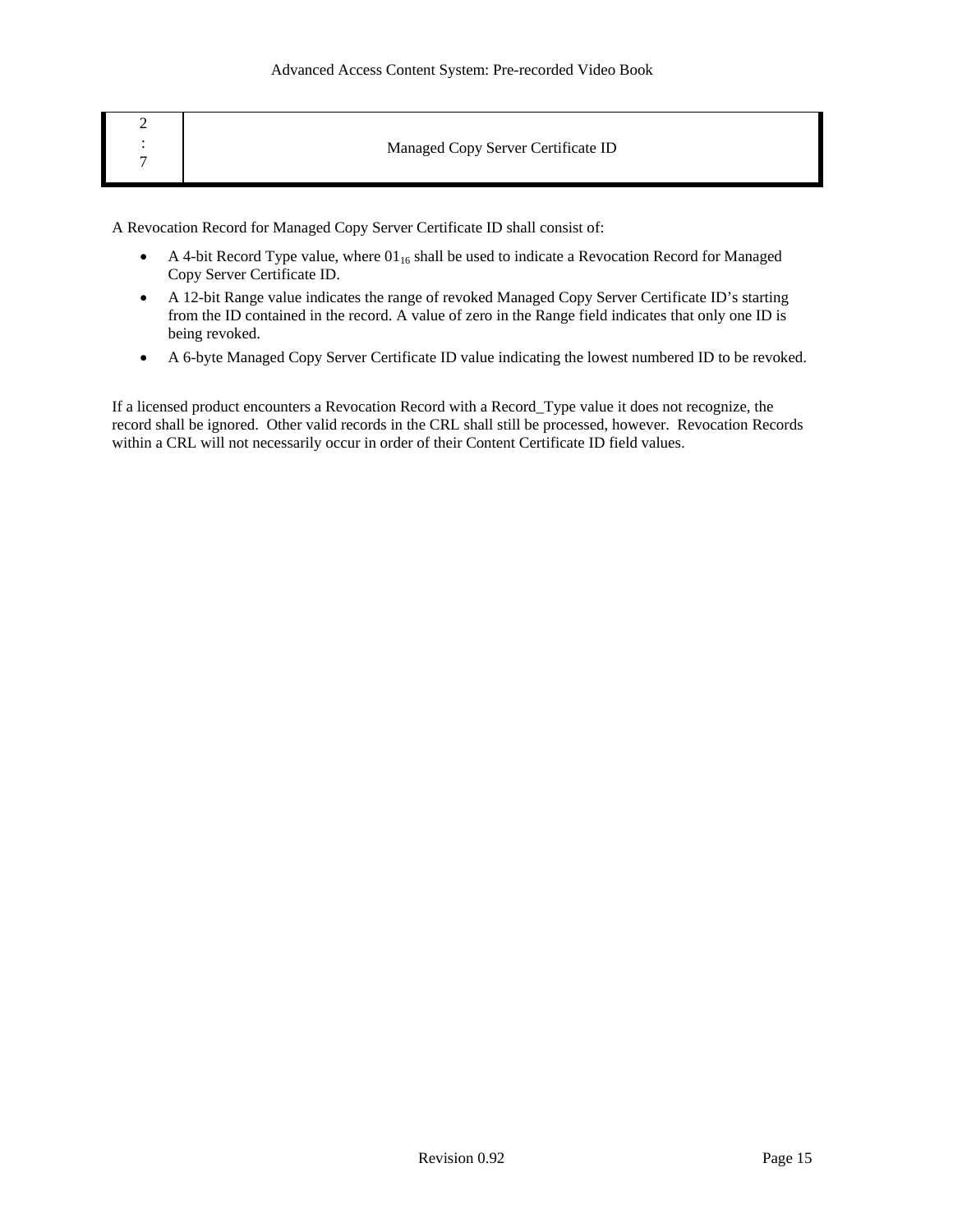This page is intentionally left blank.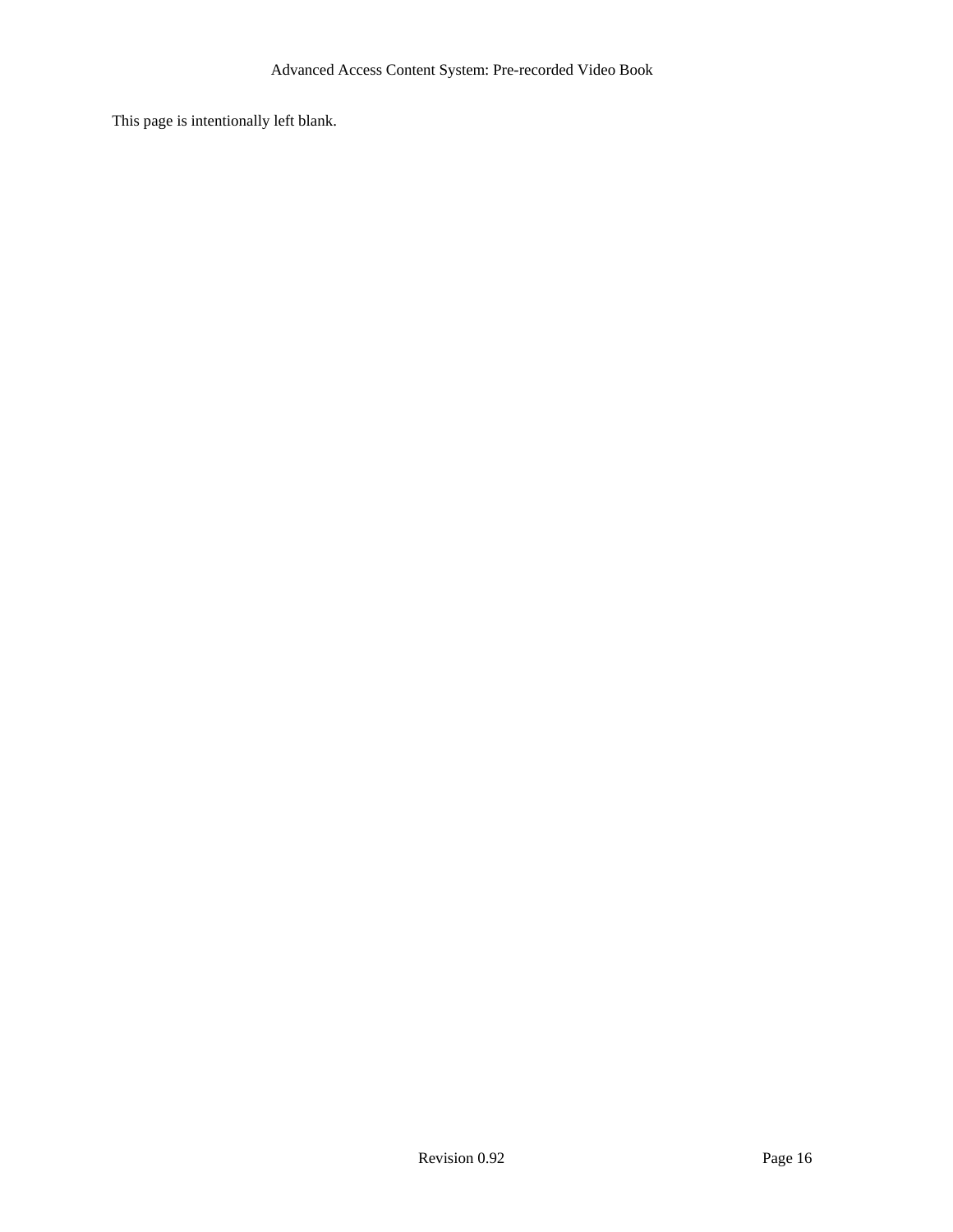# **Chapter 3 Content Encryption and Decryption**

## **3 Introduction**

This chapter specifies the procedures for encryption and decryption of pre-recorded video content protected by AACS. Figure 3-1 presents an overview, and the remainder of the chapter describes the encryption and decryption processes in detail.



**Figure 3-1 – Encryption and Decryption Overview** 

## **3.1 Content Encryption (General)**

The owner of content that is to be protected provides the content in the form of one or more Titles, and their associated Usage Rules, to the licensed replicator.

The licensed replicator shall select a secret, random Title Key for each Title to be protected. Each Title Key shall be used to encrypt the content of its corresponding Title, as specified for each supported content format elsewhere in this specification. At the replicator's discretion, a given Title may be encrypted using the same Title Key for all instances of pre-recorded media, or different Title Keys may be used for different instances.

The licensed replicator shall also assign a unpredictable (e.g., random) identifier to the protected Title or set of protected Titles to be included together on a pre-recorded medium. This identifier, referred to as the Volume ID, is used as a safeguard against "bit-by-bit copying" of protected content, and is therefore stored on the prerecorded medium in a manner that cannot be duplicated by consumer recorders, as specified for each supported storage format elsewhere in this specification. At the licensed replicator's discretion, the same Volume ID may be used for all instances of pre-recorded media containing a given protected Title or set of protected Titles, or different values may be assigned for different instances. Note: The use of different Volume IDs for the same set of protected Titles in combination with downloaded content that is bound using the Content Binding method as described in Section 5.5 of the *Introduction and Common Cryptographic Elements* book of this specification will limit the downloaded content to use with media which share the same Volume ID.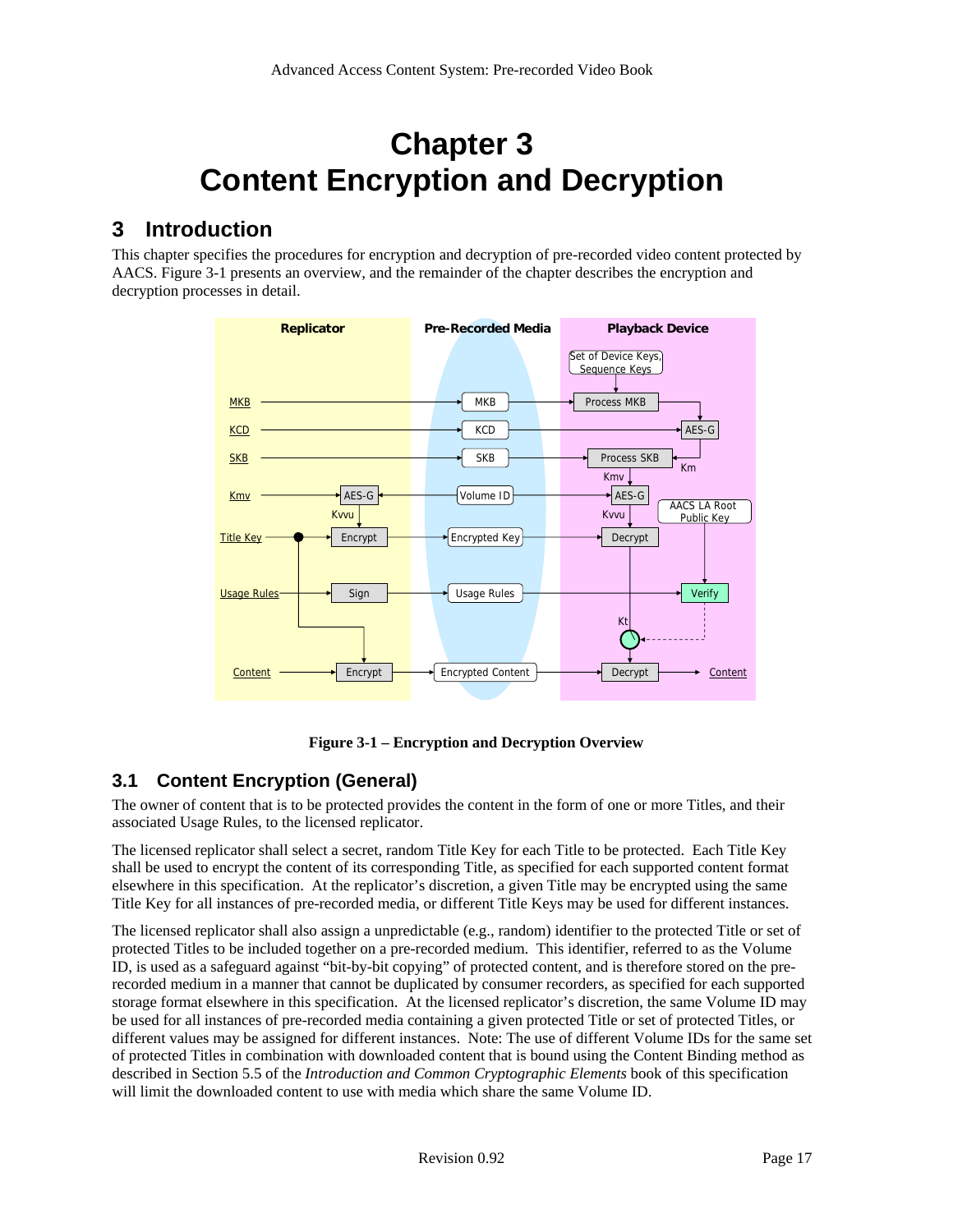For each protected Title or set of protected Titles to be included together on a pre-recorded medium, the AACS LA provides to the licensed replicator a Media Key Block (MKB), a secret Media Key, a Sequence Key Block (SKB), and a corresponding set of secret Media Key Variants. The Media Key Block will enable all compliant devices, each using their set of secret Device Keys, to calculate the same Media Key as described in the *Introduction and Common Cryptographic Elements* book of this specification. If a set of Device Keys is compromised in a way that threatens the integrity of the system, an updated MKB can be released that will cause a device with the compromised set of Device Keys to calculate a different Media Key than is computed by the remaining compliant devices. In this way, the compromised Device Keys are "revoked" by the new MKB.

For each protected Title, the licensed replicator calculates a cryptographic hash of the Media Key and/or the Media Key Variants and the Volume ID, and uses the result to encrypt the Title's Title Key. The encrypted content, Encrypted Title Keys, signed Usage Rules and MKB are stored on the pre-recorded medium as specified for each supported storage/content format elsewhere in this specification.

## **3.2 Content Decryption (General)**

The AACS LA provides a set of 253 secret Device Keys, denoted  $K_{d,0}, K_{d-1}, \ldots, K_{d,n-1}$ , to the licensed manufacturer for inclusion into each compliant device or application produced. Device Key sets may either be unique per licensed product, or used commonly by multiple products; the license agreement describes the details and requirements associated with these two alternatives. A licensed product shall treat its Device Keys as highly confidential, as defined in the license agreement.

The licensed product reads the MKB from the pre-recorded medium, and uses its Device Keys to process the MKB and thereby calculate the Media Key, as described in the *Introduction and Common Cryptographic Elements* book of this specification. If the given set of Device Keys has not been revoked, then the calculated Media Key will be the same Media Key that was used by the licensed replicator as described above.

The AACS LA also provides a set of 256 Sequence Keys to the licensed manufacturer for inclusion in each compliant device or application produced. Like Device Keys, Sequence Keys may be either unique per licensed product, or used in common by multiple products. If a product's Device Keys are unique, then its Sequence Keys will also be unique; if a product's Device Keys are in common, then its Sequence Keys will also be in common. In either event, the licensed product reads the SKB from the prerecorded medium and uses its Sequence Keys and its previously calculated Media Key to calculate its Media Key Variant.

For each protected Title the licensed product then calculates a cryptographic hash of the calculated Media Key and/or the Media Key Variants and the Volume ID, and uses the result to decrypt the Title's Encrypted Title Key. The result is then used to decrypt the Title, as specified for each supported format elsewhere in this specification.

The licensed product verifies that the Content Certificate ID has not been included on a revocation list before allowing playback of that Title.

Playback of AACS Content shall only be performed using the Title Keys and Volume ID which are read from the media as defined in the applicable adaptation book. Except where otherwise provided for in these specifications, the values used to enable playback of AACS content (e.g. Title Keys and Volume ID) shall be discarded upon removal of the instance of media from which they were retrieved. Any derived or intermediate cryptographic values shall also be discarded.

### **3.3 Calculating the Volume Unique Keys**

The Volume Unique Key ( $K_{vu}$ ) and/or the Volume Variant Unique Keys ( $K_{vvu}$ ) are used to encrypt and decrypt the Title Keys stored on the pre-recorded media, in a manner that is described in the given Format-specific book of this specification.

The Volume Unique Key is calculated as follows:

1. Calculate the Media Key  $(K_m)$ :

The  $K_{\rm m}$ , and the Media Key Block are delivered directly to licensed replicators. The licensed replicator embeds the MKB onto the media to enable licensed players to derive  $K<sub>m</sub>$ .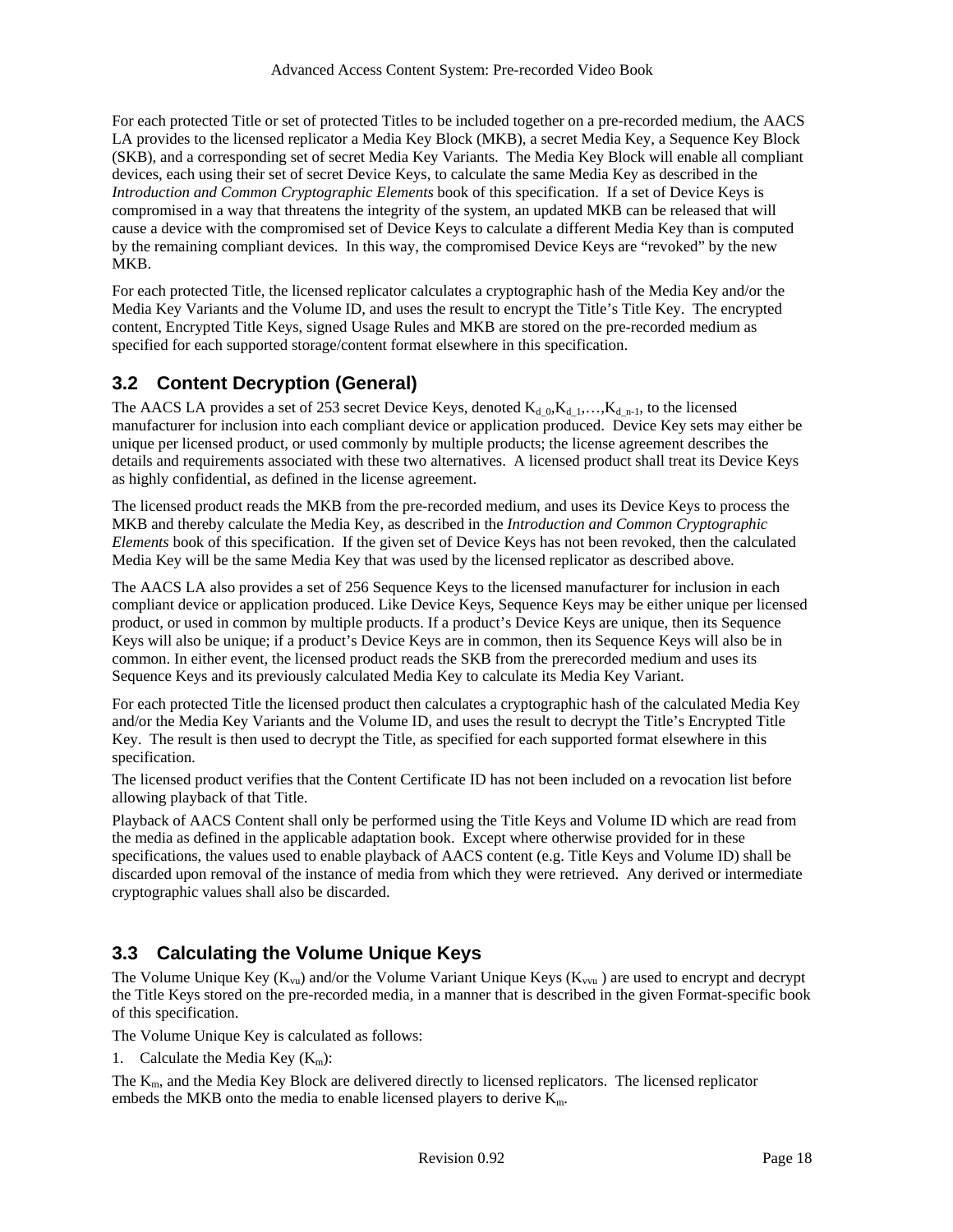2. Calculate the Volume Unique Key  $(K_{vu})$ :

The licensed replicator chooses a Volume ID  $(ID_v)$  to be placed on the pre-recorded media and calculates a Volume Unique Key  $(K_{vu})$  as follows:

 $K_{vu} = AES-G(K_m, ID_v)$ 

where AES-G represents the AES-based one-way function defined in the *Introduction and Common Cryptographic Elements* book.

The Volume Variant Unique Key is calculated as follows:

1. Calculate the Media Key Variant  $(K_{mv})$ :

The  $K_{\text{mv}}$ 's, and the Sequence Key Block are delivered directly to licensed replicators. The licensed replicator embeds SKB onto the media to enable licensed players to derive its particular  $K_{mv}$ , as described in Chapter 4

2. Calculate the Volume Variant Unique Key  $(K_{vvu})$ :

The licensed replicator calculates a Volume Variant Unique Key  $(K_{vvu})$  as follows:

 $K_{vvu} = AES-G(K_{mv}, ID_v).$ 

#### **3.4 AACS Encryption on Pre-Recorded Media**

The following steps detail the minimum procedures for encrypting AACS content on pre-recorded media as illustrated in Figure 3-1 above.

1. Generate the Title Key

The licensed replicator generates a statistically unique 128-bit Title Key  $(K_t)$ .

2. Encrypt the content

The Title Key is used to encrypt the Content (C) as follows:

 $C_e = AES-128CBCE(K_t, C)$ 

where AES-128CBCE represents encryption by the AES algorithm in CBC mode as defined in the *Introduction and Common Cryptographic Elements* book.

3. Sign the content

The encrypted content is signed using the procedure defined in Section 2.5.

4. Encrypt the Title Key(s)

The Title Key(s) is encrypted  $(K_{te})$  as follows:

 $K_{te} = AES-128E(K_{u}, K_{t})$ 

where AES-128E represents encryption by the AES algorithm in ECB mode as defined in the *Introduction and Common Cryptographic Elements* book and the K<sub>u</sub>'s is one of the volume unique keys defined in Section 3.3. There may be more than one encryption at this step, if a Title Key is encrypted in all of the Volume Variant Unique Keys.

5. Transfer the data

The licensed replicator stores the encrypted Title Keys  $(K_{te})$ , Usage Rules, Content Certificate, and the encrypted AACS content to the pre-recorded media in the location and manner as specified for each supported Format elsewhere in this specification.

### **3.5 AACS Decryption on Pre-Recorded Media**

The following steps detail the minimum procedures for decrypting AACS content on pre-recorded media as illustrated in Figure 3-1 above.

1. Decrypt the Title Key(s)

The Title Key(s) is decrypted  $(K_t)$  as follows:

 $K_t = AES-128D(K_u, K_{te})$ 

where AES-128D represents decryption by the AES algorithm in ECB mode as defined in the *Introduction and Common Cryptographic Elements* book and  $K_u$  is one of the volume unique keys defined in Section 3.3.

2. Verify content is not revoked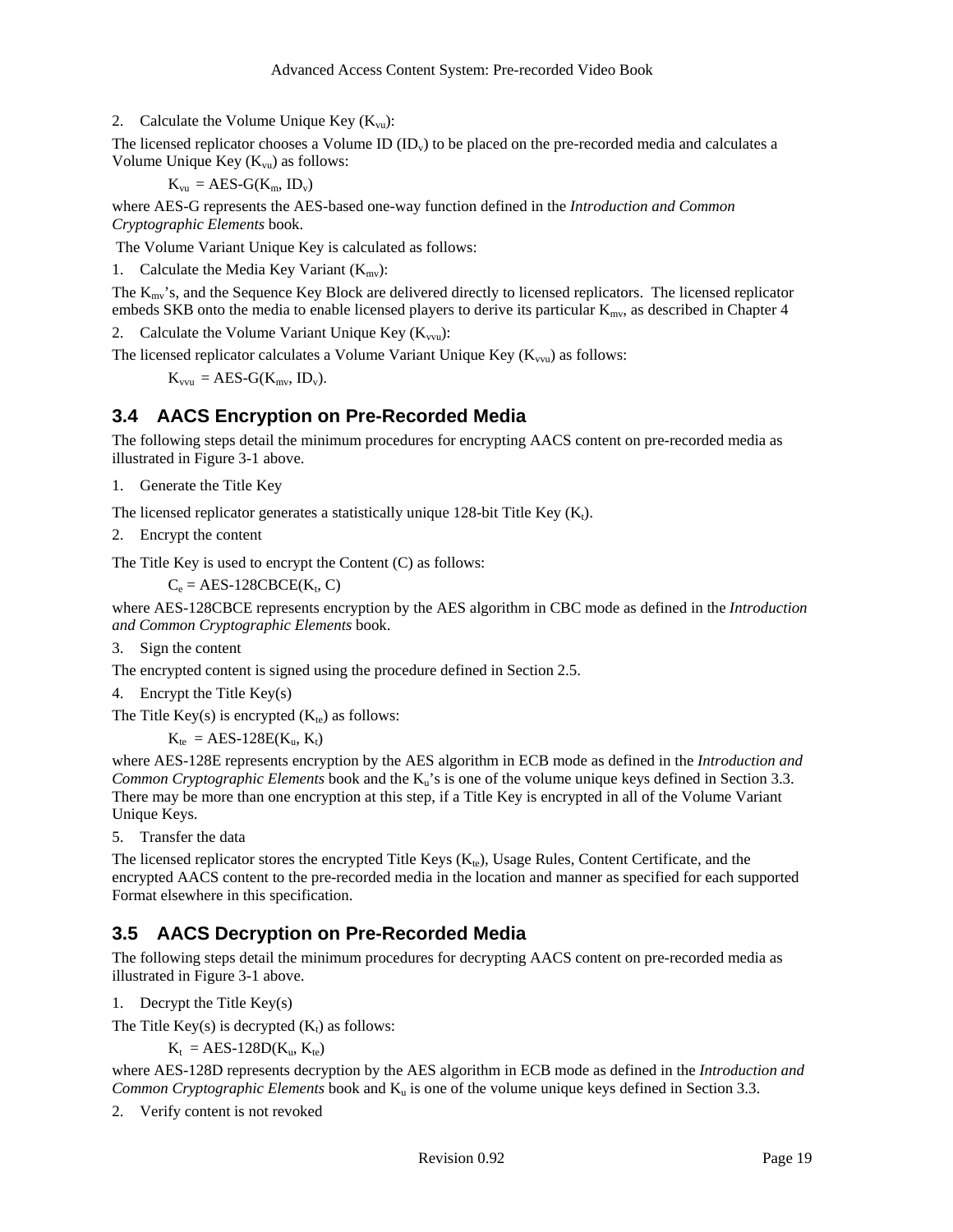The Content Certificate ID is checked for revocation status as defined in Section 2.7. If the content has been revoked, the content shall not be decrypted nor played.

3. Verify content signature

The encrypted content is verified as defined in Section 2.6. If the verification fails, the content shall not be further decrypted nor played.

4. Decrypt the content

The Title Key is used to decrypt the Content (C) as follows:

 $C = AES-128CBCD(K_t, C_e)$ 

where AES-128CBCD represents decryption by the AES algorithm in CBC mode as defined in the *Introduction and Common Cryptographic Elements* book.

Steps 3 and 4 can be performed in parallel as defined in Section 2.6.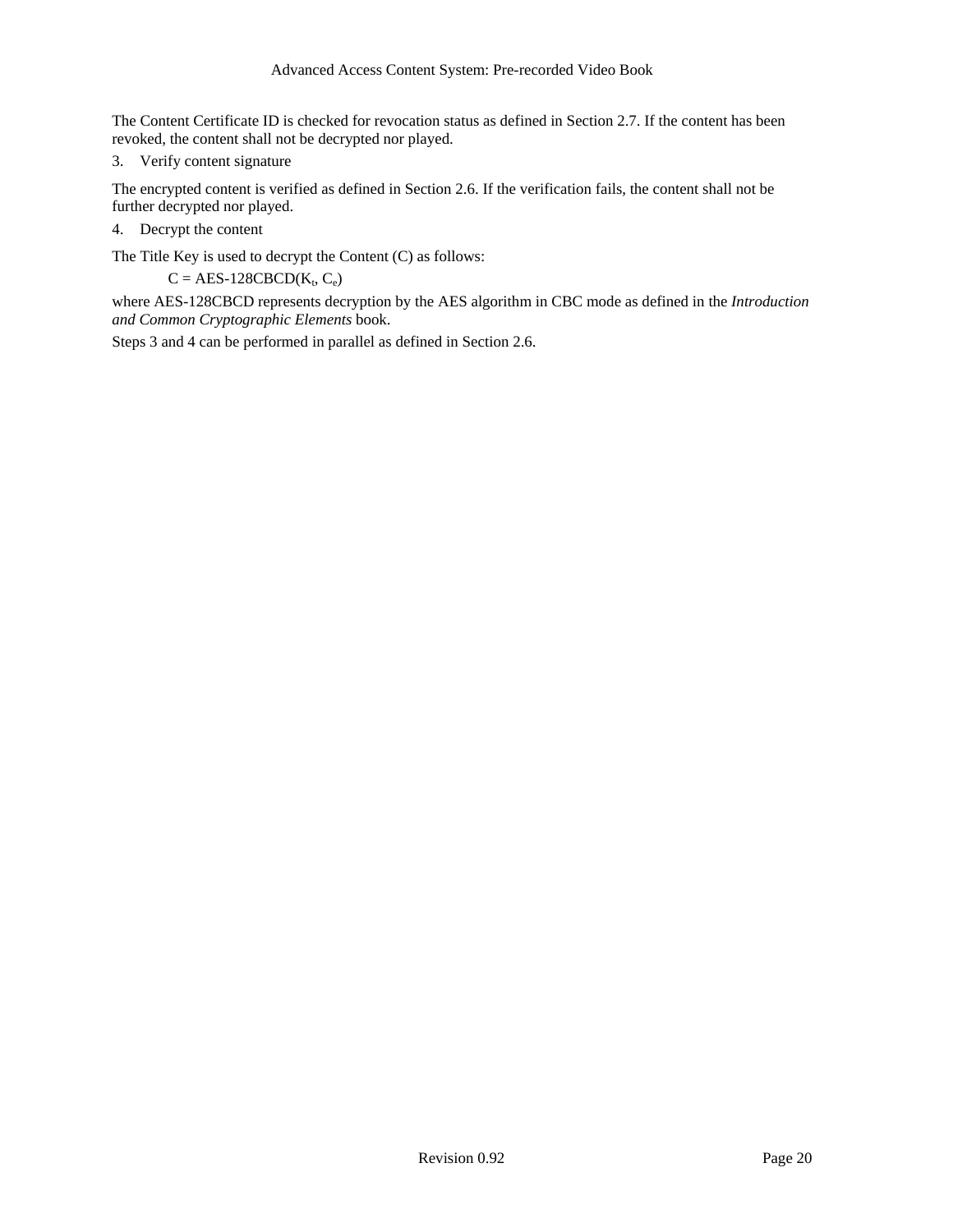# **Chapter 4 Sequence Key Block**

## **4 Introduction**

This chapter describes the use of device Sequence Keys and the Sequence Key Block (SKB) on pre-recorded media. Fundamentally, AACS protection depends on Device Keys and the tree-based Media Key Block, which allows unlimited, precise revocation without danger of collateral damage to innocent devices. Because of the inherent power of the revocation of the AACS system, it is possible that attackers may forgo building clones or non-compliant devices and instead devote themselves to attacks where they try to hide the underlying compromised device(s). These attacks are both more expensive and more legally risky for the attackers, because the attacks require them to have an active server serving either content keys or the content itself, on an instanceby-instance basis.

It is possible that non-technical means could stop these "anonymous attack" servers. Nonetheless, AACS has developed a technology to accurately determine the underlying compromised devices that these servers are using, so the AACS revocation mechanism can be brought to bear. The technology is called Sequence Keys and the Sequence Key Block.

Sets of Sequence Keys are assigned to individual devices by the AACS LA out of a matrix of keys. The AACS LA also assigns the Sequence Key Blocks to be used on the pre-recorded media. In this respect, the key management aspects of Sequence Keys are identical to the technology developed by 4C Entity, LLC, called Content Protection for Recordable Media (CPRM). Sequence Key Blocks are very similar to CPRM Media Key Blocks; the only differences arise from the different ciphers used (AES instead of C2). However, unlike CPRM MKBs, the AACS SKBs are not part of the fundamental cryptographic protection of the content. The fundamental protection of AACS is the Media Key; the SKB merely allows different variants of the Media Key to be calculated by different devices.

The remainder of this section describes the Sequence Key Block in detail.

### **4.1 Sequence Key Block Principles**

This is an informative section intended to give an overview of how Sequence Key Blocks work.

The AACS licensing agency will generate Sequence Keys organized in a large matrix. The matrix has 256 columns and not more than 65,536 rows. Each cell is a different Sequence Key. A single device has one key in each column. Thus, each device has 256 Sequence Keys.

Attackers would prefer to use already-compromised Sequence Keys if they could, so that no new forensic information could be deduced by the licensing agency. Therefore, it is important that compromised keys are no longer usable by the attackers. The problem is that many thousands of devices might share a single compromised key. Therefore, revocation of a single key is impossible. On the other hand, revocation of a unique *set* of keys is very possible; in fact, that is precisely what the SKB achieves. The fundamental principle is that no two devices have many keys in common, so even if the system has been heavily attacked and a significant fraction of the Sequence Keys is compromised, all innocent devices will have many columns in which they have uncompromised keys. The purpose of the Sequence Key Block is to give all innocent devices a column they can use to calculate the correct answer, while at the same time preventing compromised devices (who have compromised keys in all columns) from getting to the same answer.

In an SKB there are actually many correct answers, one for each variation in the content. For the purpose of explanation, however, it is helpful to imagine that a single SKB is producing a single answer. We will call that answer the *output key*. Then the SKB mechanism is completely identical to the CPRM/CPPM mechanism.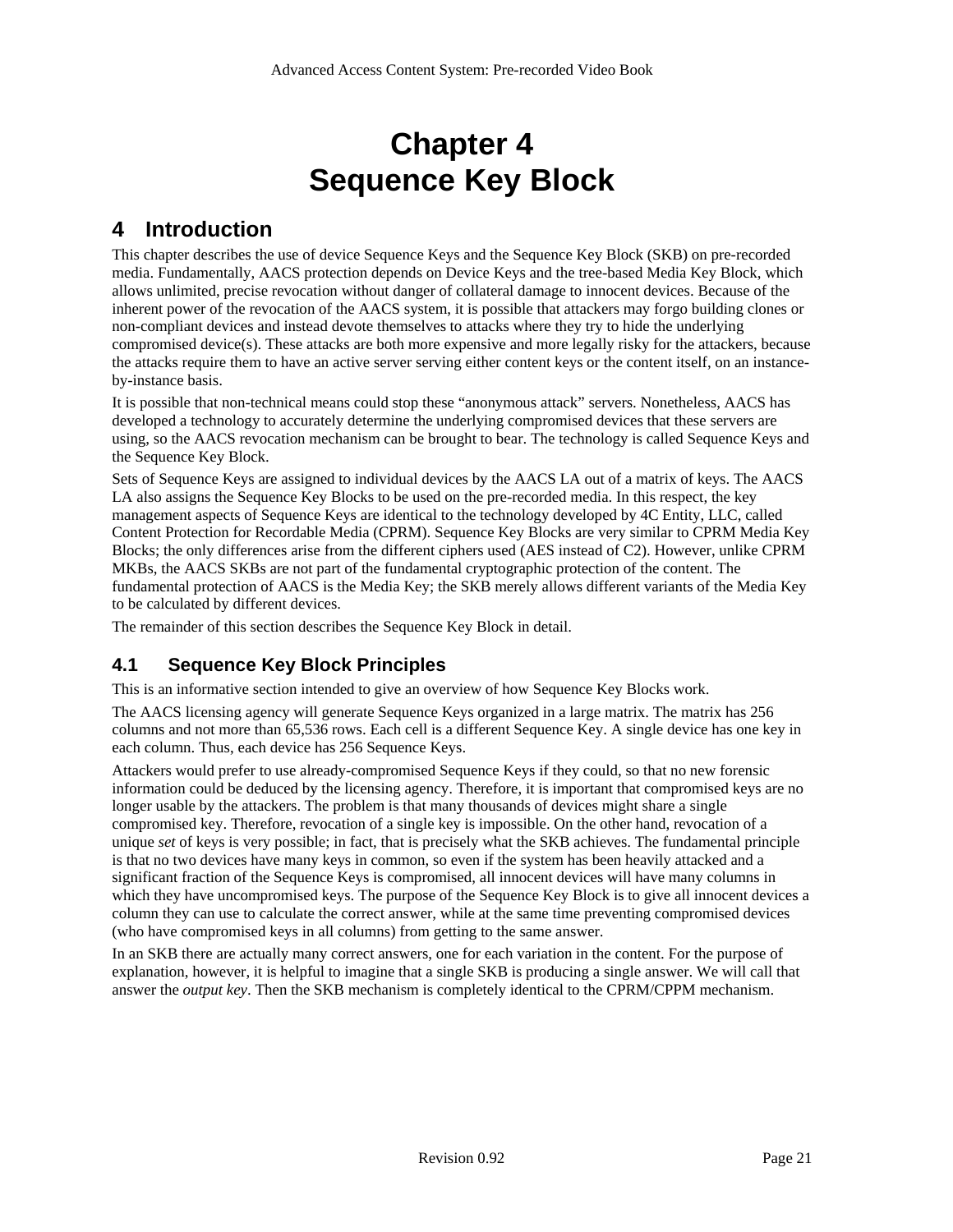

#### **Figure 4-1 – Example Sequence Key Block**

As shown in Figure 4-1 above, the SKB begins with a first column, called the "unconditional" column. By "column", we mean a column of Sequence Keys in the matrix will be used to encrypt. (To be precise, the key used to encrypt is derived from the Sequence Key, not the Sequence Key itself.) The first column will have an encryption of the output key (denoted 'K' in the figure) in every uncompromised Sequence Key's cell. Devices that do not have compromised keys in that column immediately decrypt the output key. Devices, both innocent and otherwise, that do have compromised keys instead decrypt a key called a *link key* that allows them to process a further column in the SKB. To process the further column they need both the link key and their Sequence Key in that column. Thus the subsequent columns are called "conditional" columns because they can only be processed by the device if it were given the necessary link key in a previous column.

The subsequent additional conditional columns are produced the same way as the first column: They will have an encryption of the output key in every uncompromised Sequence Key's cell. Devices with a compromised key will get a further link key to another column instead of the output key. However, after some number of columns depending on the actual number of compromised keys, the AACS licensing agency will know that only compromised devices would be getting the link key—all innocent devices would have found the output key in this column or in a previous column. At this point, rather than encrypting a link key, the agency encrypts a 0, and the SKB is complete. All innocent devices will have decrypted the output key, and all compromised devices have ended up decrypting 0.

How do the devices know they have a link key versus the output key? The short answer is they do not, at least not at first. Each conditional column has a header of known data ( $DEADBEEF_{16}$ ) encrypted in the link key for that column. The device decrypts the header with the key it currently has. If the header decrypts correctly, the device knows it has a link key and processes the column. If it does not decrypt correctly, the device knows it has either the output key or a link key for a different column. When the device reaches the end of the SKB without decrypting 0, it knows it must have an output key. Note that this device logic allows the licensing agency to send different populations of devices to different columns by having more than one link key output from a single column. For example, in the figure, column (1) links to both column (2) and column (5). This flexibility can help against certain types of attacks.

The preceding description is equally accurate for an AACS SKB as it is for a CPRM/CPPM Media Key Block, with the exception that in the AACS SKB there is not a single output key, but multiple output keys called *Variant Data*.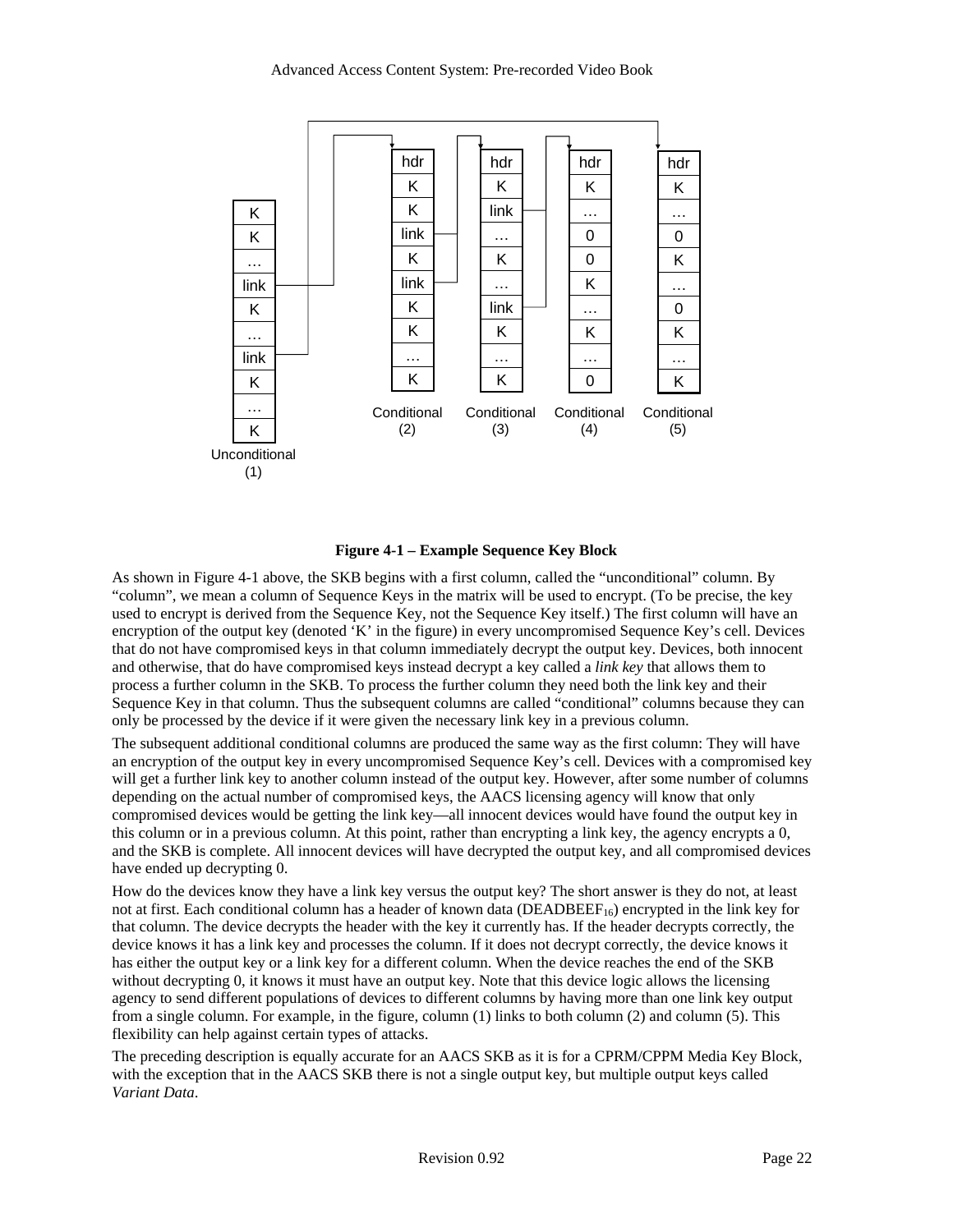## **4.2 Calculation of the Media Key Variant Data**

#### **4.2.1 Sequence Keys**

Each AACS compliant device capable of playing pre-recorded content is given a set of secret Sequence Keys when manufactured. These are in addition to the Device Keys that all AACS devices require. These Sequence Keys are provided by the AACS LA and are for use in processing the Sequence Key Block. The result of the calculation is Variant Data which is then combined with the Media Key from the Media Key Block to generate the Media Key Variant, as explained in section 4.3. Key sets may either be unique per device, or used commonly by multiple devices. The AACS license agreement describes the details and requirements associated with these two options.

Each device receives 256 64-bit Sequence Keys, which are referred to as  $K_{s,i}$  (i=0,1,...,255). For each Sequence Key there is an associated Column and Row value, referred to as  $C_{s,i}$  (i=0,1,…,n-1) and  $R_{s,i}$ (j=0,1,…,m-1) respectively. Column and Row values start at 0. For a given device, no two Sequence Keys will have the same associated Column value (in other words, a device will have at most one Sequence Key per Column). It is possible for a device to have some Sequence Keys with the same associated Row values.

A device uses a Sequence Key  $K_s$  is together with the Media Key  $K_m$  to calculate the Media Sequence Key  $K_{ms}$  is as follows:

 $K_{ms i} = AES-G(K_m, K_{s i} || 0302153EE3EC7524_{16})$ 

The Media Sequence Keys serve the role that the device keys in CPRM. In other words, the device does not use its Sequence Key directly to decrypt; instead, it combines it with the Media Key first as shown above. That means that a given SKB is associated with a given MKB (because the SKB depends on the Media Key for correct processing).

A device shall treat its Sequence Keys as highly confidential, and their associated Row values as confidential, as defined in the AACS license agreement.

### **4.2.2 Sequence Key Block (SKB)**

The SKB is generated by the AACS LA and allows all compliant devices, each using their set of secret Sequence Keys and the Media Key, to calculate the Variant Data, D<sub>v</sub>, which in turn allows them to calculate the Media Key Variant. If a set of Sequence Keys is compromised in a way that threatens the integrity of the system, an updated SKB can be released that causes a device with one or more compromised sets of Sequence Keys to calculate invalid Variant Data. In this way, the compromised Sequence Keys are "revoked" by the new SKB.

An SKB is formatted as a sequence of contiguous Records. Each Record begins with a one-byte Record Type field, followed by a three-byte Record Length field. The Record Type field value indicates the type of the Record, and the Record Length field value indicates the number of bytes in the Record, including the Record Type and the Record Length fields themselves. Record lengths are always multiples of 4 bytes. The Record Type and Record Length fields are never encrypted. Subsequent fields in a Record may be encrypted (by the AES cipher in ECB mode), depending on the Record Type.

Using its Sequence Keys, a device calculates  $D_v$  by processing Records of the SKB one-by-one, in order, from first to last. Except where explicitly noted otherwise, a device must process every Record of the SKB. The device must not make any assumptions about the length of Records, and must instead use the Record Length field value to go from one Record to the next. If a device encounters a Record with a Record Type field value it does not recognize, it ignores that Record and skips to the next. For some Records, processing will result in the calculation of a  $D_v$  value. Processing of subsequent Records may update the  $D_v$  value that was calculated previously. After processing of the SKB is completed, the device uses the most recently calculated  $D<sub>v</sub>$  value as the final value for  $D_v$ .

If a device correctly processes an SKB using Sequence Keys that are revoked by that SKB, the resulting final  $D_v$  will have the special value 000000000000000000000<sub>16</sub>. This special value will never be an SKB's correct final  $D<sub>v</sub>$  value, and can therefore always be taken as an indication that the device's Sequence Keys are revoked. Device behavior in this situation is implementation defined. As an example, a device could exhibit a special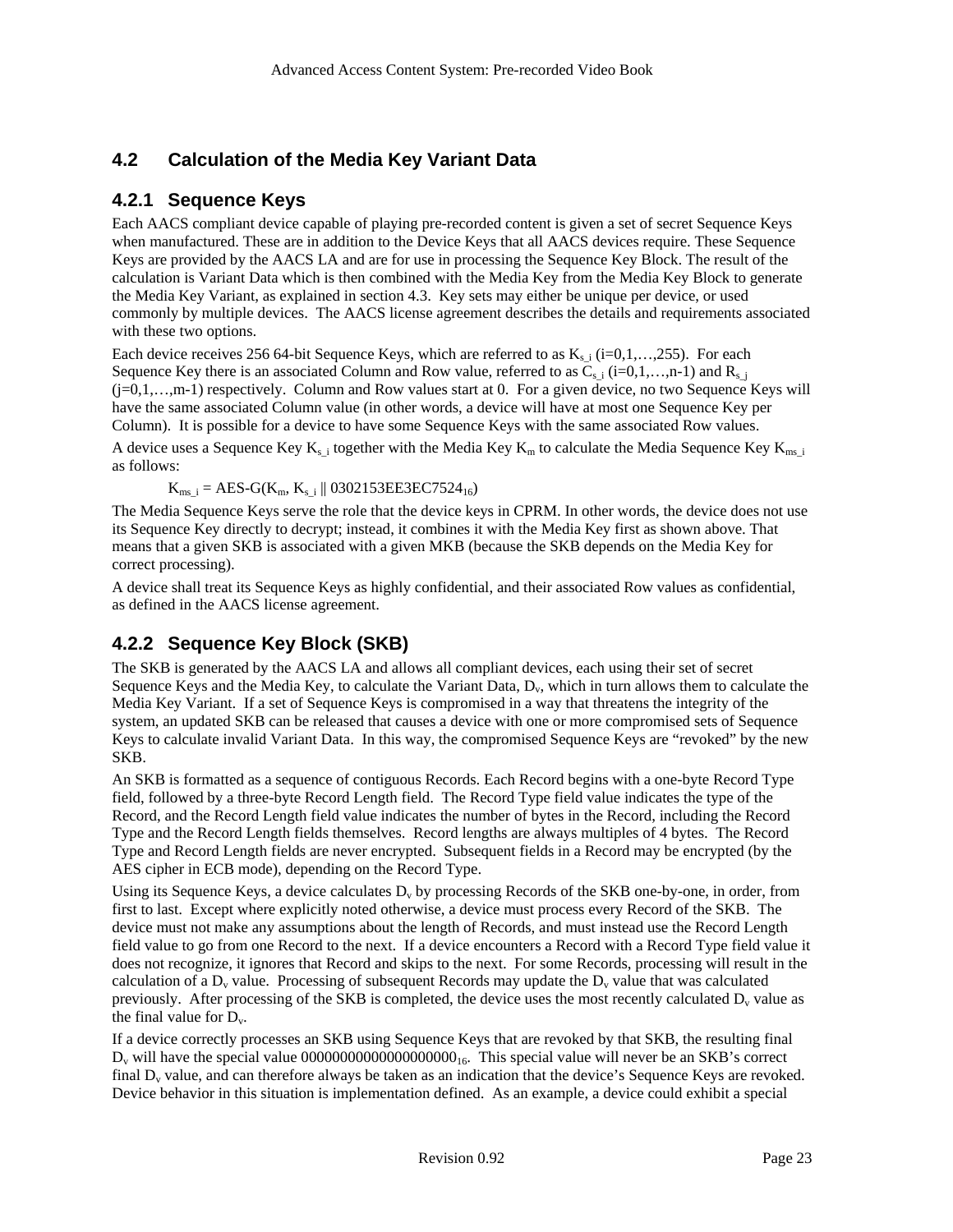diagnostic code, as information to a service technician. If at any point, a device calculates a  $D<sub>v</sub>$  value of zero, it should discontinue processing of the SKB and may conclude that it has been revoked.

The following subsections describe the currently defined Record types, and how a device processes each.

## **4.2.2.1 Verify Media Key Record**

| <b>Bit</b><br><b>Byte</b>   | 7 | 6                            | 5 | 4 | 3 | 2 |  |  |  |  |  |  |
|-----------------------------|---|------------------------------|---|---|---|---|--|--|--|--|--|--|
| $\Omega$                    |   | Record Type: $81_{16}$       |   |   |   |   |  |  |  |  |  |  |
|                             |   |                              |   |   |   |   |  |  |  |  |  |  |
| $\mathcal{D}_{\mathcal{L}}$ |   | Record Length: $000014_{16}$ |   |   |   |   |  |  |  |  |  |  |
| 3                           |   |                              |   |   |   |   |  |  |  |  |  |  |
|                             |   |                              |   |   |   |   |  |  |  |  |  |  |
| $\cdots$                    |   | Verification Data $(D_x)$    |   |   |   |   |  |  |  |  |  |  |
| 19                          |   |                              |   |   |   |   |  |  |  |  |  |  |

**Table 4-1 –** *Verify Media Key* **Record Format** 

A properly formatted SKB shall have exactly one *Verify Media Key* Record as its first Record. Bytes 4 through 19 of the Record contain the ciphertext value

 $D_x = AES-128E (K_m, 0123456789ABCDEF_{16} || XXXXXXXXXXXXXXX)$ where XXXXXXXXXXXXXXX<sub>16</sub> is an arbitrary 8-byte value, and  $K_m$  is the correct final Media Key value.

The presence of the *Verify Media Key* Record in an SKB is mandatory, but the use of the Record by a device is not mandatory. The device may use the *Verify Media Key* Record to make sure that it has the correct Media Key for processing the SKB. The Media Key comes from calculation based on the separate Media Key Block. Since MKBs and SKBs are associated, the device can, in effect, verify it has the correct MKB/SKB pair. The device action in the case of a mismatched MKB/SKB pair is manufacturer-specific. In any event, the device will not be able to process the content correctly.

If everything is correct, the device should observe the condition:

 $[AES_128D(K_m, D_x)]_{msb_64} = 0123456789ABCDEF_{16}$ where  $K_m$  is the Media Key value.

## **4.2.2.2 Nonce Record**

| <b>Bit</b><br><b>Byte</b> | 7                  | 6                      | 5 | $\boldsymbol{4}$             | 3 |  |  |  |  |  |  |  |
|---------------------------|--------------------|------------------------|---|------------------------------|---|--|--|--|--|--|--|--|
|                           |                    | Record Type: $03_{16}$ |   |                              |   |  |  |  |  |  |  |  |
|                           |                    |                        |   |                              |   |  |  |  |  |  |  |  |
| ◠                         |                    |                        |   | Record Length: $000014_{16}$ |   |  |  |  |  |  |  |  |
| 3                         |                    |                        |   |                              |   |  |  |  |  |  |  |  |
|                           | Nonce number $(X)$ |                        |   |                              |   |  |  |  |  |  |  |  |
| $\ddotsc$                 |                    |                        |   |                              |   |  |  |  |  |  |  |  |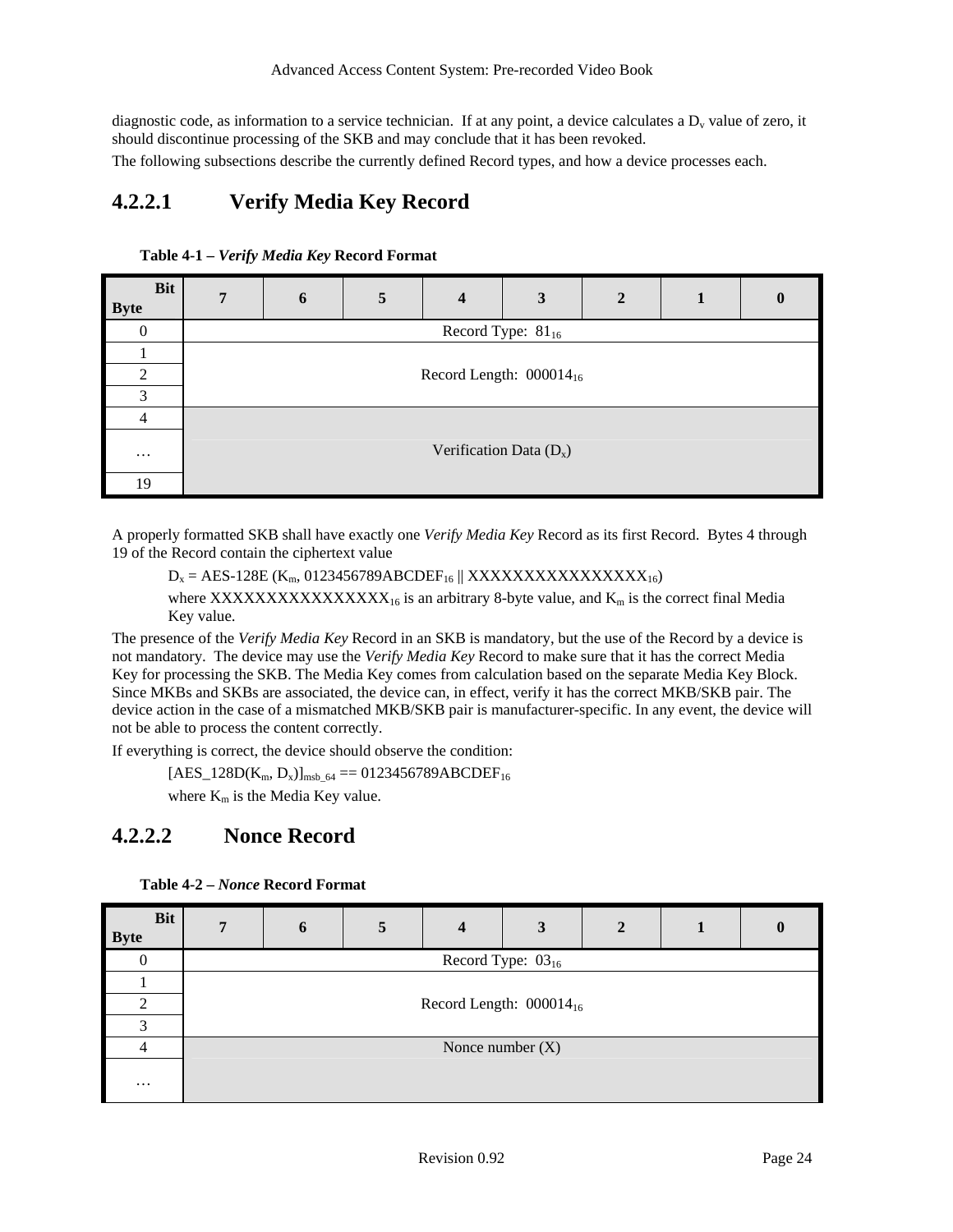| ۰. |
|----|
|----|

A properly formatted SKB shall have exactly one *Nonce* Record. The nonce number X is used in the Variant Data calculation as described below. The nonce record will always precede the Calculate Variant Data Record and the Conditionally Calculate Variant Data Records in the SKB, although it may not immediately precede them.

## **4.2.2.3 Calculate Variant Data Record**

Table 4-3 shows the format of a *Calculate Variant Data* Record.

|    | <b>Bit</b><br><b>Byte</b>                                                       | $\overline{7}$ | 6                                                 | $\overline{5}$ | $\overline{\mathbf{4}}$        | $\mathbf{3}$ | $\overline{2}$ | $\mathbf{1}$ | $\boldsymbol{0}$ |  |  |  |  |
|----|---------------------------------------------------------------------------------|----------------|---------------------------------------------------|----------------|--------------------------------|--------------|----------------|--------------|------------------|--|--|--|--|
|    | Record Type: 01 <sub>16</sub><br>$\boldsymbol{0}$                               |                |                                                   |                |                                |              |                |              |                  |  |  |  |  |
|    | $\mathbf{1}$                                                                    |                |                                                   |                |                                |              |                |              |                  |  |  |  |  |
|    | $\sqrt{2}$                                                                      |                | Record Length                                     |                |                                |              |                |              |                  |  |  |  |  |
|    | 3                                                                               |                |                                                   |                |                                |              |                |              |                  |  |  |  |  |
|    | $\overline{4}$                                                                  |                |                                                   |                |                                |              |                |              |                  |  |  |  |  |
|    | $\cdots$                                                                        |                | Reserved                                          |                |                                |              |                |              |                  |  |  |  |  |
|    | $\tau$                                                                          |                |                                                   |                |                                |              |                |              |                  |  |  |  |  |
|    | $\,8\,$                                                                         |                |                                                   |                | Column                         |              |                |              |                  |  |  |  |  |
|    | 9                                                                               |                |                                                   |                |                                |              |                |              |                  |  |  |  |  |
|    | 10                                                                              |                |                                                   |                | Generation: 0001 <sub>16</sub> |              |                |              |                  |  |  |  |  |
|    | 11                                                                              |                |                                                   |                |                                |              |                |              |                  |  |  |  |  |
|    | 12                                                                              |                |                                                   |                |                                |              |                |              |                  |  |  |  |  |
|    | $\cdots$                                                                        |                |                                                   |                | Reserved                       |              |                |              |                  |  |  |  |  |
|    | 19                                                                              |                |                                                   |                |                                |              |                |              |                  |  |  |  |  |
|    | 20                                                                              |                |                                                   |                |                                |              |                |              |                  |  |  |  |  |
|    | $\cdots$                                                                        |                | Encrypted Variant Data for Row $0$ ( $D_{ke_0}$ ) |                |                                |              |                |              |                  |  |  |  |  |
|    | 29                                                                              |                |                                                   |                |                                |              |                |              |                  |  |  |  |  |
|    | 30                                                                              |                |                                                   |                |                                |              |                |              |                  |  |  |  |  |
|    | Encrypted Key Data<br>Encrypted Variant Data for Row 1 $(D_{ke\_1})$<br>.<br>39 |                |                                                   |                |                                |              |                |              |                  |  |  |  |  |
|    |                                                                                 |                |                                                   |                |                                |              |                |              |                  |  |  |  |  |
| 40 |                                                                                 |                |                                                   |                |                                |              |                |              |                  |  |  |  |  |
|    | .                                                                               |                |                                                   |                |                                |              |                |              |                  |  |  |  |  |
|    | Length-1                                                                        |                |                                                   |                |                                |              |                |              |                  |  |  |  |  |

**Table 4-3 –** *Calculate Variant Data* **Record Format** 

A properly formatted SKB shall have exactly one *Calculate Variant Data* Record. Devices must ignore any *Calculate Variant Data* Records encountered after the first one in an SKB. The use of the reserved fields is currently undefined, and they shall be ignored. The Generation field shall contain  $0001_{16}$  for the first generation. The Column field indicates the associated Column value for the Sequence Key to be used with this Record, as described below. Bytes 20 and higher contain Encrypted Key Data (possibly followed by some padding bytes at the end of the Record, not shown in Table 4-3). The first ten bytes of the Encrypted Key Data correspond to Sequence Key Row 0; the next ten bytes correspond to Sequence Key Row 1; and so forth.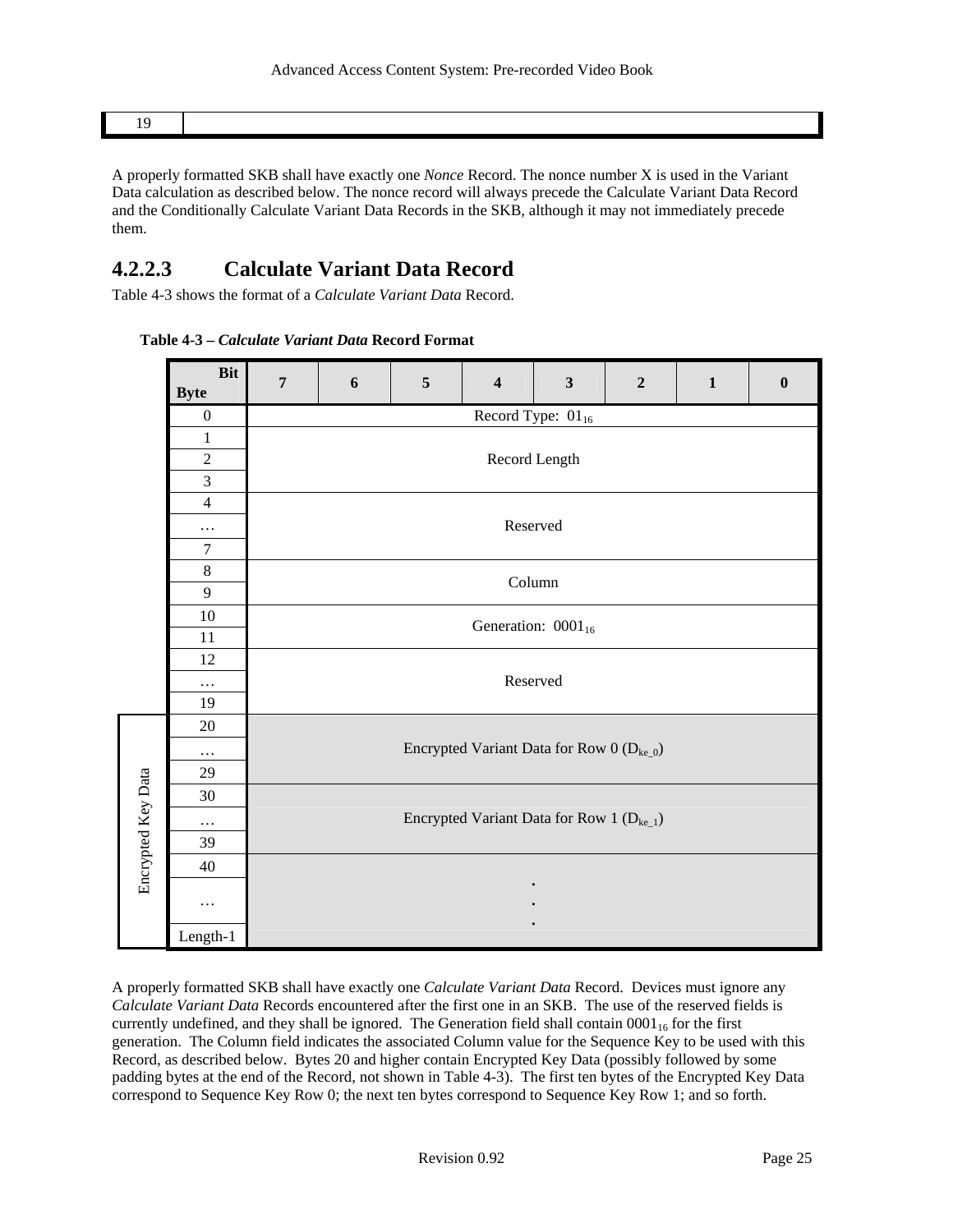Before processing the Record, the device checks that both of the following conditions are true:

Generation  $== 0001_{16}$ 

and

the device has a Sequence Key with associated Column value  $C_{d,i} =$  Column, for some i.

If either of these conditions is false, the device ignores the rest of the Record.

Otherwise, using the value i from the condition above, the value X from the Nonce Record, and  $r = R_{d,i}$ , c =  $C_d$ <sub>i</sub>, the device calculates:

 $D_v = [AES-G(K_{ms_i}, X \oplus f(c,r))]_{msb_80} \oplus D_{ke_r}$ 

where  $K_{ms_i}$  is the device's i-th Media Sequence Key's value and  $D_{ke_i}$  is the 80-bit value starting at byte offset  $r \times 10$  within the Record's Encrypted Key Data.  $f(c,r)$  represents the 128-bit value:

 $f(c,r) = 0000_{16} || c || 0000_{16} || r || 000000000000000_{16}$ 

 where c and r are left-padded to lengths 16 bits, by prepending zero-valued bits to each as needed. The resulting  $D_v$  becomes the current Variant Data value.

It is not necessary for a first generation device to verify that Record Length is sufficient to index into the Encrypted Key Data. First generation devices are assured that the Encrypted Key Data contains a value corresponding to their Device Key's associated Row value.

## **4.2.2.4 Conditionally Calculate Variant Data Record**

Table 4-4 shows the format of a *Conditionally Calculate Variant Data* Record.

|                            | <b>Bit</b><br><b>Byte</b> | $\overline{7}$                             | 6                                                             | 5 | $\overline{\mathbf{4}}$                                       | 3 | $\overline{2}$ | $\mathbf{1}$ | $\boldsymbol{0}$ |  |  |  |  |
|----------------------------|---------------------------|--------------------------------------------|---------------------------------------------------------------|---|---------------------------------------------------------------|---|----------------|--------------|------------------|--|--|--|--|
|                            | $\mathbf{0}$              |                                            | Record Type: 82 <sub>16</sub>                                 |   |                                                               |   |                |              |                  |  |  |  |  |
|                            | 1                         |                                            |                                                               |   |                                                               |   |                |              |                  |  |  |  |  |
|                            | $\overline{2}$            | Record Length                              |                                                               |   |                                                               |   |                |              |                  |  |  |  |  |
|                            | 3                         |                                            |                                                               |   |                                                               |   |                |              |                  |  |  |  |  |
|                            | $\overline{4}$            |                                            |                                                               |   |                                                               |   |                |              |                  |  |  |  |  |
|                            | $\cdots$                  |                                            | $DEADBEEF16$ (encrypted)                                      |   |                                                               |   |                |              |                  |  |  |  |  |
|                            | $\tau$                    |                                            |                                                               |   |                                                               |   |                |              |                  |  |  |  |  |
|                            | 8                         |                                            | Column (encrypted)                                            |   |                                                               |   |                |              |                  |  |  |  |  |
|                            | 9                         |                                            |                                                               |   |                                                               |   |                |              |                  |  |  |  |  |
| $(\mathbf{D}_\mathrm{ce})$ | 10                        | Generation: 0001 <sub>16</sub> (encrypted) |                                                               |   |                                                               |   |                |              |                  |  |  |  |  |
|                            | 11                        |                                            |                                                               |   |                                                               |   |                |              |                  |  |  |  |  |
| Encrypted Conditional Data | 12                        |                                            |                                                               |   |                                                               |   |                |              |                  |  |  |  |  |
|                            | .                         | Reserved                                   |                                                               |   |                                                               |   |                |              |                  |  |  |  |  |
|                            | 19                        |                                            |                                                               |   |                                                               |   |                |              |                  |  |  |  |  |
|                            | 20                        |                                            |                                                               |   |                                                               |   |                |              |                  |  |  |  |  |
|                            | $\cdots$                  |                                            | Doubly Encrypted Variant Data for Row 0 (D <sub>kde 0</sub> ) |   |                                                               |   |                |              |                  |  |  |  |  |
|                            | 29                        |                                            |                                                               |   |                                                               |   |                |              |                  |  |  |  |  |
|                            | 30                        |                                            |                                                               |   |                                                               |   |                |              |                  |  |  |  |  |
| Data                       | $\cdots$                  |                                            |                                                               |   | Doubly Encrypted Variant Data for Row 1 (D <sub>kde_1</sub> ) |   |                |              |                  |  |  |  |  |
|                            | 39                        |                                            |                                                               |   |                                                               |   |                |              |                  |  |  |  |  |
| Doubly Encrypted Variant   | 40                        |                                            |                                                               |   |                                                               |   |                |              |                  |  |  |  |  |
|                            | .                         |                                            |                                                               |   |                                                               |   |                |              |                  |  |  |  |  |

#### **Table 4-4 –** *Conditionally Calculate Variant Data* **Record Format**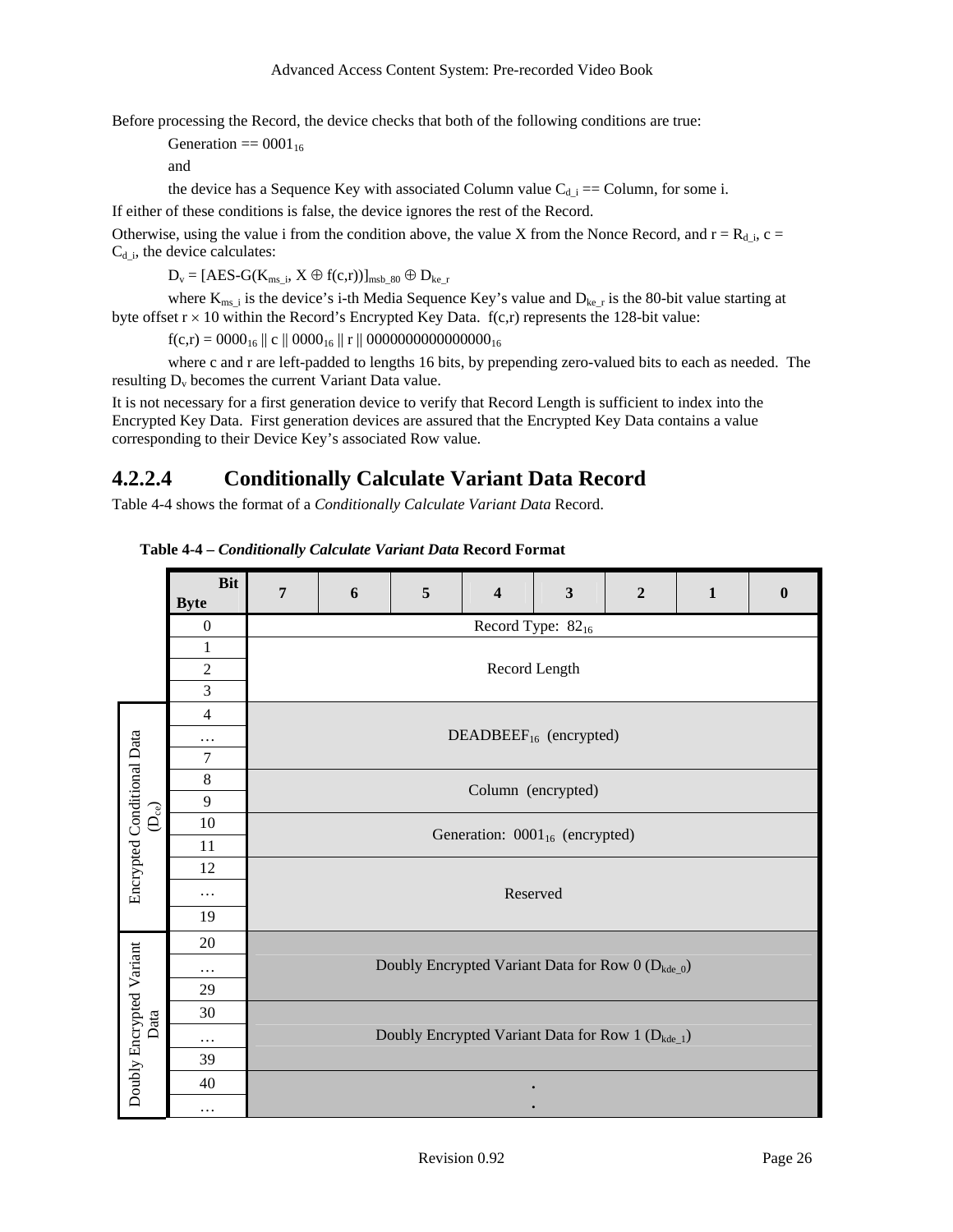|  | $\sim$ $\sim$ $\sim$ $\sim$ $\sim$ $\sim$ $\sim$ $\sim$<br>Luisui-1 |  |
|--|---------------------------------------------------------------------|--|

A properly formatted SKB may have zero or more *Conditionally Calculate Media Key* Records. Bytes 4 through 19 of the Record contain Encrypted Conditional Data  $(D_{ce})$ . If decrypted successfully, as described below, bytes 4 through 7 contain the value DEADBEEF<sub>16</sub>, bytes 8-9 contains the associated Column value for the Sequence Key to be used with this Record, and bytes 10-11 contain a Generation value of  $0001<sub>16</sub>$  for the first generation. Bytes 20 and higher contain Doubly Encrypted Variant Data (possibly followed by some padding bytes at the end of the Record, not shown in Table 4-4). The first ten bytes of the Doubly Encrypted Key Data correspond to Sequence Key Row 0, the next ten bytes correspond to Sequence Key Row 1, and so forth. Upon encountering a Conditionally Calculate Variant Data Record, the device first calculates its current Media Key Variant, as follows:

 $K_{mv} = AES-G(K_m, D_v || 041826fa7749_{16})$ 

Where  $D<sub>v</sub>$  is its current Variant Data calculated from a previous Calculate Variant Data Record or Conditionally Calculate Variant Data Record.

Using its current  $K_{mv}$  value, the device calculates Conditional Data (D<sub>c</sub>) as:

 $D_c = AES-128D(K_{\text{mv}}, D_{ce}).$ 

Before continuing to process the Record, the device checks that all of the following conditions are true:

 $[D_c]_{msb_32} == DEADBEEF_{16}$  and  $[D_c]_{79:64} == 0001_{16}$ and

the device has a Sequence Key with associated Column value  $C_{d i} = [D_c]_{95:80}$  for some i.

If any of these conditions is false, the device ignores the rest of the Record.

Otherwise, using the value i from the condition above, X from the Nonce Record, the device's current Variant Data  $D_{\text{vold}}$ , and  $r = R_{d_i}$ ,  $c = C_{d_i}$ , the device calculates:

 $D_{\text{vnew}} = [AES\text{-}G(K_{\text{ms}_i}, X \oplus f(c,r))]_{\text{msb\_80}} \oplus D_{\text{vold}} \oplus D_{\text{kde\_r}}$ 

where  $D_{kde_r}$  is the 80-bit value starting at byte offset r  $\times$  10 within the Record's Doubly Encrypted Key Data, f(c,r) represents the 128-bit value:

 $f(c,r) = 0000_{16} || c || 0000_{16} || r || 000000000000000_{16}$ 

where c and r are left-padded to lengths 16 bits, by prepending zero-valued bits to each as needed. The resulting  $D_{\text{vnew}}$  becomes the current Variant Data value.

This record is always a multiple of 4 bytes.

## **4.2.2.5 End of Sequence Key Block Record**

**Table 4-5 –** *End of Sequence Key Block* **Record Format** 

| <b>Bit</b><br><b>Byte</b> | 7              | 6                      | 5 | $\overline{\mathbf{4}}$ | 3 | $\mathbf 2$ |  |  |  |  |  |
|---------------------------|----------------|------------------------|---|-------------------------|---|-------------|--|--|--|--|--|
| $\theta$                  |                | Record Type: $02_{16}$ |   |                         |   |             |  |  |  |  |  |
|                           |                |                        |   |                         |   |             |  |  |  |  |  |
| 2                         |                |                        |   | Record Length           |   |             |  |  |  |  |  |
| 3                         |                |                        |   |                         |   |             |  |  |  |  |  |
| $\overline{4}$            |                |                        |   |                         |   |             |  |  |  |  |  |
| $\cdots$                  | Signature Data |                        |   |                         |   |             |  |  |  |  |  |
| Length-1                  |                |                        |   |                         |   |             |  |  |  |  |  |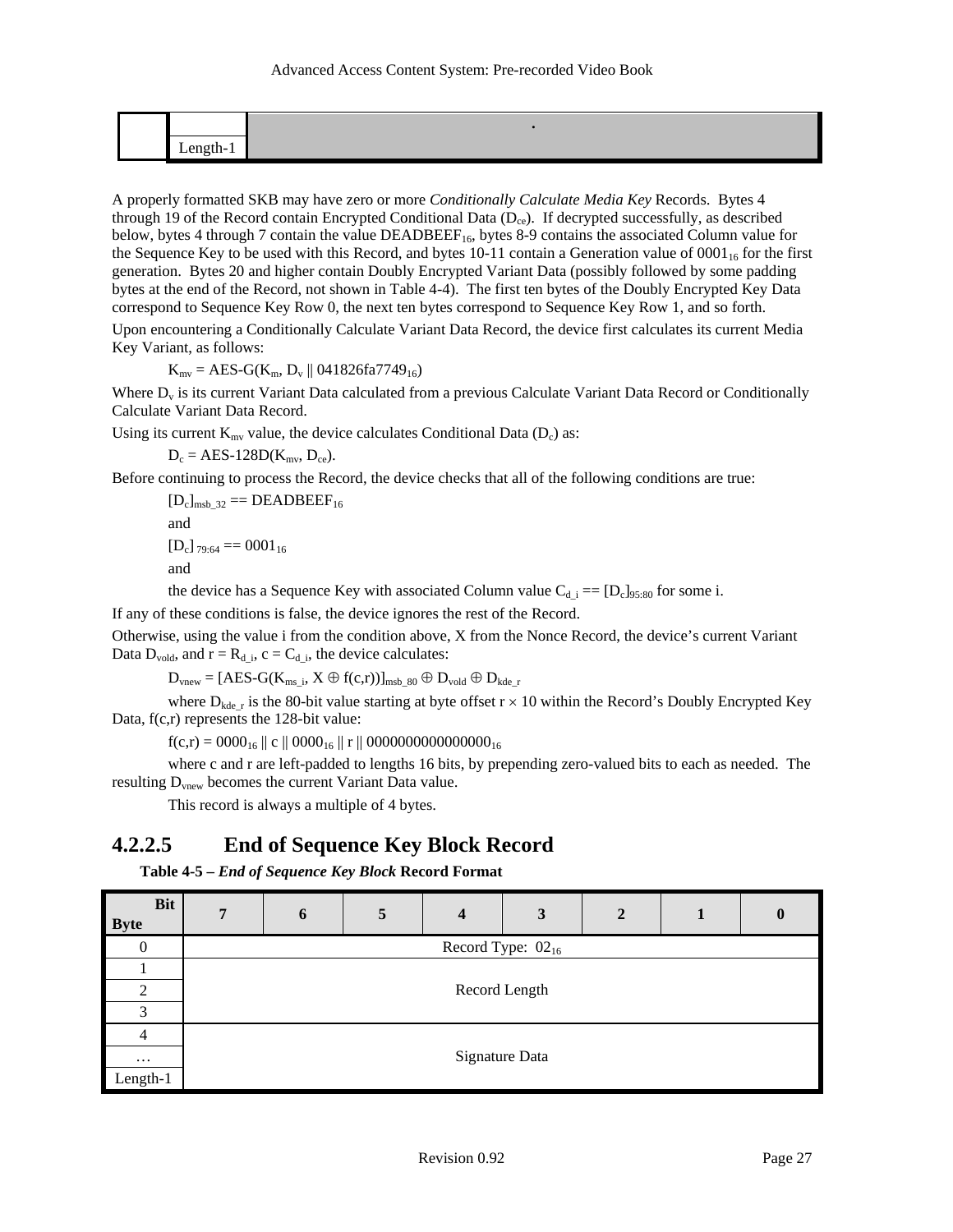A properly formatted SKB shall contain an *End of Sequence Key Block* Record. When a device encounters this Record it stops processing the SKB, using whatever  $D_v$  value it has calculated up to that point as the final  $D_v$  for that SKB.

The End of Sequence Key Block Record contains the AACS LA's signature on the data in the Sequence Key Block up to, but not including, this record. Devices may ignore the signature data. However, if any device checks the signatures and determines that the signature does not verify or is omitted, it must refuse to use the Variant Data.

The length of this record is always a multiple of 4 bytes.

#### **4.3 Calculation of the Media Key Variant from the Variant Data**

When the device has finished processing the SKB, and if it has not been revoked, it will have an 80-bit valid Variant Data D<sub>v</sub>. The device calculates the Media Key Variant from the Variant Data as follows:

 $K_{mv} = AES-G(K_m, D_v || 041826fa7749_{16})$ 

In addition, the low-order 10 bits of the Variant Data identify the Variant Number for the device to use in playing the content, from 0 to 1023. This number usually denotes the particular Title Key file the device should use to decrypt the content, although the meaning and use of the Variant Number is format-specific.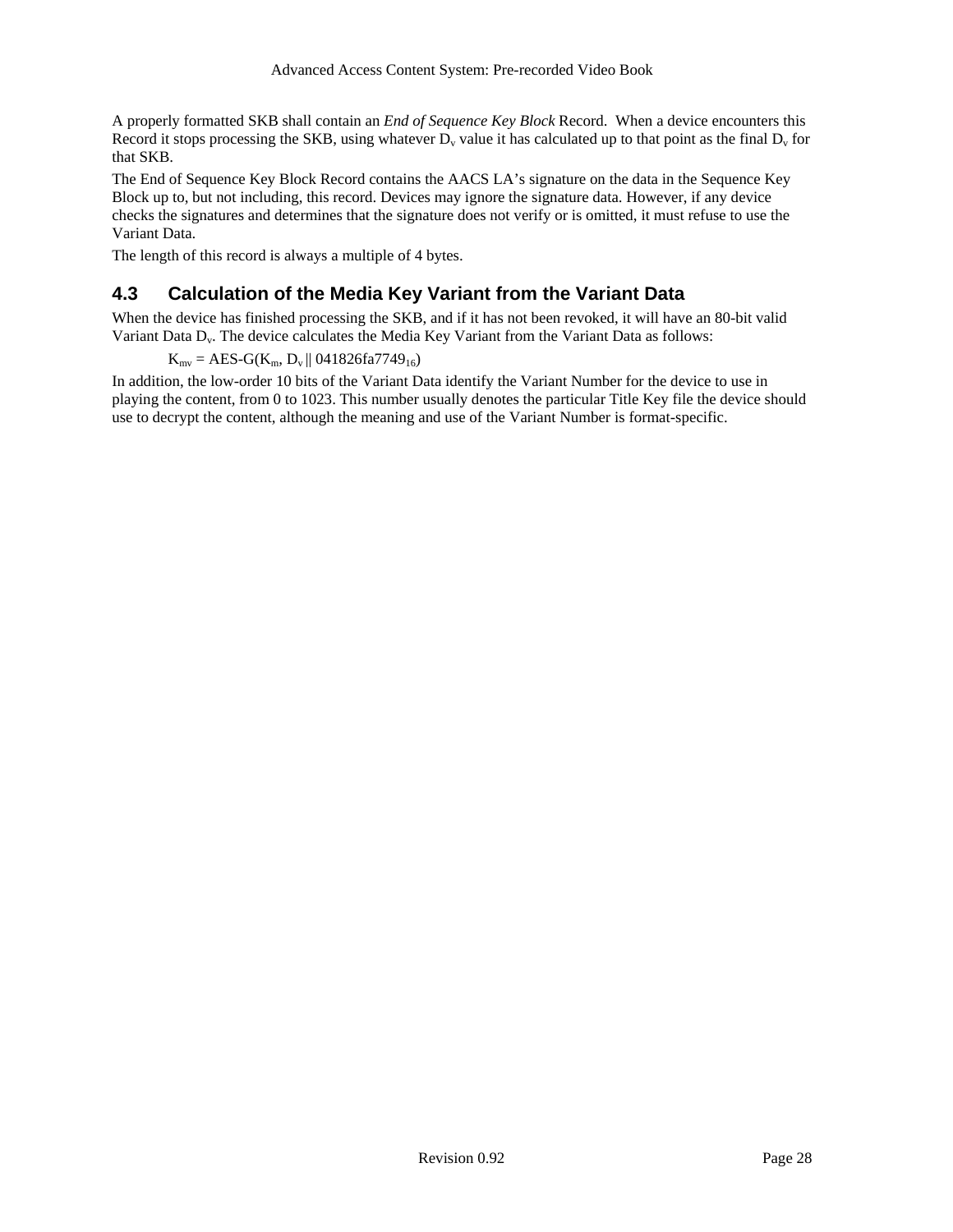# **Chapter 5 Managed Copy of Prerecorded Content**

## **5 Introduction**

Content protected by AACS includes an offer for the consumer to make at least one additional copy of that content after receiving appropriate authorization. That copy can be up to a full resolution "bit for bit" copy of the original content and can also include other offers where only certain portions of the original content is included in the copy. With some exceptions, all content protected by AACS includes this offer. Additional details on those exceptions are documented in the compliance rules portion of the Adopters Agreement. There may be additional offers available and for the purposes of this chapter, the term "Managed Copy" means a copy of the content that has been made subject to external authorization using the process defined in this chapter.

For the sake of clarity in this section, the precise definition of relevant terms is given as follows:

| Content ID                               | Defined in Chapter 5 of the Introduction and Common Cryptographic<br>Elements book                                                                                                                                                                                                                                                                                                                                                                        |
|------------------------------------------|-----------------------------------------------------------------------------------------------------------------------------------------------------------------------------------------------------------------------------------------------------------------------------------------------------------------------------------------------------------------------------------------------------------------------------------------------------------|
| Default URL                              | A URL provided by AACS LA to be used for locating a Managed Copy<br>Server for media which does not contain a valid Managed Copy URL. The<br>Default URL is embedded into Managed Copy Machines for this purpose.<br>The actual Default URL to be embedded into a Managed Copy Machine is<br>available on the AACS LA website. NOTE to Adopters: It may be<br>advisable to support the ability to update the embedded URL in the<br>Managed Copy Machine. |
| Managed Copy Output Technology or (MCOT) |                                                                                                                                                                                                                                                                                                                                                                                                                                                           |
|                                          | As defined in the Compliance Rules                                                                                                                                                                                                                                                                                                                                                                                                                        |
| Managed Copy Machine                     | or (MCM) is the consumer software or hardware which performs a<br>Managed Copy. It may be tied to a Licensed Player, or it may exist as a<br>standalone application $-$ e.g. as part of a home media server                                                                                                                                                                                                                                               |
| <b>Managed Copy Server</b>               | or (MCS) is the remote computer that provide authorization to MCM's to<br>make a Managed Copy. The appropriate MCS for a particular Title will be<br>identified by an URL that will be contained on the media to be copied                                                                                                                                                                                                                                |
| Managed Copy Unit                        | or (MCU) is a particular offer that is made available as a part of the offers<br>retrieved from the MCS or which reside on the media                                                                                                                                                                                                                                                                                                                      |
| <b>PMSN</b>                              | Defined in Chapter 5 of the Introduction and Common Cryptographic<br><i>Elements</i> book as the Pre-recorded Media Serial Number                                                                                                                                                                                                                                                                                                                         |
| Serial Number                            | This is a string provided to the managed copy server to identify the<br>particular disc being copied. If the disc includes one, this is the PMSN.<br>Otherwise, it is a human readable equivalent to a PMSN, entered by the<br>User.                                                                                                                                                                                                                      |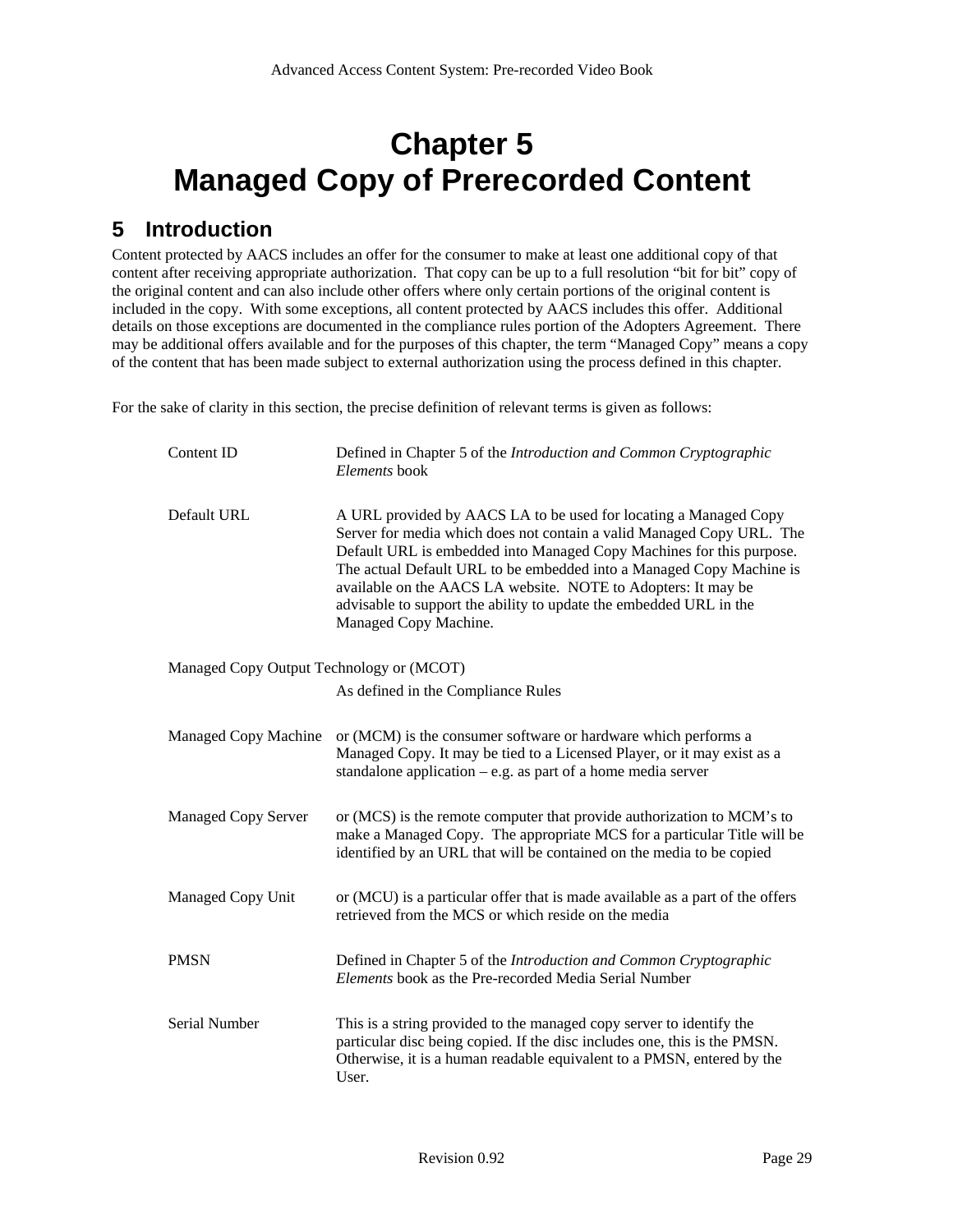Figure 5-1 presents an overview of the Managed Copy process and the remainder of this chapter describes this process in detail.



**Figure 5-1 – Managed Copy Overview** 

When making a Managed Copy, the MCM must first connect to a MCS to obtain authorization. The URL contained on the media identifies the MCS to be used for obtaining this authorization. In the event that no valid Managed Copy URL is contained on the media, the MCM uses the Default URL to locate the MCS to be used. The MCM must provide to the MCS the Content ID contained on the media. The Format specific books of this specification define where these items are contained on the media.

The MCM can either be activated directly as a standalone application or it can be invoked via the menuing system contained within the scripts on the media to be copied. Assuming the MCM is activated via the menuing system, the MCM will follow the steps outlined below. If it is being activated as a standalone application, then the MCM will being at step 3.

- 1. The menuing system calls the API "IsMCMSupported" to determine if the Licensed Player contains the ability to make a Managed Copy. If the response is false, then terminate process.
- 2. The menuing system calls the API "InvokeMCM" which will transfer control to the MCM
- 3. The MCM uses the URL contained on the media to identify which MCS will be used to obtain authorization to make the Managed Copy
- 4. The MCM formulates a "Request Offer" message as described in Section 5.5.1 below, to be sent to the MCS as a means to request what Managed Copy offers are available.
- 5. The MCS formulates the list of Managed Copy offers that are available and sends them to the MCM using the AACS defined web service.
- 6. The MCM displays the Managed Copy offers to the user, using either its own custom display, an application referenced in the offers message, or an XSLT-generated web page. Subsequent interactions between the MCM and the MCS to exchange account information and any financial transactions are outside the scope of this specification.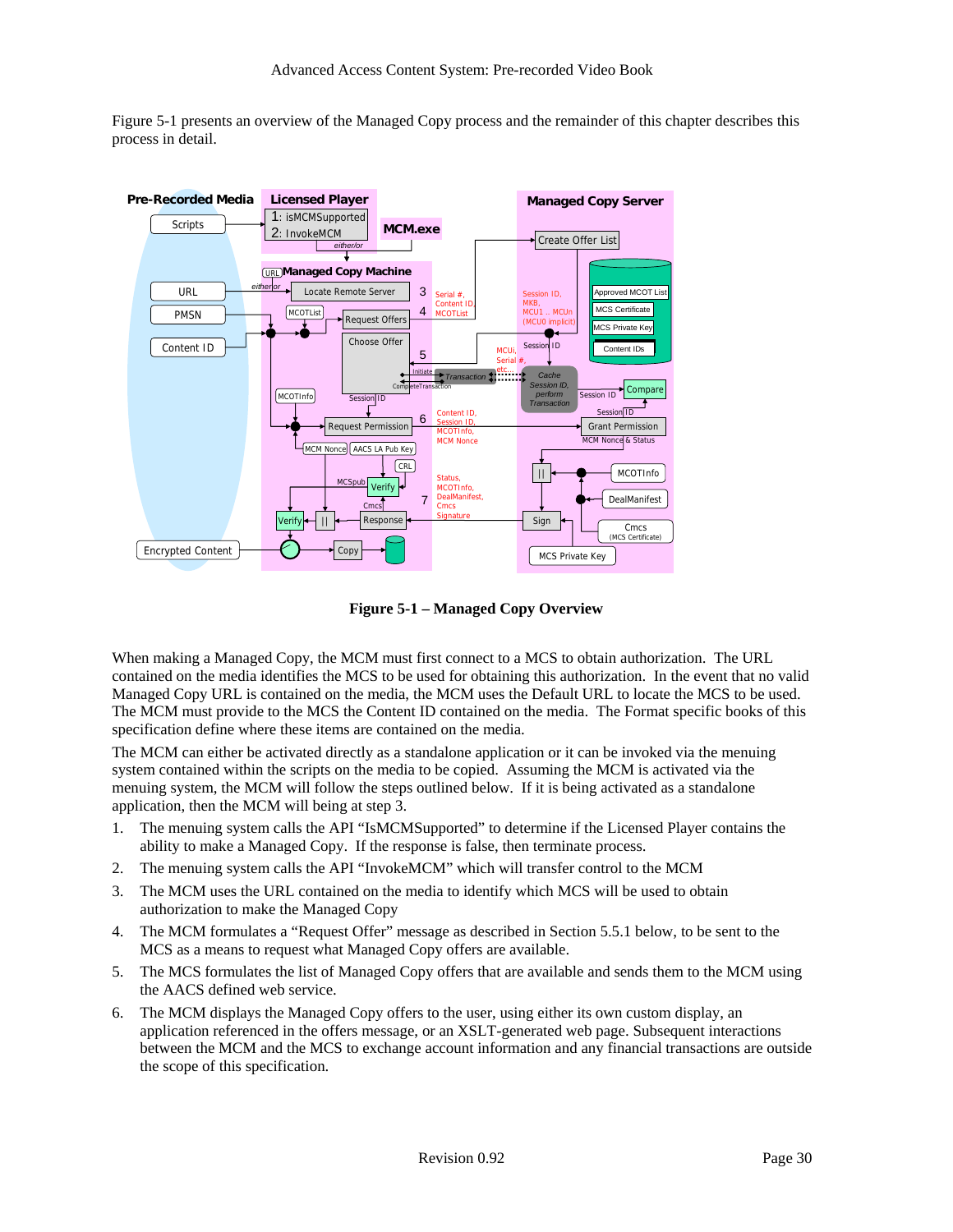- 7. Once the user has selected an offer and completed any required transactions with the MCS, the MCM sends a "Request Permission" message as described in Section 5.5.2 below, to the MCS with a Nonce value that can be used to protect against replay attacks on the "yes/no" response message from the MCS.
- 8. The MCS verifies the correctness of the values contained in the Request Permission message by comparing them to the values contained in previous transactions and if they are correct and all conditions have been met, then the MCS formulates a cryptographically secure response to the MCM that will indicate authorization to make the Managed Copy as described in Section 5.5.3 below.
- 9. The MCM will verify the integrity of the response message and if all conditions are met as described in Section 5.5.4 below, then the Managed Copy will be performed.

Sections 5.1 to 5.6 provide additional details on the process of making a Managed Copy and are normative unless otherwise specified.

Sections 5.7 and subsequent describe an implementation example and are informative unless otherwise specified. These sections are included to provide sufficient background and description to enable implementation of a Managed Copy infrastructure but are not meant to dictate a particular implementation.

#### **5.1 Managed Copy Machine Initiation**

AACS does not specify whether or not the MCM is integrated with the AACS Licensed Player and does not require that all Licensed Players support making a Managed Copy. AACS does define two normative API's to facilitate the initiation of a Managed Copy as a part of the menuing system of the disc.

| IsMCMSupported   | A Boolean function which returns true if the player can invoke a managed copy<br>server, otherwise it must return false. If the player is designed to support a<br>managed copy machine, but none is available, it must return false. |
|------------------|---------------------------------------------------------------------------------------------------------------------------------------------------------------------------------------------------------------------------------------|
| <b>InvokeMCM</b> | A function which invokes a managed copy machine, if one is supported by the<br>player.                                                                                                                                                |

The precise syntax of these APIs is format specific and will be defined in the format specific books of this specification. The general functions are as listed here. All AACS Licensed Players must support the equivalent of the IsMCMSupported call. Support for the InvokeMCM call is only required for Licensed Players that also contain an MCM. The menuing system is format specific and is defined in the format specific books of the specification. The scripts that implement the menuing system shall not call the InvokeMCM function if the IsMCMSupported call returns false.

The MCM may also be activated as a standalone application and is not required to be integrated with the menuing system on the media.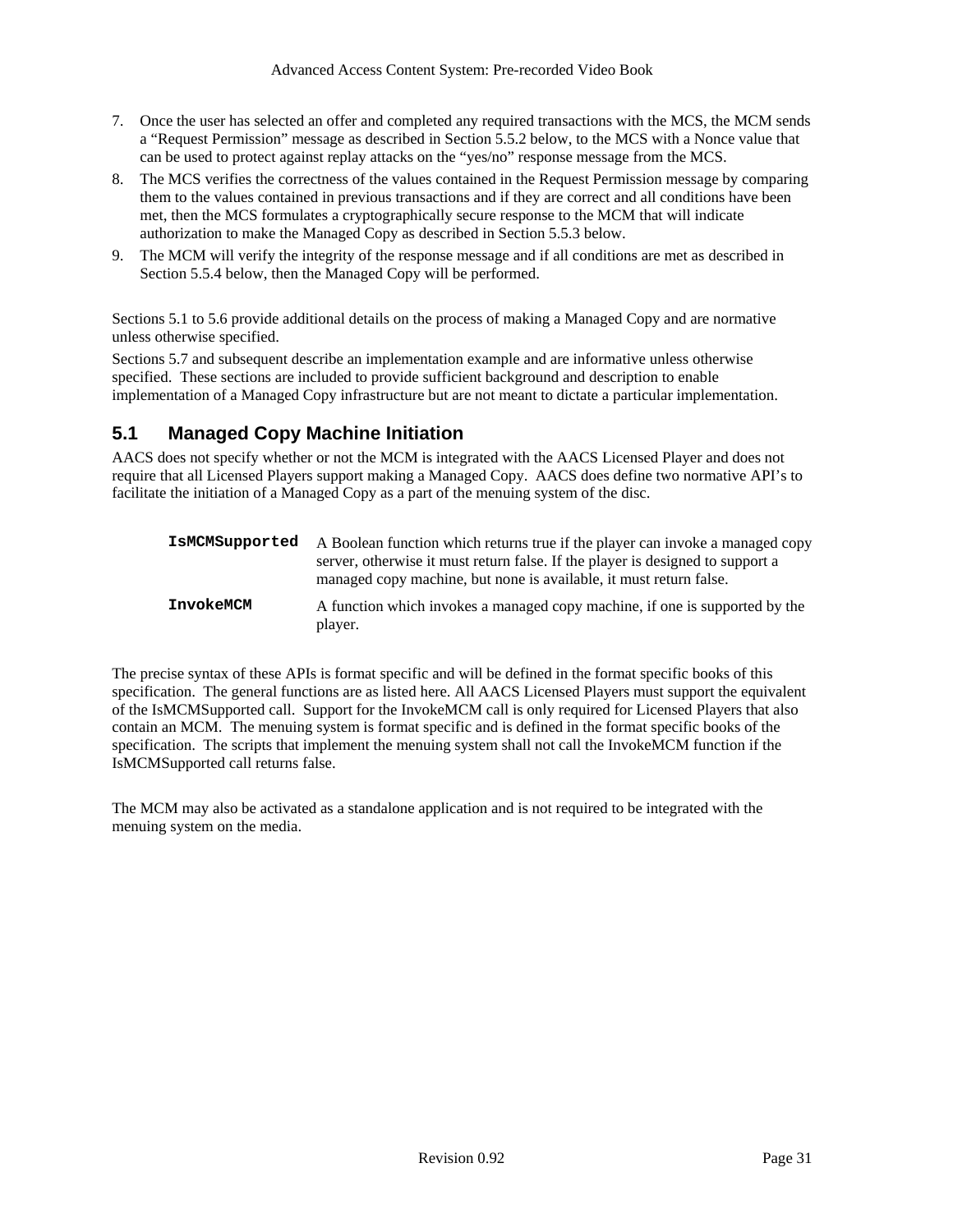## **5.2 Connection Protocol**

All of the normative communication between the MCM and the MCS are performed using the AACS defined web services interface as presented (see Appendix C).

The initial message sent from the MCM to the MCS is described in Section 5.5.1. MCMs shall use the following Application Programming Interface between the AACS secure layer in the MCM and the notnecessarily-secure Internet application layer in the MCM. This API is shown in Figure 5-2:



AACS Layer

#### **Figure 5-2 –Transaction Protocol API**

### **5.3 Managed Copy Account Transactions**

A managed copy may involve a financial and/or account setup transaction. The protocol used to exchange any such information is outside of the scope of this specification. However, two hooks are provided within the managed copy web services to enable the content provider to insert methods for collecting this information from the consumer. These hooks are defined in the Managed Copy Offer XML Schema (see Appendix A). They are:

- associating an encapsulated web service client with each offer;
- including links to a transaction web page.

These methods are roughly equivalent, since they both involve execution of a program defined by the MCS on the MCM, within a standard execution environment (e.g. iHD, BD-J or browser), and communicating transaction results to the MCM through an AACS defined API.

In both cases the Session ID in the Managed Copy Offer XML Schema (see Appendix A) may be used by the MCS to correctly associate each financial and/or account transaction with the correct AACS-specified managed copy message.

#### **5.3.1 Encapsulated web service clients**

A URI is included in the Managed Copy Offer XML Schema (see Appendix A) which may be used to encapsulate the required account or financial transactions for the specified offer. If used, this "financialApplicationURI" URI must point to a file (for example, a .JAR or an .ACA file) containing a client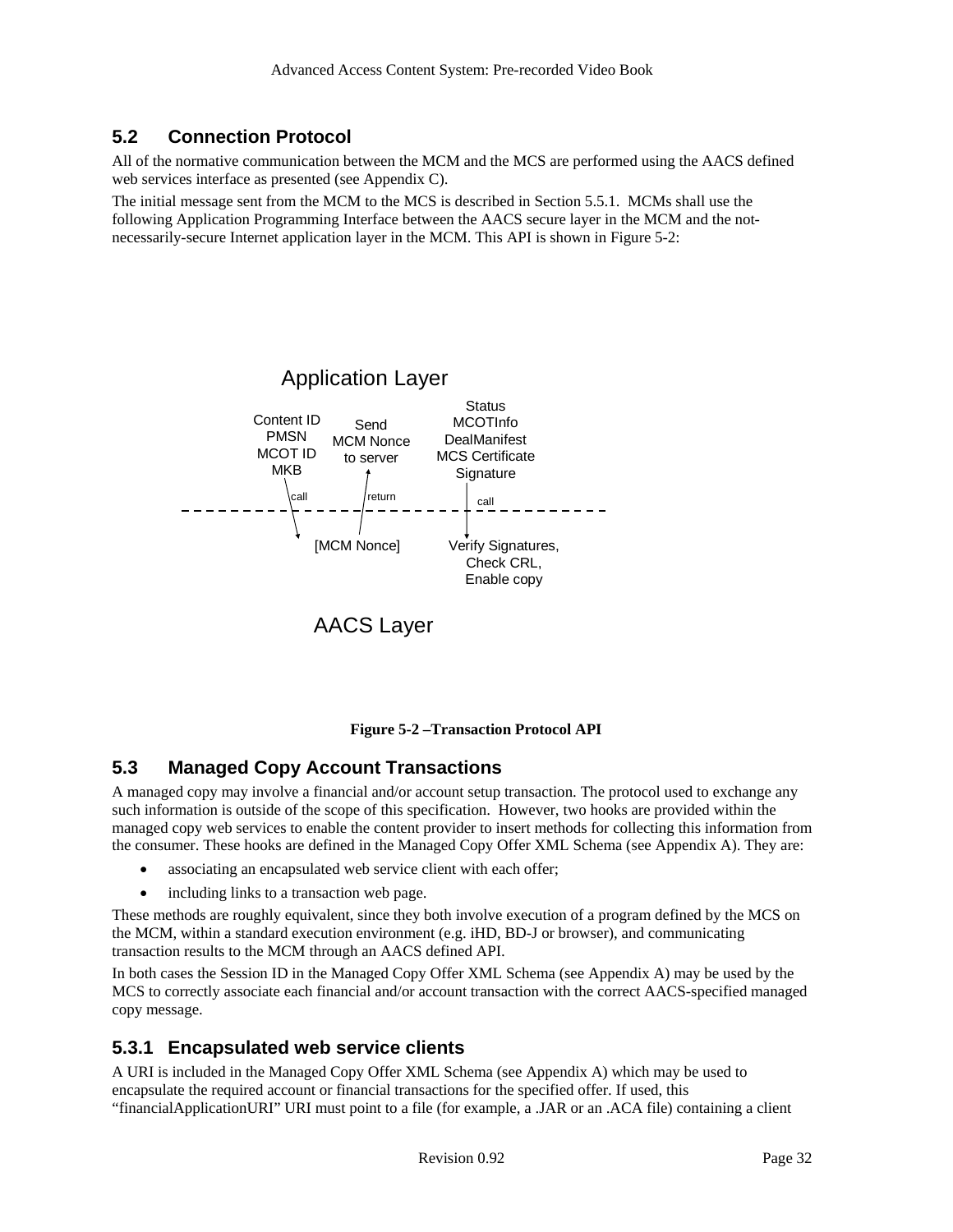application (BD-J or iHD, respectively). This client application would know how to engage the MCS-specific web service for these transactions.

The MCM retrieves the referenced file and executes the enclosed application. Once this application has finished, the last action it takes is to execute the required CompleteTransaction method as described in Section 5.3.3 below. This provides the MCM with the necessary information needed to complete the managed copy operation.

This method enables the MCM to be written without specific knowledge of the web service framework required for the MCS encountered.

#### **5.3.2 Links to a transaction web page**

In addition to the financialApplicationURI URI as described in Section 5.3.1, the Managed Copy Offer XML schema associates with each offer an financialHTMLURL URL. Regardless of how the offers are rendered for the user, the MCM can choose to consummate financial and/or account transactions using the page pointed to by this link.

The MCM launches a component browser passing to it the financialHTMLURL URL. When the transaction is complete, the last action the pages HTML must instruct the browser to do is to execute the CompleteTransaction method as described in Section 5.3.3 below. This provides the MCM with the necessary information needed to complete managed copy operation.

## **5.3.3 Managed copy machine object**

The financial and/or account transactions required to acquire a managed copy approval are not normative to AACS. For this reason, they are executed within either a client application or a browser.

In order for these hosted components described in 5.3.1 and 5.3.2 to provide the MCM with the status of their actions, the MCM must expose to the selected component the CompleteTransaction method. This method can be implemented in a variety of ways:

- If the encapsulated web service client is used, then the method should be implemented as part of a client application method appropriate to the format (e.g. iHD or BD-J);
- If links to a transaction web page are used, then the method can be implemented as either a Java applet or an ActiveX control – whichever is most appropriate.

This API is synchronous, which means that a call of the API returns after the process of API is completed. Coupon, MCOT, MCUi, Status, and MCOTParams are set in variables in an MCM which are prepared for the purpose.

The managed copy machine may use the 'render' element of the XML offers schema (see Appendix A) to display the managed copy offers. This element contains the URI of a content provider application which can, for example, display the offers in a manner matching the look and feel of the disc menuing system.

In order for the interactive layer scripts to have access to the XML offers object, the MCM must load the contents of the received XML offers object into a managed copy 'offers' property.

So a managed copy machine must include two additions to the AACS object – a CompleteTransaction method and an offers string property.

#### **Property: String Offers**

#### **Where:**

Offers Contains the XML object "Offers" returned from the managed copy server using the RequestOffer message (see 5.5.1 and Appendix C).

#### **Functional Property: void CompleteTransaction**

#### **Syntax:**

```
void CompleteTransaction( Coupon, MCOT, MCUi, Status, MCOTParams );
```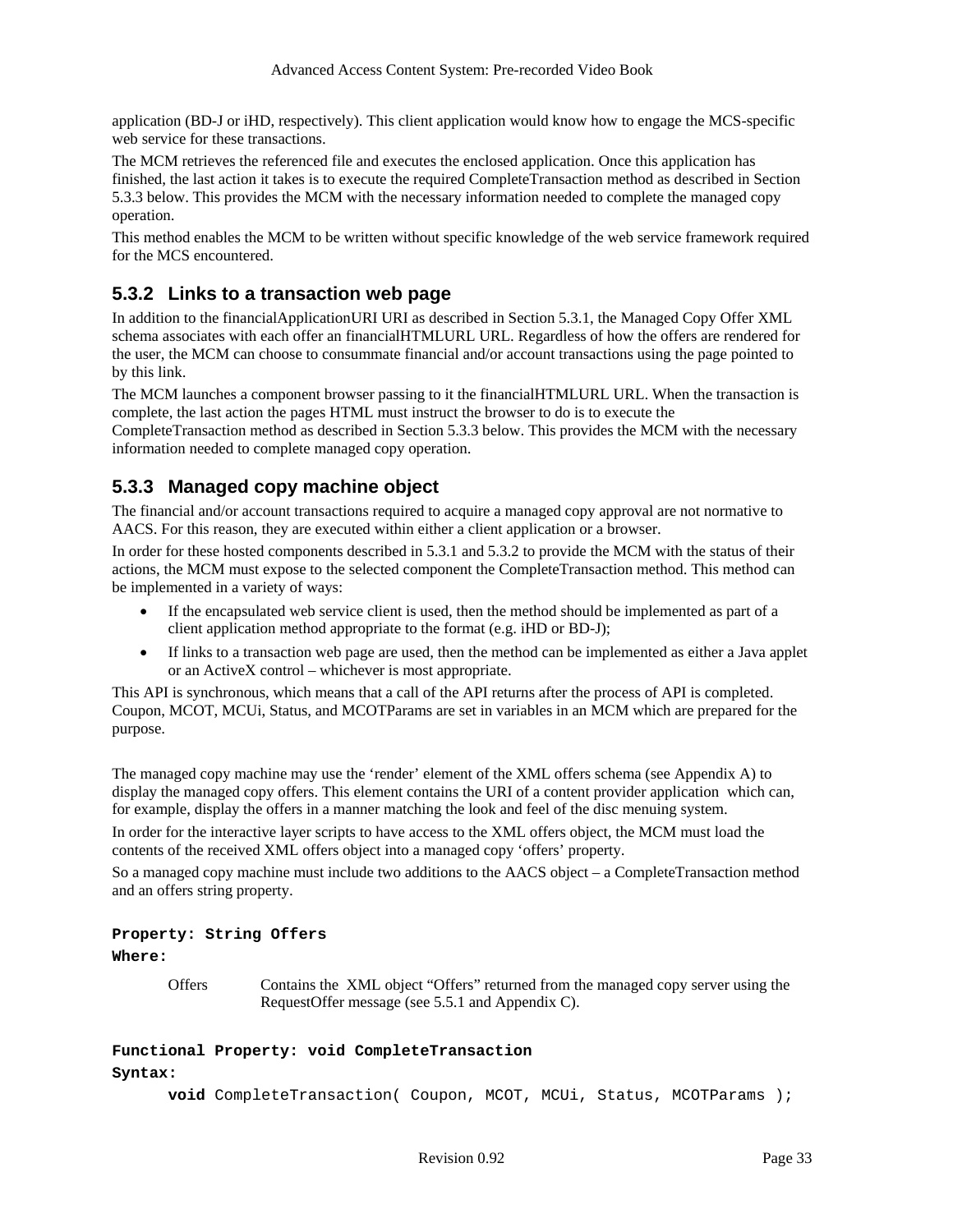#### **Where:**

| Coupon                          | A string uniquely identifying the financial or account transaction. If no financial or<br>account transaction has been completed, Coupon must be a null string.                                    |
|---------------------------------|----------------------------------------------------------------------------------------------------------------------------------------------------------------------------------------------------|
| <b>MCOT</b>                     | A string identifier of the managed copy output technology selected for the managed<br>copy, as defined in the AACS Compliance rules.                                                               |
| <b>MCU</b> i                    | Managed Copy Unit. A string containing the ID of the particular offer that was<br>selected as a part of the transaction.<br>If no offer was selected, the MCU imust be a null string               |
| <b>Status</b>                   | an optional string containing further information on the transaction. Informative: For<br>example, if the transaction failed, Status may contain information about why that<br>transaction failed. |
| <b>MCOTParams</b><br>(optional) | A string value with additional information specific to the managed copy output<br>technology to be used in customization of MCOTInfo to be sent in the<br>RequestPermission message.               |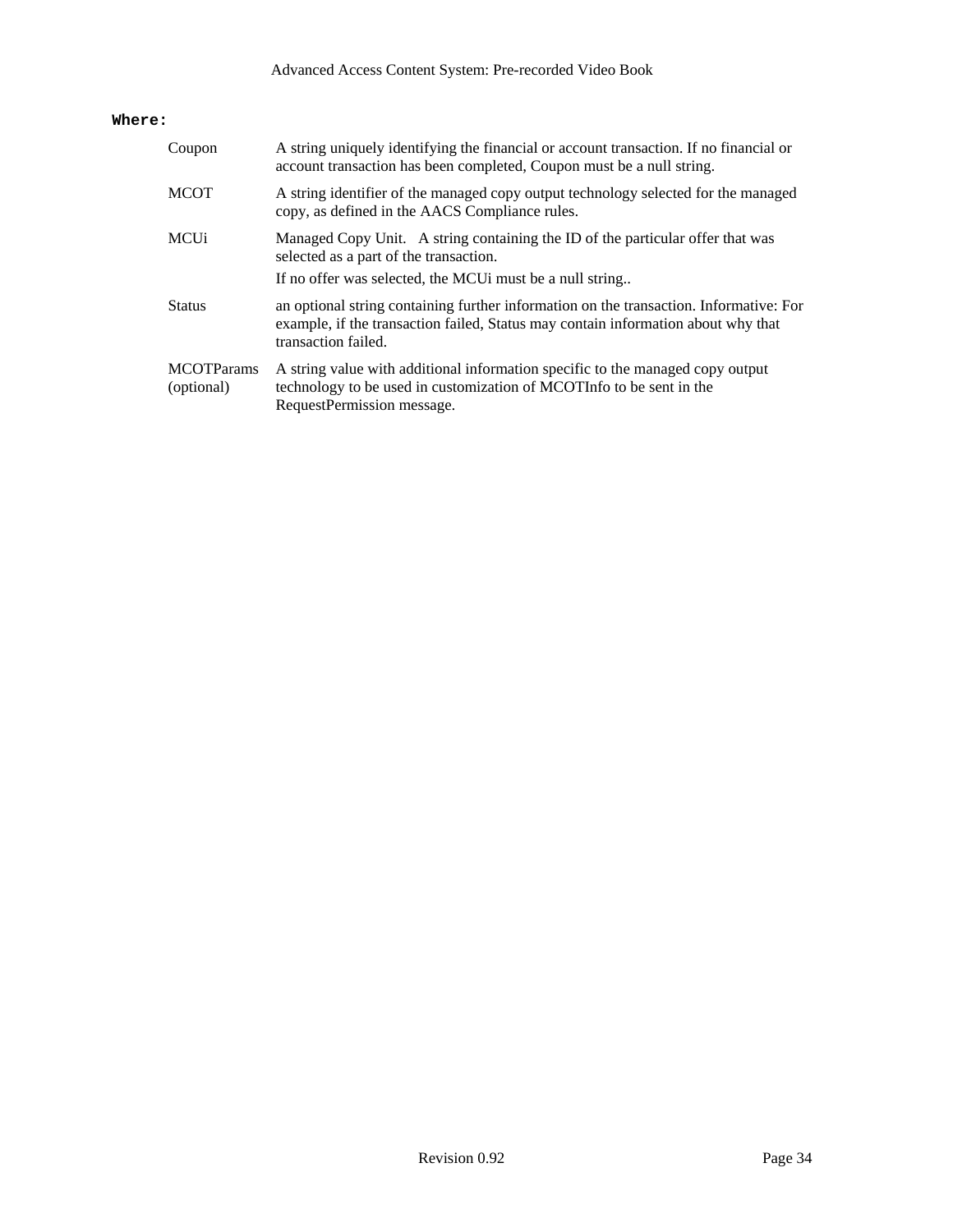#### **5.4 MCS Certificate**

The Managed Copy Server must have a MCS Certificate and a MCS Private Key which can be used to validate the Permission Response messages to MCM's. Table 5-1 shows the format of the MCS Certificate.

| <b>Bit</b><br><b>Byte</b> | $\overline{7}$ | 6                                  | 5 | $\overline{\mathbf{4}}$ | $\mathbf{3}$        | $\overline{2}$ | $\mathbf{1}$ | $\boldsymbol{0}$ |  |  |  |
|---------------------------|----------------|------------------------------------|---|-------------------------|---------------------|----------------|--------------|------------------|--|--|--|
| $\boldsymbol{0}$          |                | Certificate Type: 03 <sub>16</sub> |   |                         |                     |                |              |                  |  |  |  |
| 1                         |                |                                    |   |                         | (reserved)          |                |              |                  |  |  |  |
| $\overline{2}$            |                |                                    |   |                         |                     |                |              |                  |  |  |  |
| .                         |                |                                    |   |                         | Length: $005C_{16}$ |                |              |                  |  |  |  |
| 3                         |                |                                    |   |                         |                     |                |              |                  |  |  |  |
| $\overline{4}$            |                |                                    |   |                         |                     |                |              |                  |  |  |  |
| .<br>9                    |                |                                    |   |                         | MCS ID              |                |              |                  |  |  |  |
| $10\,$                    |                |                                    |   |                         |                     |                |              |                  |  |  |  |
| .                         |                |                                    |   |                         | (reserved)          |                |              |                  |  |  |  |
| 11                        |                |                                    |   |                         |                     |                |              |                  |  |  |  |
| 12                        |                |                                    |   |                         |                     |                |              |                  |  |  |  |
| ÷                         |                |                                    |   |                         | MCS Public Key      |                |              |                  |  |  |  |
| 51                        |                |                                    |   |                         |                     |                |              |                  |  |  |  |
| 52                        |                |                                    |   |                         |                     |                |              |                  |  |  |  |
| ÷                         |                |                                    |   |                         | Signature Data      |                |              |                  |  |  |  |
| 91                        |                |                                    |   |                         |                     |                |              |                  |  |  |  |

**Table 5-1 –Managed Copy Server Certificate** 

Each MCS Certificate includes:

- A 1-byte Certificate Type value, where  $03_{16}$  shall be used to indicate a first-generation AACS MCS **Certificate**
- A 2-byte Length field which indicates in bytes, the length of the MCS Certificate including the signature data.
- A 6-byte MCS ID field which will be a unique identifier for each Managed Copy Server and will be assigned by AACS LA.
- A 40 byte Managed Copy Server Public Key.
- A 40 byte Signature Data, calculated using the Entity Private Key, over the entire data up to and including MCS Public Key.

For future compatibility, when verifying the signature of the MCS Certificate the Length field should be used to locate the Signature Data field rather than a fixed offset.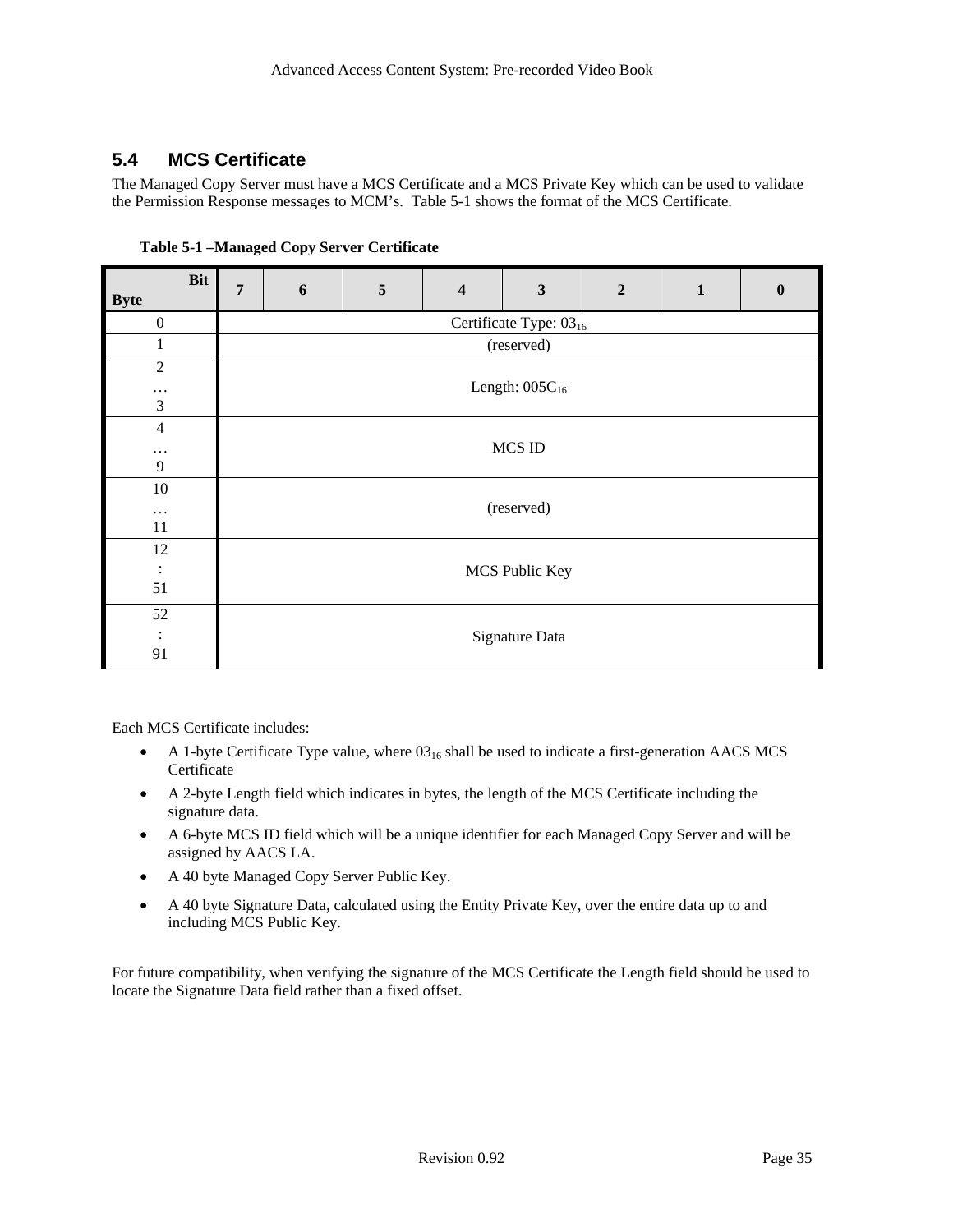#### **5.5 Managed Copy Messages**

#### **5.5.1 Request Offer**

When a MCM is seeking to make a Managed Copy, the "Request Offer" message shall be the first message sent to the MCS. The Request Offer message is a web service message as given in Appendix C, which uses the offer schema described in Appendix A. It contains the following information:

| Serial Number<br>(optional) | The Serial Number may be sent to the MCS to identify the specific instance of<br>media for which the copy is being requested. The MCS can use the Serial<br>Number to determine what offers remain available for this media.         |
|-----------------------------|--------------------------------------------------------------------------------------------------------------------------------------------------------------------------------------------------------------------------------------|
|                             | If the PMSN is included on the disc, then the Serial Number is the PMSN, and it<br>must be sent to the MCS as part of the Request Offer message.                                                                                     |
|                             | If the PMSN is not included on the disc, then the Serial Number does not need to<br>be passed to the MCS as part of the Request Offer Message.                                                                                       |
| Cid                         | Content ID. This must be provided to the MCS since it is needed to identify the<br>content, and therefore the offers which are available.                                                                                            |
| <b>MCOTList</b>             | This is an array of Managed Copy Output IDs (MCOT IDs) that are supported<br>by the MCM. Each of the formulated offers (or MCU's) that are returned will<br>specify which MCOT will be used as the output technology for that offer. |

The response from this request is an XML object containing the offers available for this particular disc. The contents of that XML object are described in Appendix A.

The managed copy machine can display the offers in one of three distinct ways – 1) using its own custom display based upon the XML schema (see Appendix A), 2) using the optional XSLT provided with the offers to create an HTML representation of the offers, or 3) downloading and unpacking the optional archive file included in the offers message, and using that application to render the offers.

Note that in addition to the offers, this XML object includes an optional updated MKB, as indicated for all online services (see Chapter five of the *Introduction and Common Cryptographic Elements* book - Uses of Online Connections).

## **5.5.2 Request Permission**

Once the appropriate offer has been selected, the MCM sends a Request Permission message to the MCS. The Request Permission message is a web service message as given in Appendix C, which uses the permission schema described in Appendix B. The Request Permission message is executed synchronously with the Permission Response returned as described in Section 5.5.4. It contains the following information:

| Cid             | Content ID. This must be provided to the MCS since it is needed to identify the content,<br>and therefore the offers which are available.                                                                                                                                                                      |
|-----------------|----------------------------------------------------------------------------------------------------------------------------------------------------------------------------------------------------------------------------------------------------------------------------------------------------------------|
| session id      | Contains the Session ID that was returned in the XML object in response to the Request<br>Offers message. This Session ID is used by the MCS to correlate this Request<br>Permission message to any transactions that occurred as a result of selecting a particular<br>offer, as described in Section 5.3.    |
| <b>MCOTInfo</b> | (Optional) information sent to the MCS which is MCOT specific. For example, if the<br>output technology requires a license to be created by a server which is not local to the<br>consumer device, then the MCOTInfo field may contain information about the<br>consumer device used in creating that license. |
| mcmnonce        | Managed copy machine generated nonce. This will be used in processing the permission                                                                                                                                                                                                                           |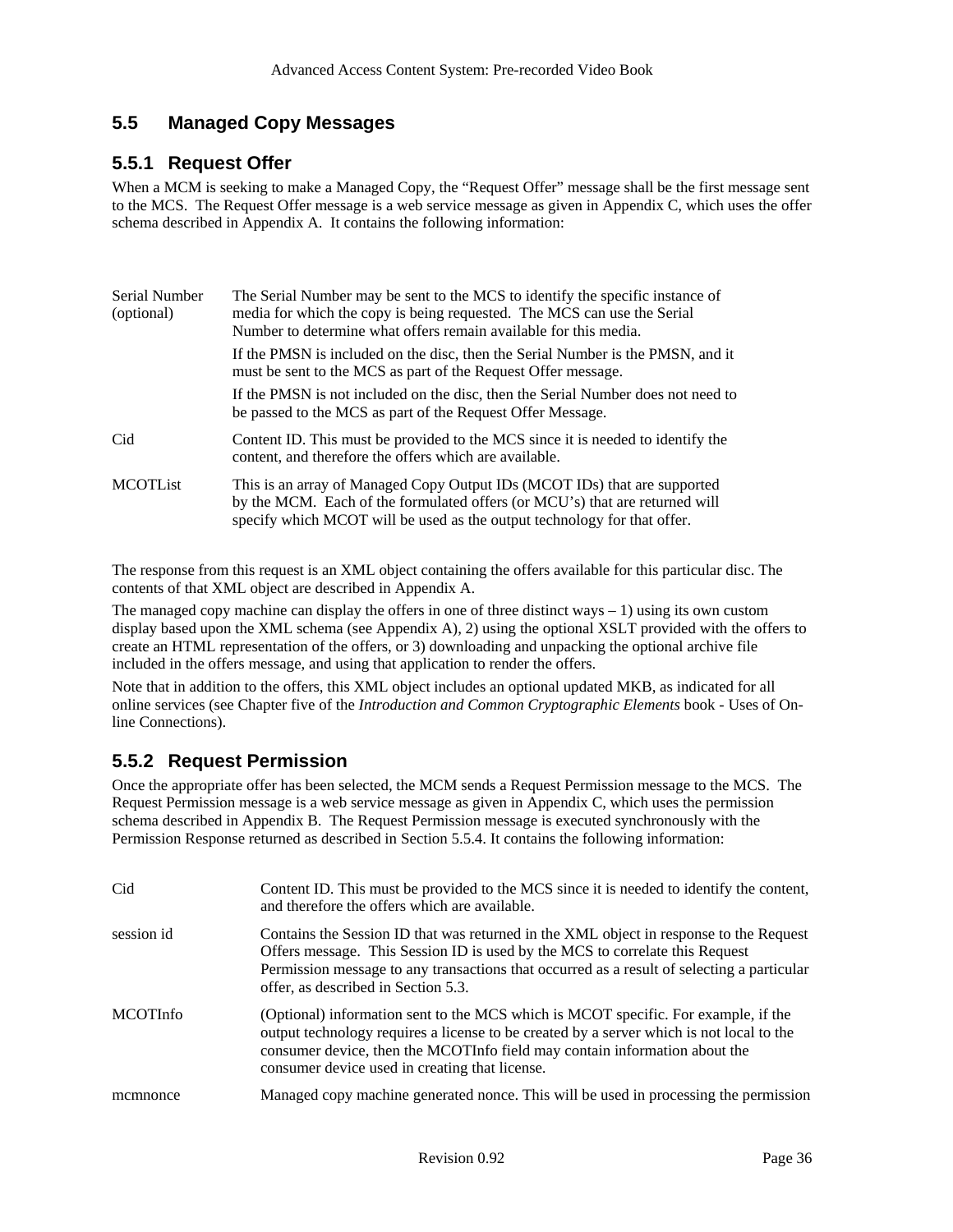response message to prevent replay attacks. The MCM shall retain a cached copy of the mcmnonce for comparison with the nonce value received back from the MCS in the Permission Response message.

#### **5.5.3 Permission Response Creation**

When the MCS receives a Request Permission message, the contents of the message are compared to the information received in the initial Request Offer message and any subsequent transactions that occurred. If all the information is correct and the conditions have been satisfactorily met, the MCS will compose a "Permission Response" message to be sent to the MCM. The Permission Response message is a web service message as given in Appendix C, using the permission schema described in Appendix B. It contains the following information:

| status          | Indicates whether or not permission has been granted to make the copy. This status<br>field shall only be used by the AACS Layer after all message integrity checks have been<br>completed. This status field can also be used to facilitate the Application Layer's ability<br>to determine the authorization status.                                                                                                                                                                        |
|-----------------|-----------------------------------------------------------------------------------------------------------------------------------------------------------------------------------------------------------------------------------------------------------------------------------------------------------------------------------------------------------------------------------------------------------------------------------------------------------------------------------------------|
| <b>MCOTInfo</b> | (Optional) information sent to the MCM which is output technology specific. For<br>example, if the output technology requires a license to be created by a server which is<br>not local to the consumer device, then the MCOTInfo field might contain the license<br>that is required by the MCOT.                                                                                                                                                                                            |
| dealmanifest    | (Optional) the deal manifest will contain format specific information that corresponds to<br>the MCOT and the MCU that was selected such that the MCM can determine exactly<br>what needs to be copied when performing the copy to the destination media.                                                                                                                                                                                                                                     |
| Mcmnonce        | The same nonce that was sent to the MCS by the MCM in the Request Permission<br>message.                                                                                                                                                                                                                                                                                                                                                                                                      |
| signature       | The Managed Copy Server (MCS) shall apply a cryptographic signature to the message<br>which can be used by the AACS Layer to determine if the copy has or has not been<br>authorized. This value shall be computed in the following manner:                                                                                                                                                                                                                                                   |
|                 | AACS_Sign(MCS <sub>pri</sub> , permissionSignedContent)                                                                                                                                                                                                                                                                                                                                                                                                                                       |
|                 | With AACS_Sign as defined in Introduction and Common Cryptographic Elements<br>book and where MCS <sub>pri</sub> is a ECDSA Private Key that has been provided by AACS LA<br>to the MCS and where the data being signed consists only of the bytestream of the<br>canonical serialization of the Managed Copy Permission XML Schema element<br>permissionSignedContent and it's direct descendants and does not include the associated<br>tags from the web service message (see Appendix B). |
|                 | In order to produce the contents of the permission Signed Content element as a byte array<br>for the AACS_Sign method, the canonical form of permissionSignedContent will be<br>produced as UTF-8 bytes according to the Exclusive XML Canonicalization<br>specification (http://www.w3.org/TR/xml-exc-c14n/#sec-Specification).                                                                                                                                                              |
| <b>MCScert</b>  | The MCS Certificate is sent to the MCM and after it has been validated by the MCM,<br>then the MCM shall use the public key contained within the MCS Certificate to verify<br>the signature of the Permission Response message.                                                                                                                                                                                                                                                               |

### **5.5.4 Permission Response Validation**

When the MCM receives the Permission Response message from the MCS, it shall determine of the requested copy has been authorized using the process outlined below:

1. Verify the integrity of the MCS Certificate using the following procedure and shall refuse to allow the Managed Copy process to continue if the signature fails to verify.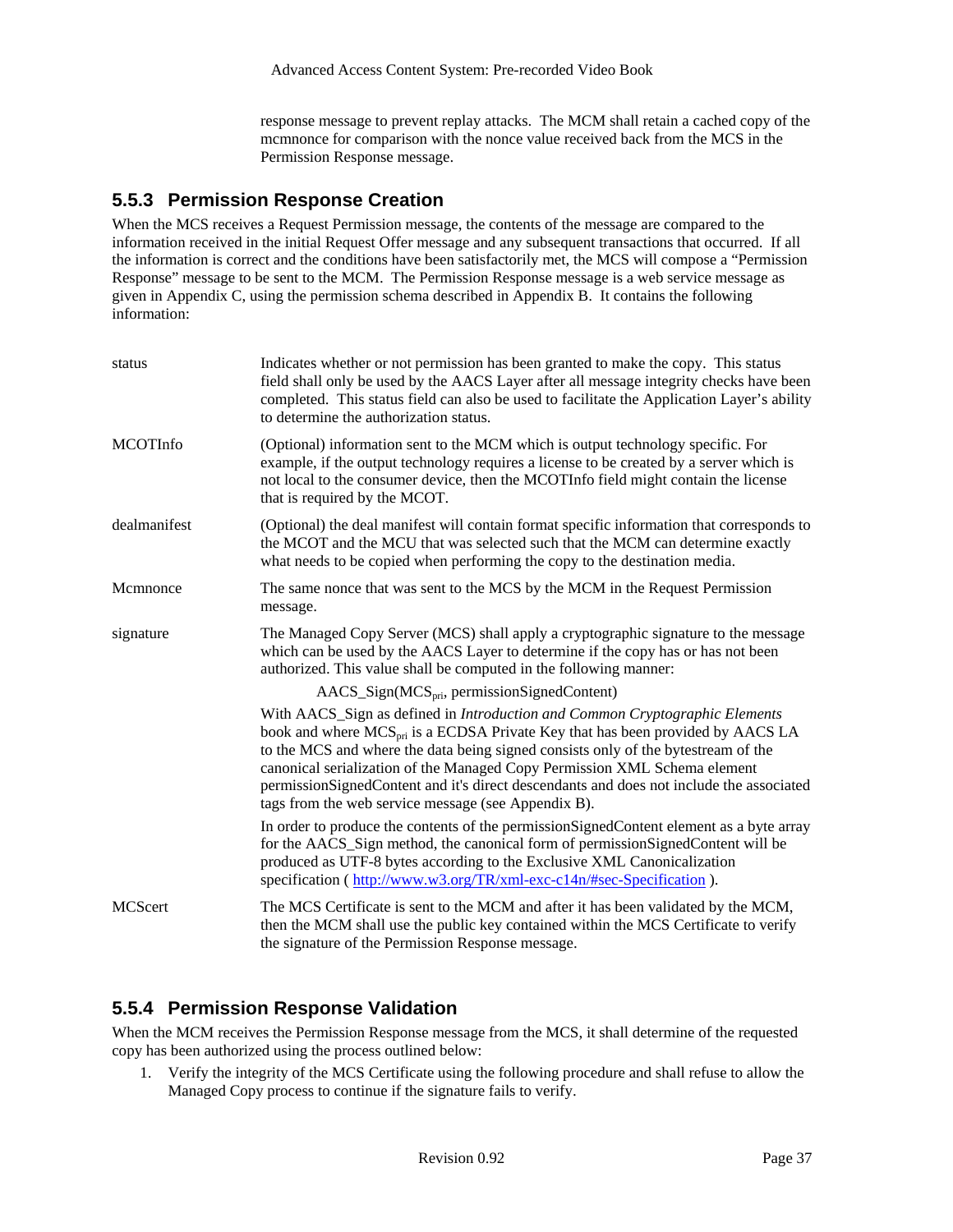AACS\_Verify(AACS\_LA<sub>pub</sub>, Signature Data, MCS<sub>cert</sub>)

With AACS\_Verify as defined in *Introduction and Common Cryptographic Elements* book.

- 2. Verify the MCS Certificate has not been revoked using the procedure described in Section 2.7 above. If the MCS Certificate has been revoked, the MCM shall refuse to allow the Managed Copy process to continue.
- 3. Verify the integrity of the Permission Response Message using the following procedure and shall refuse to allow the Managed Copy process to continue if the signature fails to verify.

 $AACS$  Verify( $MCS<sub>pub</sub>$ , Signature Data, permissionSignedContent)

With AACS\_Verify as defined in *Introduction and Common Cryptographic Elements* book and where  $MCS<sub>pub</sub>$  is contained in the  $MCS<sub>cert</sub>$  and where the data which was signed consists only of the bytestream of the canonical serialization of the Managed Copy Permission XML Schema element permissionSignedContent and it's direct descendants and does not include the associated tags from the web service message (see Appendix B).

In order to produce the contents of the permissionSignedContent element as a byte array for the AACS\_Sign method, the canonical form of permissionSignedContent will be produced as UTF-8 bytes according to the Exclusive XML Canonicalization specification ( http://www.w3.org/TR/xml-excc14n/#sec-Specification ).

- 4. Verify that mcmnonce is the same nonce value that was transmitted to the MCS in the Request Permission message and shall refuse to allow the Managed Copy process to continue if the nonce values are not the same.
- 5. Determine if authorization to make the Managed Copy has been granted by verifying that the Status field of the Permission Response message is equal to true.

## **5.6 Making a Managed Copy**

Once the MCM has validated the Permission Response, the copy can be made by the selected MCOT. The copy must be bound to the destination media using a binding method defined by the MCOT.

The MCOTInfo and Deal Manifest that is returned by the MCS in the Permission Response message will contain any MCOT specific information required by the selected MCOT to successfully bind the content to the destination media.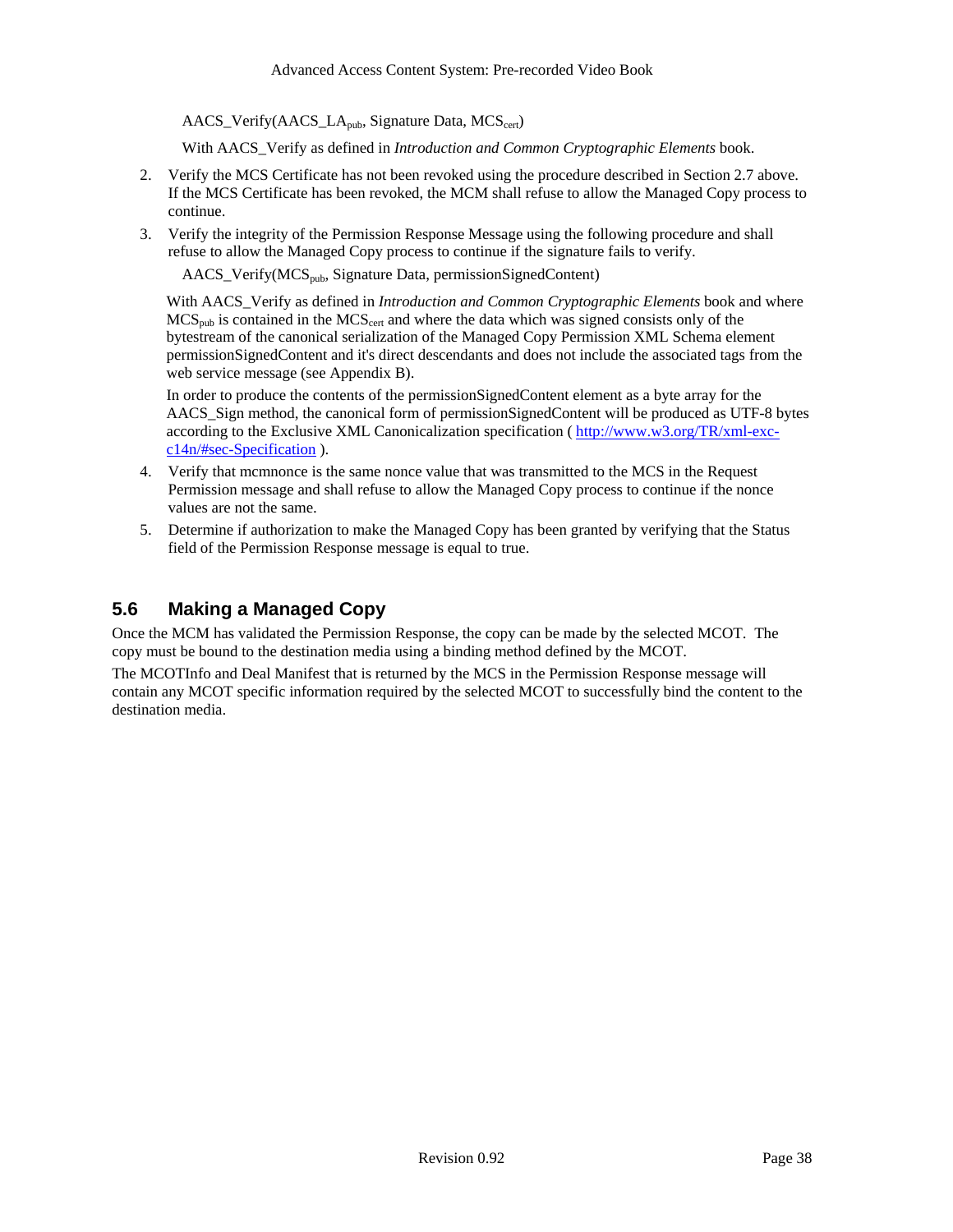## **5.7 Informative Section: Components of a Managed Copy Architecture**

This informative section is provided as a technical context for the requirements outlined in the normative sections, above. It describes some assumptions about the kind of architecture which may evolve around managed copy and the likely role of the normative managed copy components in that architecture.

For example,

- It is assumed that there will not be one monolithic managed copy server. Content providers will engage a variety of managed copy service providers - different service providers for different titles, for different titles at different times, or for the same title at the same time.
- Since permission granting for a managed copy is a more security sensitive operation, we have assumed that such permission granting servers might not be collocated with the 'store front' service server.
- It is further assumed that users will want to use a single account for multiple services, rather than having to set up an credit card or debit account with each and every managed copy service. For that reason, we consider it likely that the account manager will be a separate server, with multiple service servers accessing that same account.

What follows is an informative description of each component in this architecture.

## **5.7.1 The AACS Compliant Disc**

An AACS compliant disc may contain the URL to identify the managed copy server. As noted above, the MCM also contains a Default URL to be used for any disc that does not contain this URL. The storage location and encoding of this URL can be format specific, but it must be available through an API to the AACS layer of the managed copy machine.

In the event that AACS compliant discs appear on the market prior to managed copy services, the URL stored on the AACS compliant disc may be set to a content provider owned URL which will deference to the managed copy service server chosen by the content provider for that disc. In this way changing the managed copy service server for a particular disc can easily done from a single chokepoint.

## **5.7.2 The AACS Compliant Player**

There are two ways that a managed copy can be initiated. It may be started as part of the consumer's interactive experience with the menuing system of the disc, or it can be performed from a stand alone application.

Although it is optional for an AACS compliant player to enable a managed copy, it must expose the AACS specified API for determining if managed copy can be initiated from the player.

### **5.7.3 The Managed Copy Machine**

This component is required because all products which support managed copy must, at a minimum, support the communication between the managed copy machine and the managed copy service server which makes rendering of managed copy offers possible.

The managed copy machine (MCM) is the consumer software which initiates a managed copy. It may be tied to a player, and/or it may exist as a standalone application  $-e.g.$ ) as part of a home media server which includes an AACS-compliant drive.

Since AACS must support a wide variety of future managed copy scenarios, we make some rather limited assumptions about the nature of the target managed copy output technologies (MCOTs): other than they are AACS approved MCOTs, as listed in the AACS compliance rules.

All of the technologies currently approved bind the content to the MCOT locally, not from a server. However, future technologies may bind the content to the MCOT from a server, and that server could be collocated with the permission granting service.

This means two things:

- **The permission granting mechanism is not required to be co-located with the binding operation, and**
- this permission granting mechanism would only be required for binding mechanisms which are not collocated with the permission service.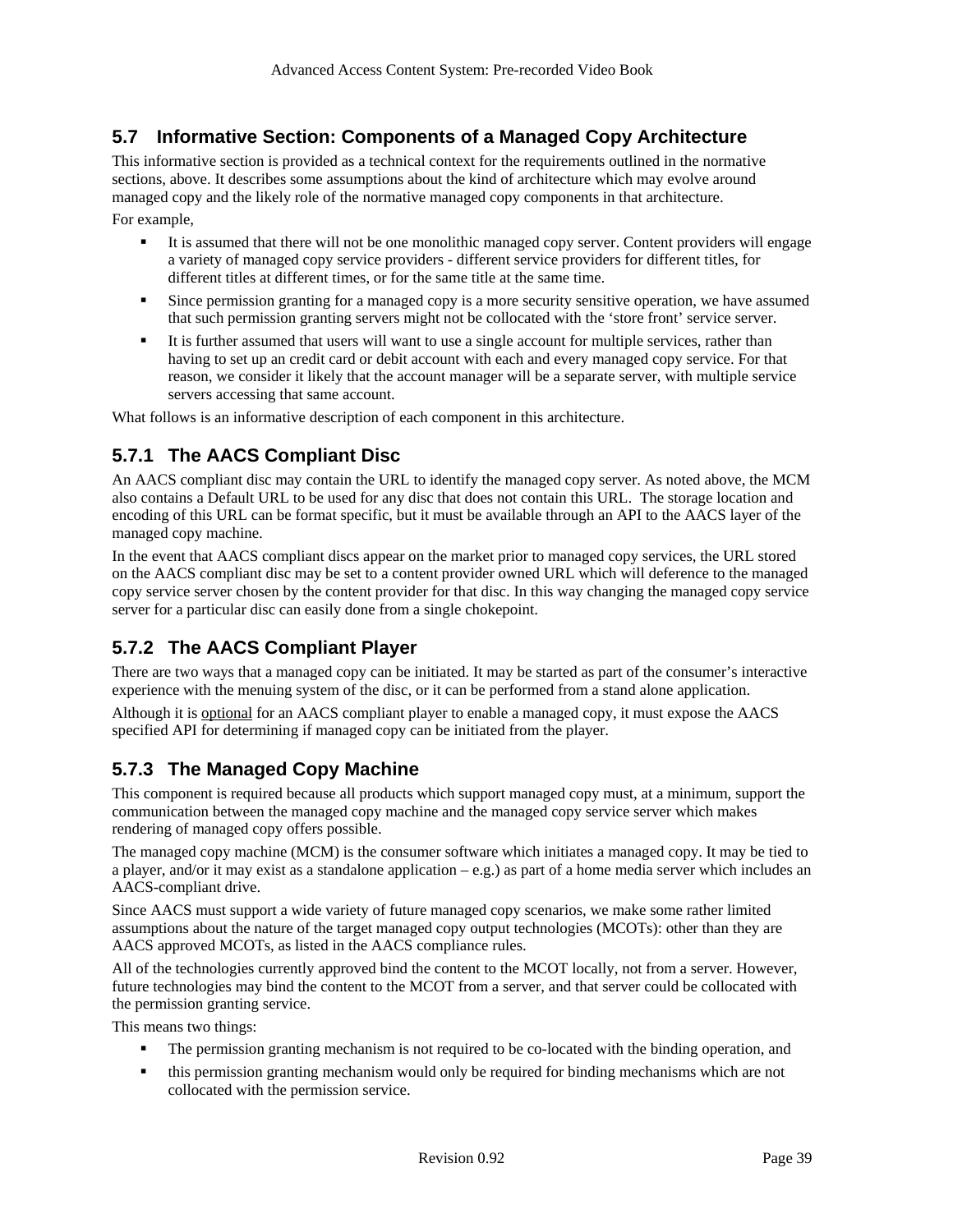In either case, a managed copy machine must be collocated with the drive in order to facilitate the managed copy operation. Such a machine has two logical components – one mandatory and one optional – based upon whether the binding operation is local to the AACS drive.

## **5.7.3.1 The Application Layer of the Managed Copy Machine**

The application layer of the managed copy machine manages the communication with the managed copy service server, providing that server with the required information in the AACS specified format so that the server can render the managed copy offers to the consumer. For this reason, it must be provided in all products which support AACS managed copy.

This application layer of the managed copy machine is what is optionally launched by a AACS-compliant player.

## **5.7.3.2 The AACS Layer of the Managed Copy Machine**

This component of the managed copy machine is required if binding of the content to the media takes place in the consumer product. Otherwise, it is not required.

If binding of the content is performed on separate machine from where the permission is granted, then a secure means of communication must be established between these two entities. This communication is described in detail in The Managed Copy Service Server, below.

## **5.7.4 The MCOT Transcryptor**

Once permission has been granted to perform a managed copy, a transcription and rebinding operation can take place. If this transcription and rebinding occurs on the target device, a MCOT transcryptor is required. This is a software component which knows how to take decrypted AACS content and re-encrypt it in the approved MCOT, mapping rights correctly, according to the AACS compliance rules.

AACS places no requirements on how players, managed copy machines and MCOT transcryptors interoperate. However, it is assumed that a consumer may have multiple MCOTs on their license product. This leads to two general architectures:

- An optional player tied to a single managed copy machine, which in turn is tied to a single MCOT transcryptor.
- An optional player tied to a single managed copy machine, which in turn supports multiple MCOT transcryptors.

The second model would appear to be more consumer friendly, but we have defined an architecture which supports both models.

### **5.7.5 The Managed Copy Service Server**

When a managed copy takes place, nominally, four essential steps occur. The first two steps are:

- 1. the user is provided with a list of managed copy offers
- 2. the user accepts one of these offers

The managed copy service server manages these first two steps. It provides the user with the list of offers and manages the response of the user to the offers. Since this process is a closed loop between the managed copy service server and itself, the majority of functioning of a managed copy service server is beyond the scope of this specification.

In the communication between the managed copy machine and the managed copy service server, the permission granting communication is a pass through to the correct managed copy permission server for the specified title.

## **5.7.6 The Managed Copy Permission Server**

The final steps of a managed copy action are:

- 3. a permission request is made on the offer
- 4. permission is granted, and the managed copy occurs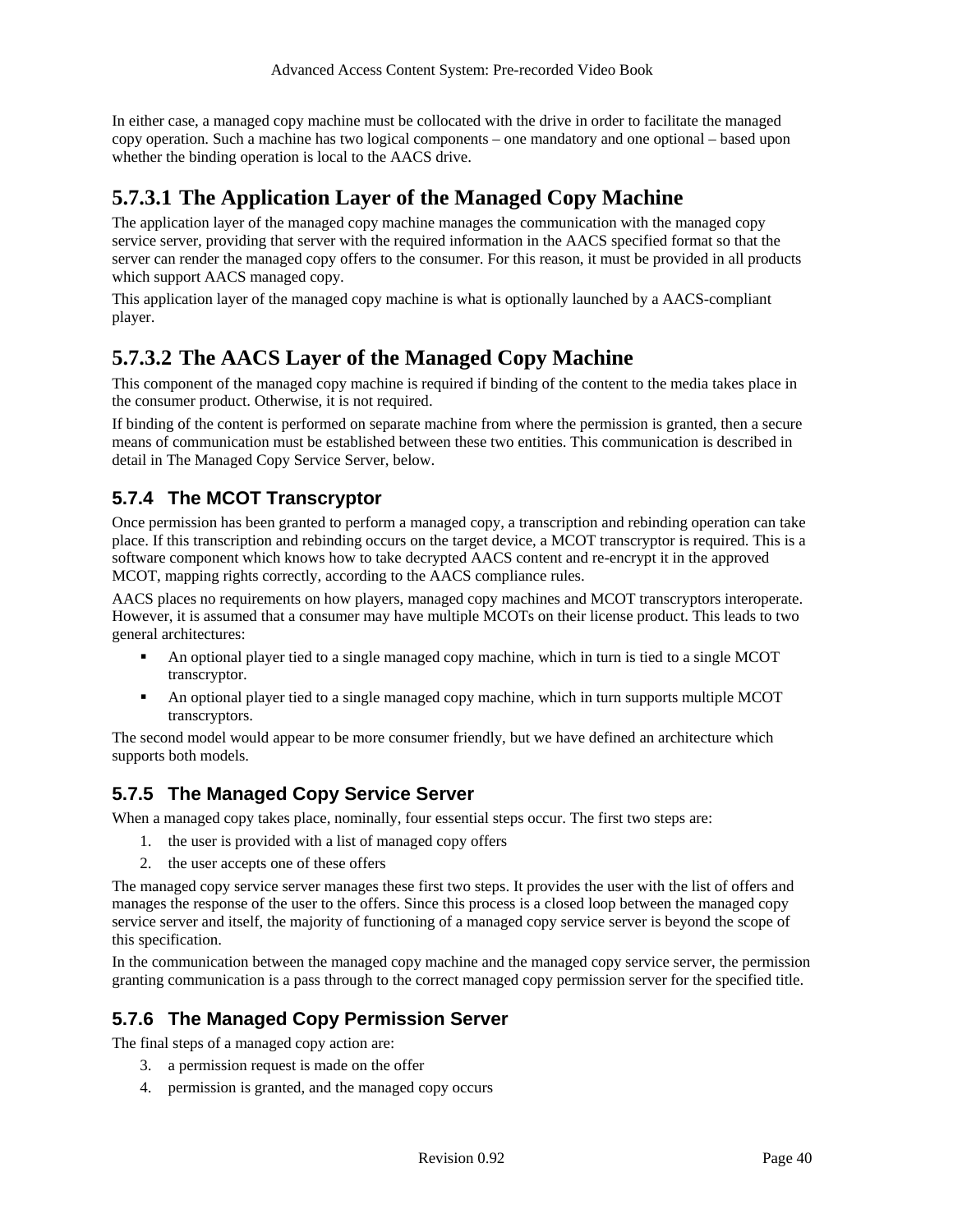In AACS managed copy, permission to perform the managed copy is provided by a network service. In the case when that the permission granting process and the rebinding process are separate, AACS defines a required mechanism for the managed copy permission to be securely communicated.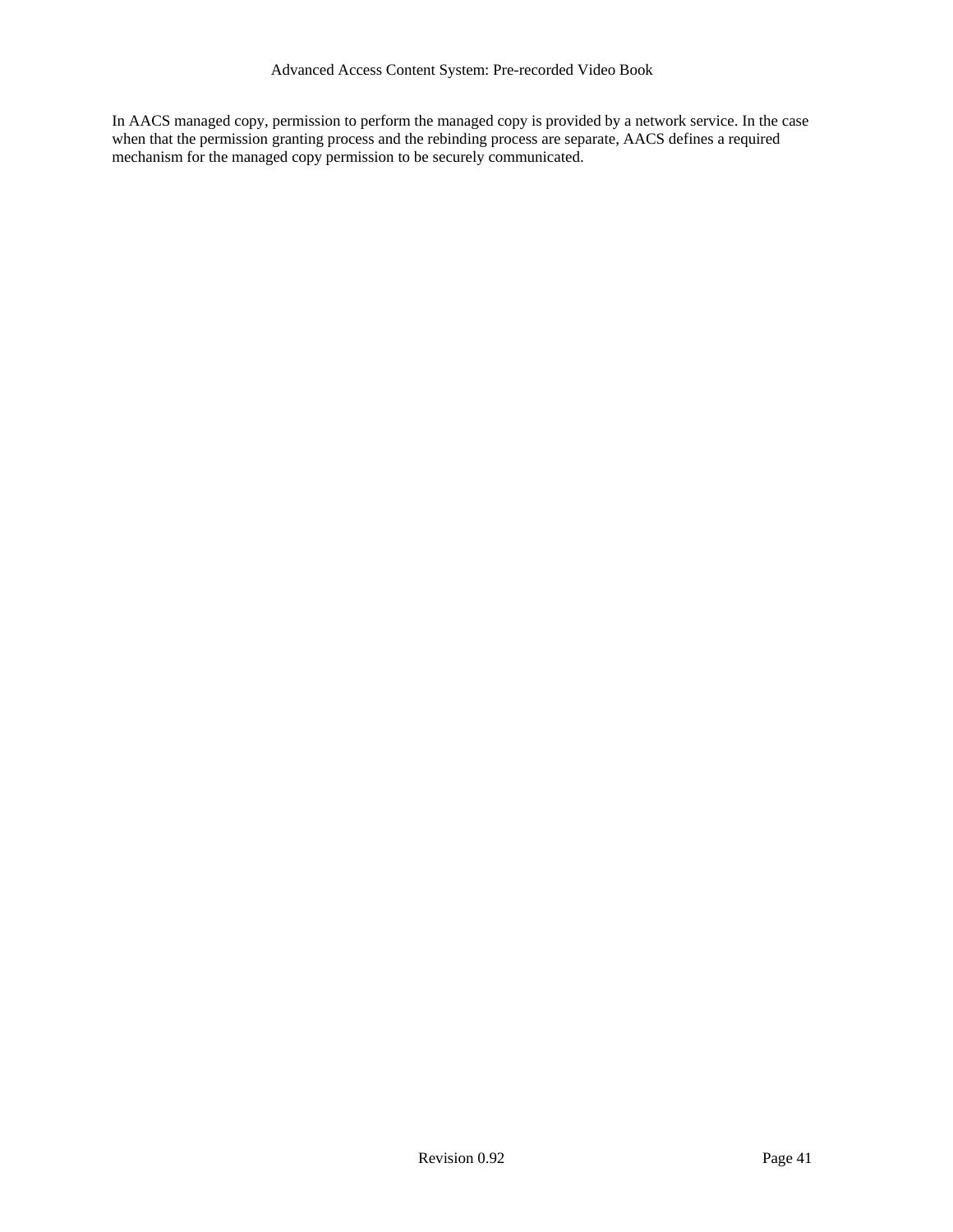This page is intentionally left blank.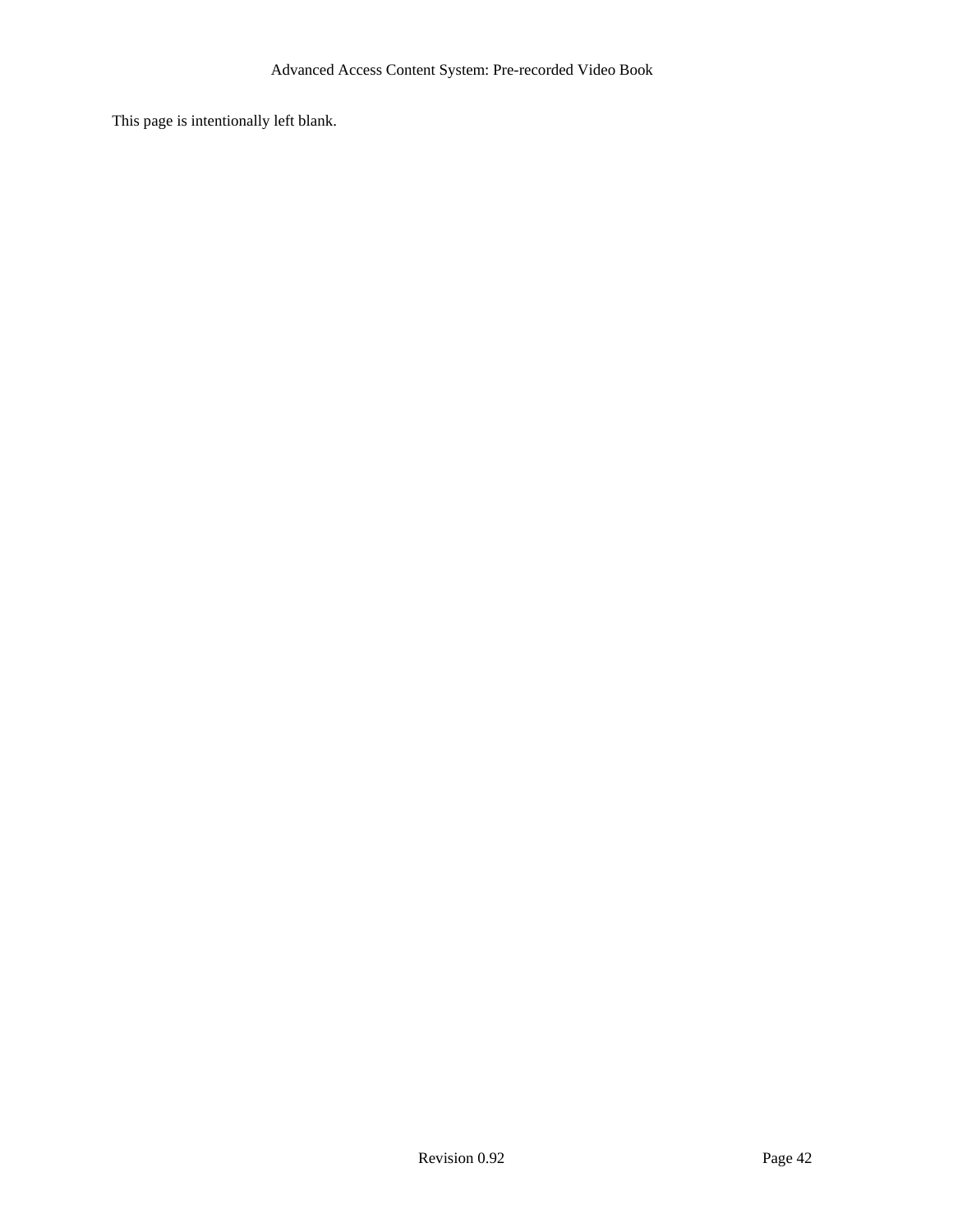## **A Appendix Managed Copy Offer XML Schema**

```
<?xml version="1.0" encoding="UTF-8"?> 
<xs:schema targetNamespace="http://www.aacsla.com/2006/02/managedOffer" 
      xmlns:xs="http://www.w3.org/2001/XMLSchema" 
      xmlns:tns="http://www.aacsla.com/2006/02/managedOffer" 
      elementFormDefault="qualified"> 
      <xs:element name="offers"> 
           <xs:complexType> 
                <xs:sequence> 
                      <xs:element ref="tns:offer" minOccurs="1" 
                           maxOccurs="256" /> 
                </xs:sequence> 
                <xs:attribute name="MKB" use="optional" type="xs:string" /> 
                 <xs:attribute name="render" use="optional" type="xs:anyURI" /> 
                 <xs:attribute name="sessionId" use="required" 
                      type="xs:string" /> 
                 <xs:attribute name="version" use="required" 
                      type="xs:decimal" /> 
           </xs:complexType> 
      </xs:element> 
      <xs:element name="offer"> 
           <xs:complexType> 
                 <xs:sequence> 
                      <xs:element ref="tns:MCUi" minOccurs="1" maxOccurs="1" /> 
                      <xs:element ref="tns:title" minOccurs="1" maxOccurs="1" /> 
                      <xs:element ref="tns:abstract" minOccurs="1" 
                           maxOccurs="1" /> 
                      <xs:element ref="tns:description" minOccurs="1" 
                           maxOccurs="1" /> 
                      <xs:element ref="tns:image" minOccurs="1" maxOccurs="1" /> 
                      <xs:element ref="tns:language" minOccurs="1" 
                           maxOccurs="1" /> 
                      <xs:element ref="tns:MCOT" minOccurs="1" maxOccurs="1" /> 
                      <xs:element ref="tns:availability" minOccurs="1" 
                           maxOccurs="1" /> 
                      <xs:element ref="tns:price" minOccurs="0" maxOccurs="1" /> 
                      <xs:element ref="tns:financialApplicationURI" 
                           minOccurs="1" maxOccurs="1" /> 
                      <xs:element ref="tns:financialHTMLURL" minOccurs="1" 
                           maxOccurs="1" /> 
                 </xs:sequence> 
           </xs:complexType> 
      </xs:element> 
      <xs:element name="MCUi" type="xs:string" /> 
      <xs:element name="image"> 
           <xs:complexType> 
                <xs:sequence> 
                      <xs:element ref="tns:url" minOccurs="1" maxOccurs="1" /> 
                      <xs:element ref="tns:title" minOccurs="1" maxOccurs="1" />
```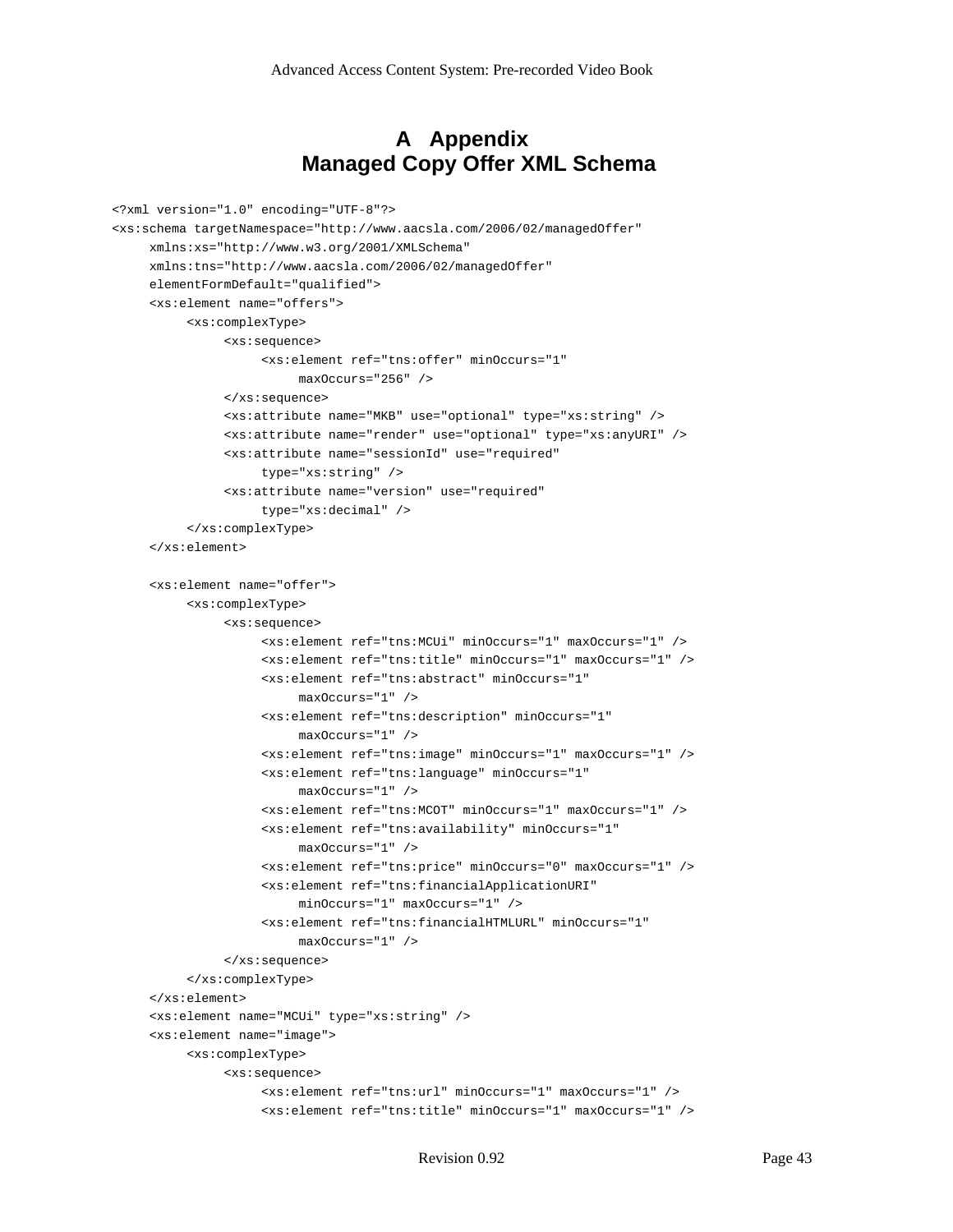```
 </xs:sequence> 
           </xs:complexType> 
      </xs:element> 
      <xs:element name="url" type="xs:anyURI" /> 
      <xs:element name="language" type="xs:NCName" /> 
      <xs:element name="title" final="restriction"> 
           <xs:simpleType> 
                <xs:restriction base="xs:string"> 
                      <xs:maxLength value="1024" /> 
                </xs:restriction> 
           </xs:simpleType> 
      </xs:element> 
      <xs:element name="description" final="restriction"> 
           <xs:simpleType> 
                <xs:restriction base="xs:string"> 
                      <xs:maxLength value="65536" /> 
                </xs:restriction> 
           </xs:simpleType> 
      </xs:element> 
      <xs:element name="MCOT" type="xs:string" /> 
      <xs:element name="abstract" final="restriction"> 
           <xs:simpleType> 
                <xs:restriction base="xs:string"> 
                      <xs:maxLength value="4096" /> 
                </xs:restriction> 
           </xs:simpleType> 
      </xs:element> 
      <xs:element name="availability"> 
           <xs:complexType> 
                <xs:attribute name="end" use="optional" /> 
                <xs:attribute name="start" use="required" /> 
           </xs:complexType> 
      </xs:element> 
      <xs:element name="price" type="xs:string" /> 
      <xs:element name="financialApplicationURI" type="xs:anyURI" /> 
      <xs:element name="financialHTMLURL" type="xs:anyURI" /> 
      <xs:element name="ID" type="xs:string" /> 
</xs:schema>
```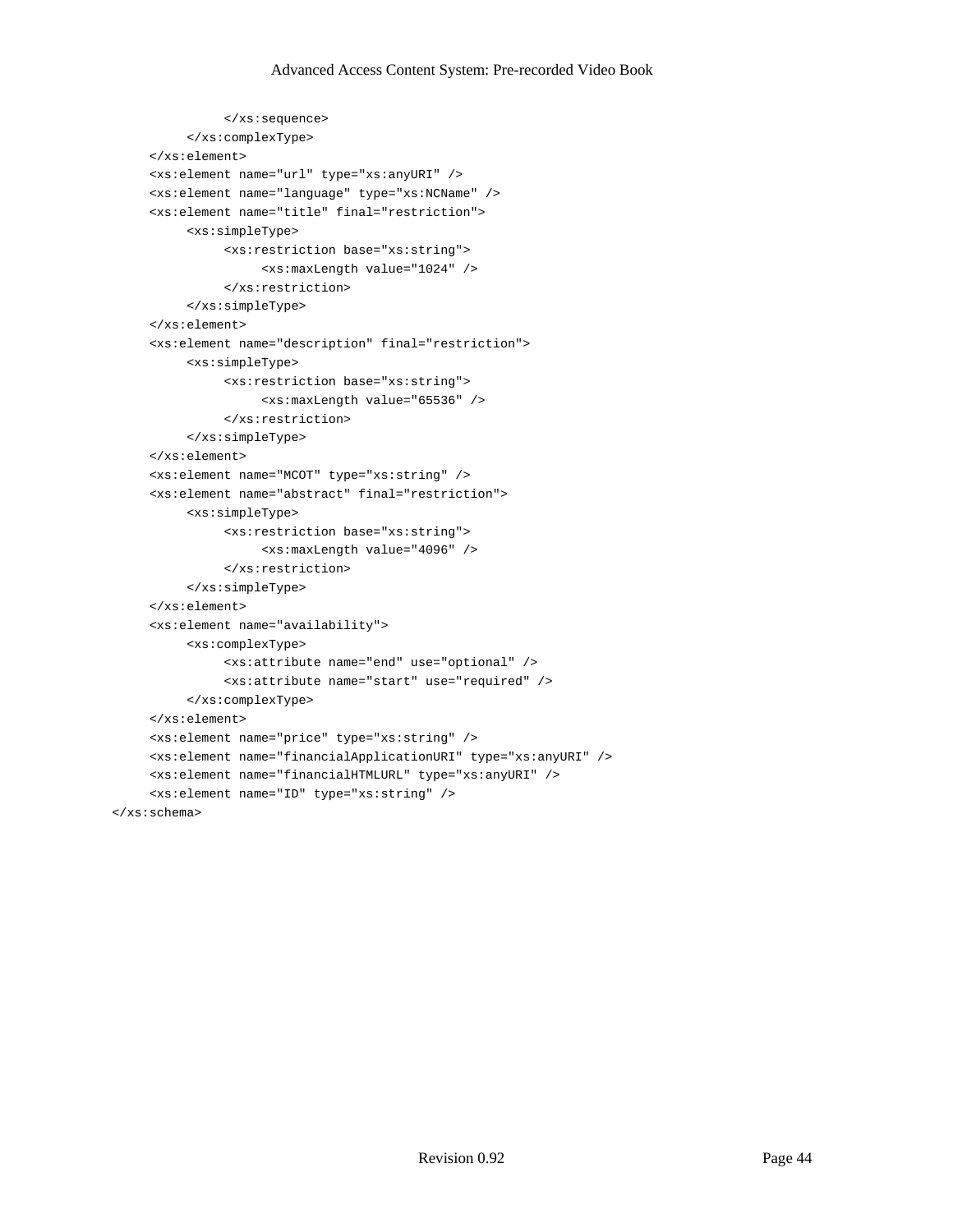## **B Appendix Managed Copy Permission XML Schema**

```
<?xml version="1.0"?> 
<xs:schema 
      targetNamespace="http://www.aacsla.com/2006/02/managedPermission" 
      xmlns:tns="http://www.aacsla.com/2006/02/managedPermission" 
      xmlns:xs="http://www.w3.org/2001/XMLSchema" 
      elementFormDefault="qualified"> 
      <xs:element name="permission"> 
           <xs:complexType> 
                 <xs:sequence> 
                      <xs:element name="permissionSignedContent"> 
                            <xs:complexType> 
                                 <xs:sequence> 
                                      <xs:element ref="tns:status" minOccurs="1" 
                                            maxOccurs="1" /> 
                                      <xs:element ref="tns:mcotInfo" minOccurs="0" 
                                            maxOccurs="1" /> 
                                      <xs:element ref="tns:dealManifest" 
                                            minOccurs="0" maxOccurs="1" /> 
                                      <xs:element ref="tns:mcmNonce" minOccurs="1" 
                                           maxOccurs="1" /> 
                                 </xs:sequence> 
                            </xs:complexType> 
                      </xs:element> 
                      <xs:element ref="tns:MCScert" minOccurs="1" 
                            maxOccurs="1" /> 
                      <xs:element ref="tns:signature" minOccurs="1" 
                           maxOccurs="1" /> 
                 </xs:sequence> 
           </xs:complexType> 
      </xs:element> 
      <xs:element name="MCScert" type="xs:base64Binary" /> 
      <xs:element name="status" type="xs:boolean" /> 
      <xs:element name="signature" type="xs:base64Binary" /> 
      <xs:element name="mcotInfo" type="xs:base64Binary" /> 
      <xs:element name="dealManifest"> 
           <xs:complexType> 
                 <xs:sequence> 
                      <xs:any namespace="##other" processContents="lax" /> 
                 </xs:sequence> 
           </xs:complexType> 
      </xs:element> 
      <xs:element name="mcmNonce" type="xs:string" /> 
</xs:schema>
```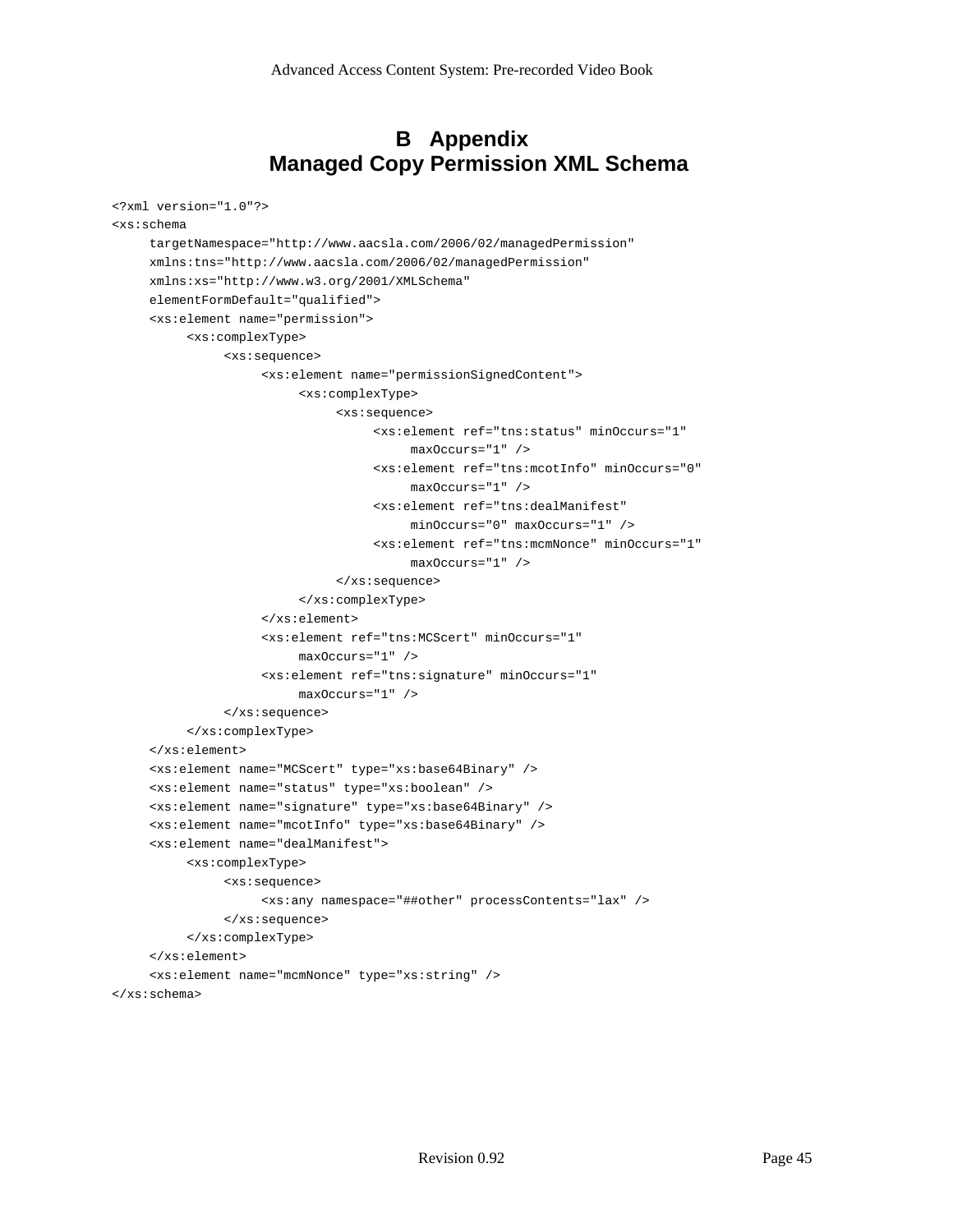This page is intentionally left blank.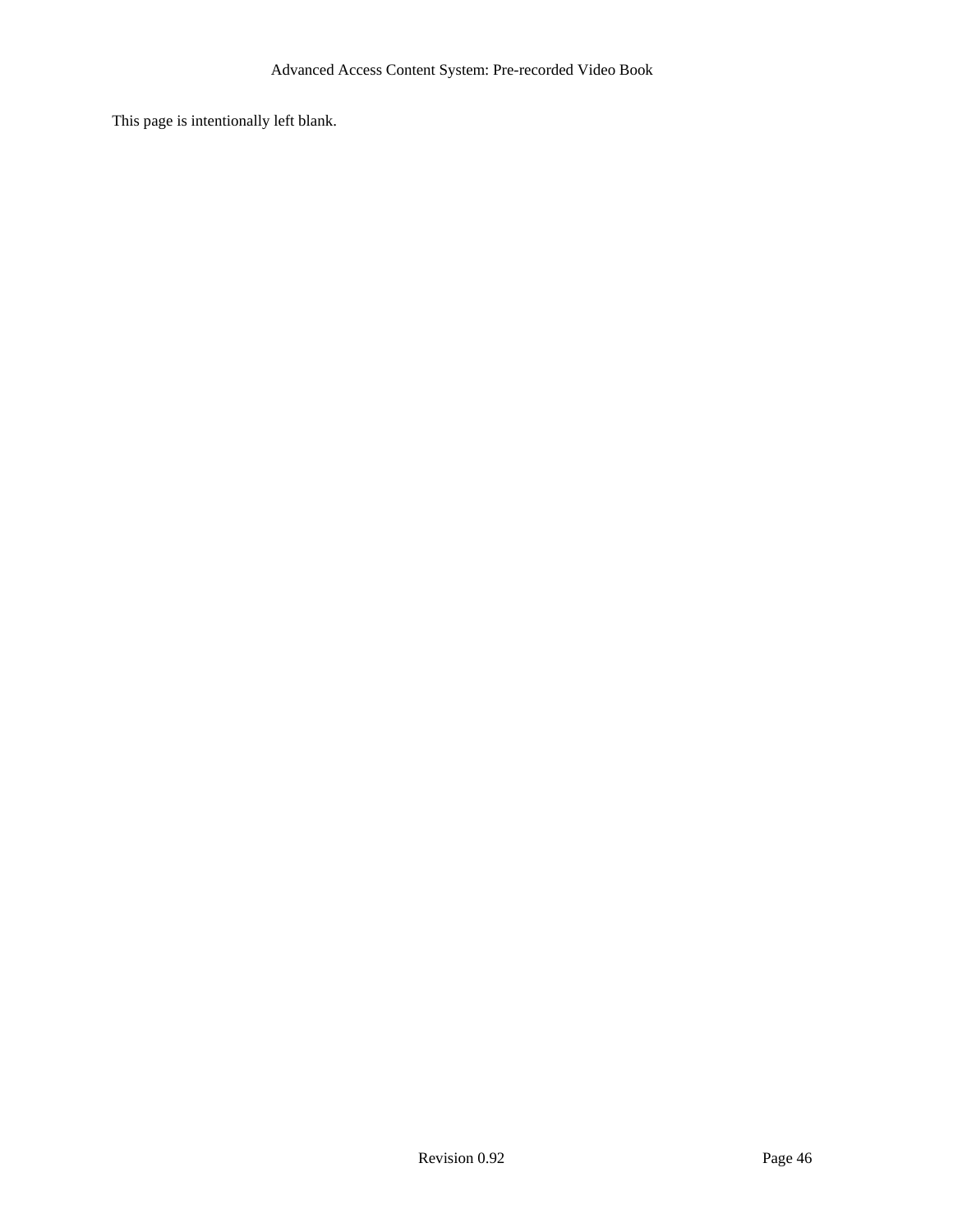## **C Appendix Managed Copy Web Service Description**

```
<?xml version="1.0" encoding="utf-8"?> 
<wsdl:definitions 
      targetNamespace="http://www.aacsla.com/2006/02/managedCopyService" 
      xmlns:soap="http://schemas.xmlsoap.org/wsdl/soap/" 
      xmlns:soap12="http://schemas.xmlsoap.org/wsdl/soap12/" 
      xmlns:tns="http://www.aacsla.com/2006/02/managedCopyService" 
      xmlns:xs="http://www.w3.org/2001/XMLSchema" 
      xmlns:aacsmp="http://www.aacsla.com/2006/02/managedPermission" 
      xmlns:aacsoffer="http://www.aacsla.com/2006/02/managedOffer" 
      xmlns:wsdl="http://schemas.xmlsoap.org/wsdl/"> 
      <wsdl:documentation>Managed Copy Web Service</wsdl:documentation> 
      <wsdl:types> 
           <xs:schema elementFormDefault="qualified" 
                 targetNamespace="http://www.aacsla.com/2006/02/managedCopyService"> 
                <xs:import 
                      namespace="http://www.aacsla.com/2006/02/managedPermission" 
                      schemaLocation="aacs_managed_permission.xsd" /> 
                 <xs:import 
                      namespace="http://www.aacsla.com/2006/02/managedOffer" 
                      schemaLocation="aacs_copy_offer.xsd" /> 
                 <xs:element name="RequestOffers"> 
                      <xs:complexType> 
                           <xs:sequence> 
                                 <xs:element minOccurs="1" maxOccurs="1" 
                                      name="cid" type="xs:string" /> 
                                 <xs:element minOccurs="1" maxOccurs="1" 
                                      name="mcotList" type="tns:ArrayOfString" /> 
                                 <xs:element minOccurs="0" maxOccurs="1" 
                                      name="SerialNumber" type="xs:string" /> 
                           </xs:sequence> 
                      </xs:complexType> 
                 </xs:element> 
                 <xs:complexType name="ArrayOfString"> 
                      <xs:sequence> 
                           <xs:element minOccurs="0" maxOccurs="unbounded" 
                                name="string" nillable="true" type="xs:string" /> 
                      </xs:sequence> 
                </xs:complexType> 
                 <xs:element name="RequestOffersResponse"> 
                      <xs:complexType> 
                           <xs:sequence> 
                                 <xs:element minOccurs="0" maxOccurs="1" 
                                      ref="aacsoffer:offers" /> 
                           </xs:sequence>
```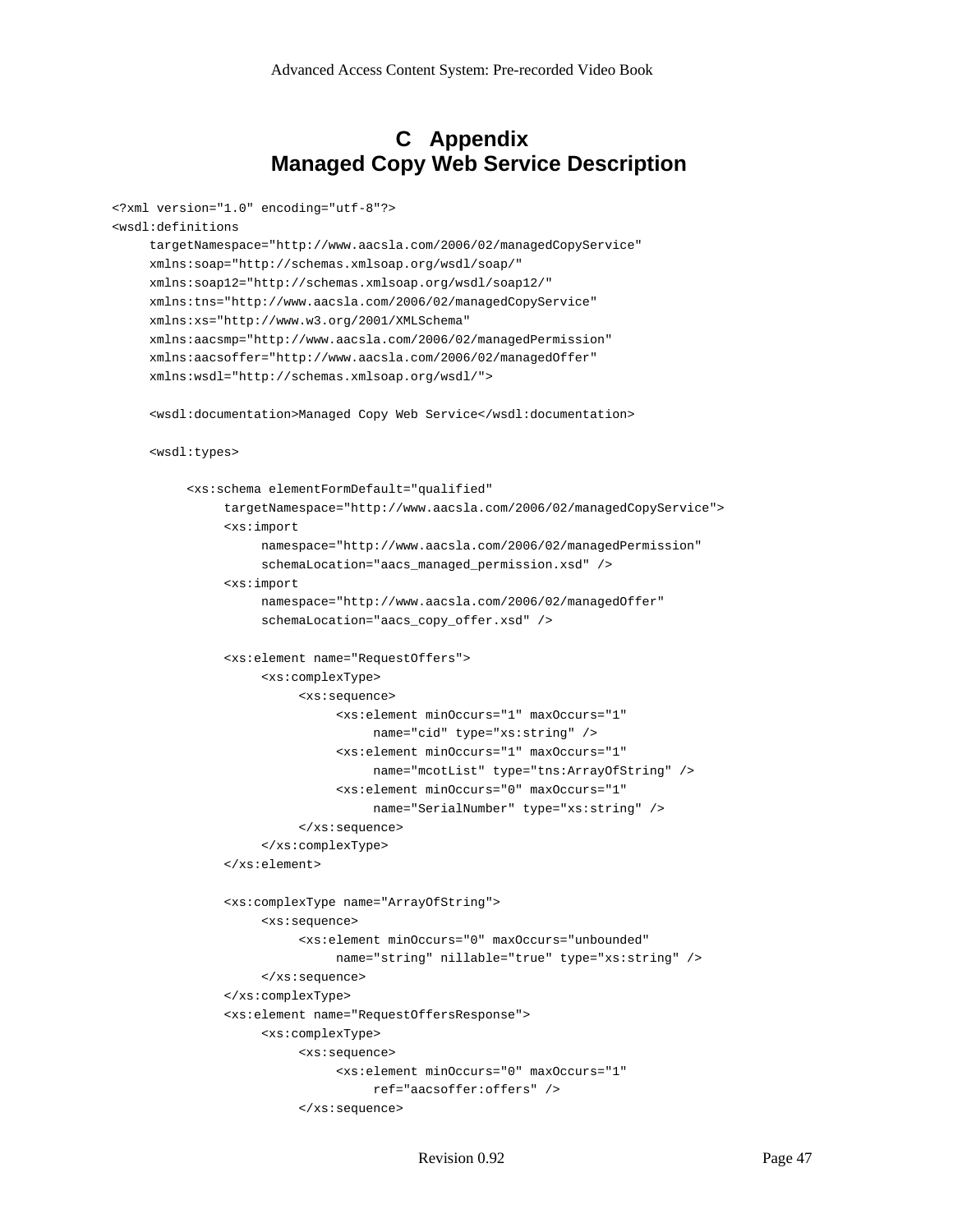#### Advanced Access Content System: Pre-recorded Video Book

```
 </xs:complexType> 
           </xs:element> 
           <xs:element name="RequestPermission"> 
                 <xs:complexType> 
                      <xs:sequence> 
                            <xs:element minOccurs="1" maxOccurs="1" 
                                 name="cid" type="xs:string" /> 
                            <xs:element minOccurs="1" maxOccurs="1" 
                                 name="sessionID" type="xs:string" /> 
                            <xs:element minOccurs="0" maxOccurs="1" 
                                 name="mcotInfo" /> 
                            <xs:element minOccurs="1" maxOccurs="1" 
                                 name="mcmNonce" type="xs:string" /> 
                      </xs:sequence> 
                 </xs:complexType> 
           </xs:element> 
           <xs:element name="RequestPermissionResponse"> 
                 <xs:complexType> 
                      <xs:sequence> 
                            <xs:element minOccurs="0" maxOccurs="1" 
                                 ref='aacsmp:permission' /> 
                      </xs:sequence> 
                 </xs:complexType> 
           </xs:element> 
      </xs:schema> 
 </wsdl:types> 
 <wsdl:message name="RequestOffersSoapIn"> 
      <wsdl:part name="parameters" element="tns:RequestOffers" /> 
 </wsdl:message> 
 <wsdl:message name="RequestOffersSoapOut"> 
      <wsdl:part name="parameters" 
           element="tns:RequestOffersResponse" /> 
 </wsdl:message> 
 <wsdl:message name="RequestPermissionSoapIn"> 
      <wsdl:part name="parameters" element="tns:RequestPermission" /> 
 </wsdl:message> 
 <wsdl:message name="RequestPermissionSoapOut"> 
      <wsdl:part name="parameters" 
           element="tns:RequestPermissionResponse" /> 
 </wsdl:message> 
 <wsdl:portType name="ServiceSoap"> 
      <wsdl:operation name="RequestOffers"> 
           <wsdl:input message="tns:RequestOffersSoapIn" /> 
           <wsdl:output message="tns:RequestOffersSoapOut" /> 
      </wsdl:operation> 
      <wsdl:operation name="RequestPermission"> 
           <wsdl:input message="tns:RequestPermissionSoapIn" /> 
           <wsdl:output message="tns:RequestPermissionSoapOut" /> 
      </wsdl:operation> 
 </wsdl:portType> 
 <wsdl:binding name="ServiceSoap" type="tns:ServiceSoap"> 
      <soap:binding transport="http://schemas.xmlsoap.org/soap/http" /> 
      <wsdl:operation name="RequestOffers">
```